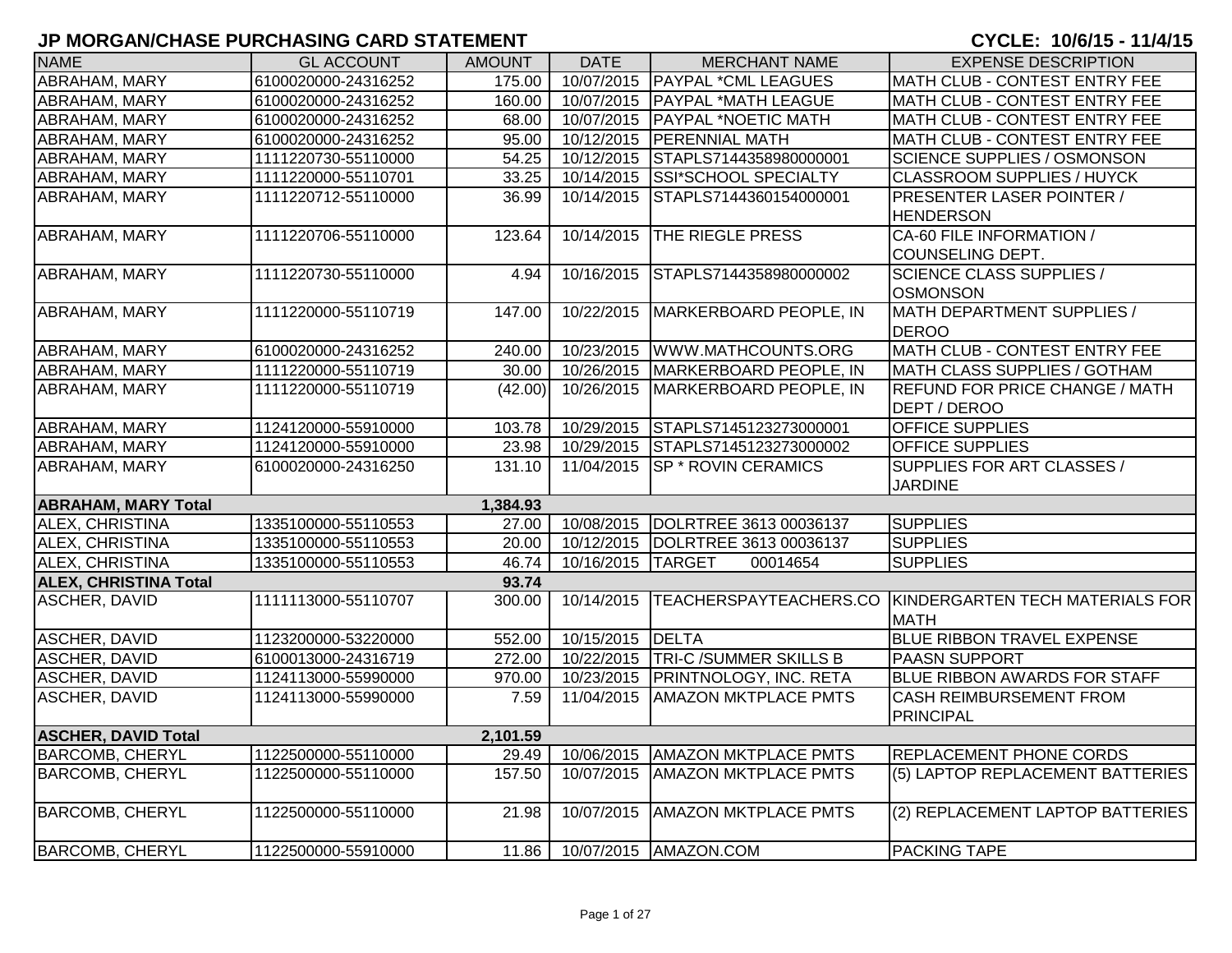| <b>NAME</b>                  | <b>GL ACCOUNT</b>   | <b>AMOUNT</b> | <b>DATE</b> | <b>MERCHANT NAME</b>            | <b>EXPENSE DESCRIPTION</b>                        |
|------------------------------|---------------------|---------------|-------------|---------------------------------|---------------------------------------------------|
| <b>BARCOMB, CHERYL</b>       | 4245620000-56423958 | 431.48        | 10/08/2015  | <b>AMAZON MKTPLACE PMTS</b>     | POS TOUCH SCREEN MONITOR FOR                      |
|                              |                     |               |             |                                 | <b>MS FOOD SERVICE</b>                            |
| <b>BARCOMB, CHERYL</b>       | 1122500000-55110000 | 31.18         | 10/08/2015  | <b>AMAZON MKTPLACE PMTS</b>     | <b>EPSON PROJECTOR REPLACEMENT</b>                |
|                              |                     |               |             |                                 | <b>LAMP</b>                                       |
| <b>BARCOMB, CHERYL</b>       | 1122500000-55110000 | 31.55         | 10/08/2015  | <b>AMAZON MKTPLACE PMTS</b>     | <b>EPSON REPLACEMENT PROJECTOR</b>                |
|                              |                     |               |             |                                 | LAMP                                              |
| <b>BARCOMB, CHERYL</b>       | 4245622000-56423958 | 2,128.51      | 10/13/2015  | <b>CDW GOVERNMENT</b>           | LAPTOP/MEMORY/EXTERNAL HD FOR                     |
|                              |                     |               |             |                                 | HS PRESS BOX                                      |
| <b>BARCOMB, CHERYL</b>       | 1126103000-54120824 | 190.00        | 10/13/2015  | <b>SECURITY DESIGNS</b>         | INV. 20898 DOOR ACCESS SERVICE<br><b>CALL ITC</b> |
| <b>BARCOMB, CHERYL</b>       | 1126120000-54120824 |               | 10/13/2015  | <b>SECURITY DESIGNS</b>         | INV. 20890 DOOR ACCESS SERVICE                    |
|                              |                     | 152.50        |             |                                 | <b>CALL MS</b>                                    |
| <b>BARCOMB, CHERYL</b>       | 1126120000-54120824 | 355.00        | 10/13/2015  | <b>SECURITY DESIGNS</b>         | INV. 20936 DOOR ACCESS SERVICE                    |
|                              |                     |               |             |                                 | <b>CALL MS</b>                                    |
| <b>BARCOMB, CHERYL</b>       | 1122500000-55910824 | 1,557.94      | 10/13/2015  | <b>SECURITY DESIGNS</b>         | INV. 21003 SECURITY ACCESS CARDS                  |
|                              |                     |               |             |                                 |                                                   |
| <b>BARCOMB, CHERYL</b>       | 1126112000-54120824 | 115.00        | 10/13/2015  | <b>SECURITY DESIGNS</b>         | INV. 21012 DOOR ACCESS SERVICE                    |
|                              |                     |               |             |                                 | <b>CALL OH</b>                                    |
| <b>BARCOMB, CHERYL</b>       | 1126103000-54120824 | 265.00        | 10/13/2015  | <b>SECURITY DESIGNS</b>         | INV. 21023 DOOR ACCESS SERVICE                    |
|                              |                     |               |             |                                 | <b>CALL ITC</b>                                   |
| <b>BARCOMB, CHERYL</b>       | 1122500000-55110000 | 148.50        | 10/16/2015  | <b>AMAZON MKTPLACE PMTS</b>     | LAPTOP REPLACEMENT KEYBOARDS                      |
|                              |                     |               |             |                                 |                                                   |
| <b>BARCOMB, CHERYL</b>       | 1122500000-55110000 | 510.00        | 10/16/2015  | <b>AMAZON MKTPLACE PMTS</b>     | MEMORY TO UPGRADE DELL OPTIPLEX                   |
|                              |                     |               |             |                                 | 760 COMPUTERS                                     |
| <b>BARCOMB, CHERYL</b>       | 1622500686-55110000 | 59.34         | 10/20/2015  | AMAZON.COM                      | <b>ROLLING CARTS FOR T3</b>                       |
| <b>BARCOMB, CHERYL</b>       | 1122500000-55110000 | 39.25         | 10/21/2015  | <b>ADORAMA INC</b>              | REPLACEMENT POWER SUPPLY FOR                      |
|                              |                     |               |             |                                 | <b>TEACHLOGIC SOUND BOX</b>                       |
| <b>BARCOMB, CHERYL</b>       | 1122500000-55110000 | 11.99         | 10/23/2015  | <b>AMAZON MKTPLACE PMTS</b>     | (4) APPLE CHARGING/SYNCING CABLES                 |
|                              |                     |               |             |                                 |                                                   |
| <b>BARCOMB, CHERYL</b>       | 1122500000-55110000 | 15.98         | 10/23/2015  | <b>AMAZON MKTPLACE PMTS</b>     | (2) DISPLAY PORT TO HDMI ADAPTER                  |
| <b>BARCOMB, CHERYL</b>       | 1122500000-55910000 | 17.10         | 10/23/2015  | AMAZON.COM                      | <b>TAPE AND LEGAL PADS</b>                        |
| <b>BARCOMB, CHERYL</b>       | 1122500000-55110000 | 175.76        | 10/26/2015  | <b>AMAZON MKTPLACE PMTS</b>     | (8) REPLACEMENT BATTERIES FOR                     |
|                              |                     |               |             |                                 | <b>DELL LAPTOPS</b>                               |
| <b>BARCOMB, CHERYL</b>       | 1122500000-54905000 | 1,995.00      | 10/28/2015  | EXPLORELEARNING,LLC             | <b>GIZMOS SUBSCRIPTION RENEWAL FOR</b>            |
|                              |                     |               |             |                                 | <b>HS</b>                                         |
| <b>BARCOMB, CHERYL</b>       | 4245618000-56422958 | 102.88        | 11/03/2015  | <b>AMAZON MKTPLACE PMTS</b>     | (2) MICROSOFT LIFECAM WEBCAMS                     |
|                              |                     |               |             |                                 | FOR SIGN OUT                                      |
| <b>BARCOMB, CHERYL</b>       | 1122500000-55110000 | 68.50         | 11/04/2015  | WWW.NEWEGG.COM                  | (2) REPLACEMENT KEYBOARDS FOR                     |
|                              |                     |               |             |                                 | LENOVO X131E                                      |
| <b>BARCOMB, CHERYL Total</b> |                     | 8,623.29      |             |                                 |                                                   |
| <b>BARR, STEVEN</b>          | 1125200000-57910000 | 22.47         |             | 10/12/2015 TIM HORTON'S #914221 | DONUTS FOR TRANSPORTATION                         |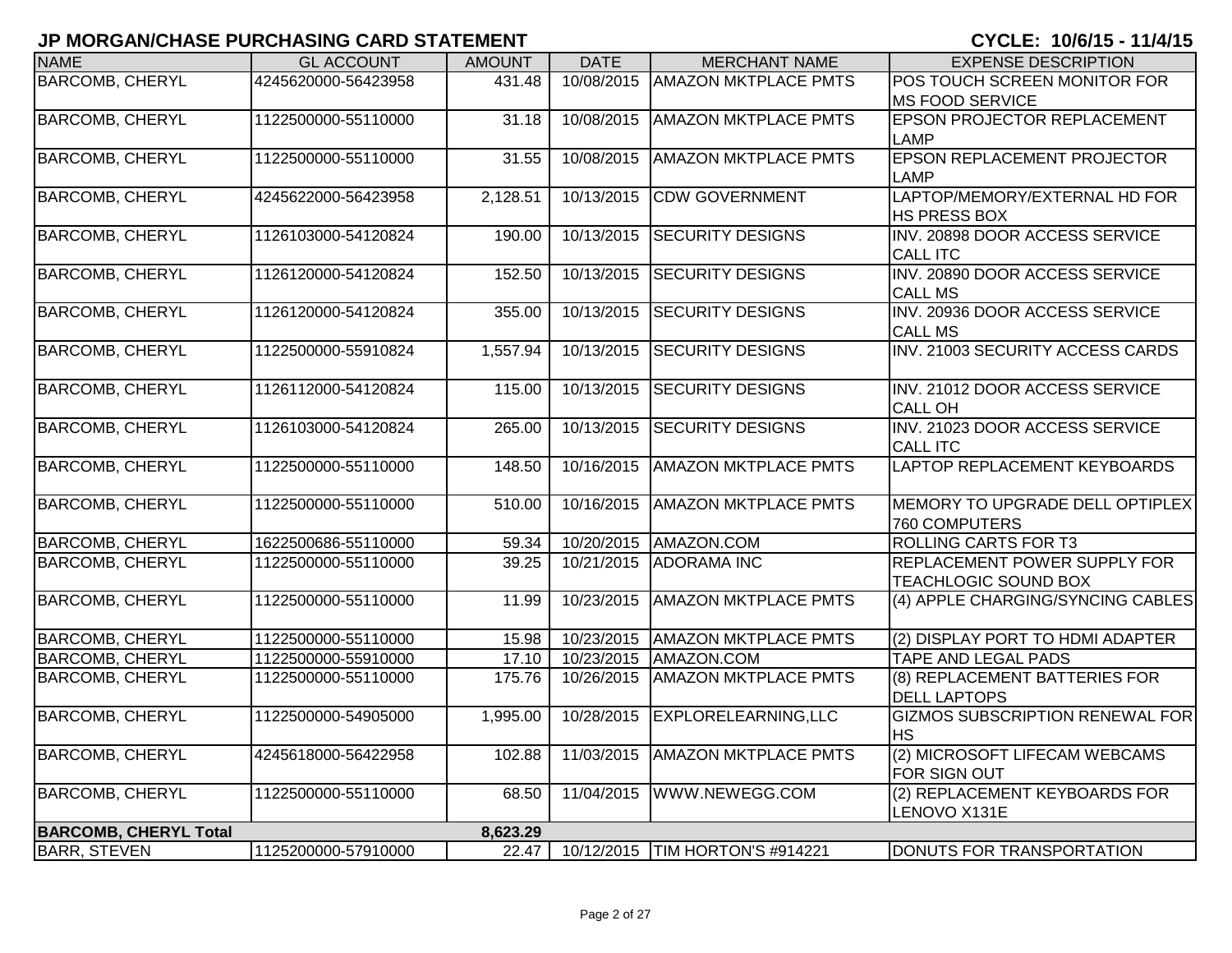| <b>NAME</b>                     | <b>GL ACCOUNT</b>   | <b>AMOUNT</b> | <b>DATE</b>      | <b>MERCHANT NAME</b>              | <b>EXPENSE DESCRIPTION</b>                                                                       |
|---------------------------------|---------------------|---------------|------------------|-----------------------------------|--------------------------------------------------------------------------------------------------|
| <b>BARR, STEVEN</b>             | 1125200000-53220000 | 155.00        | 10/23/2015       | <b>DETROIT ECONOMIC CLUB</b>      | DEC, UNCH MEETING-BARR, WEBBER,<br><b>CIANCIO</b>                                                |
| <b>BARR, STEVEN</b>             | 1125200000-57910000 | 24.61         | 10/23/2015       | LEOS CONEY ISLAND #11             | BREAKFAST MEETING-BARR, WEBBER,<br>V. CARDENAS (CITY OF NOVI)                                    |
| <b>BARR, STEVEN</b>             | 1125200000-53220000 | 133.60        |                  | 10/26/2015 GRAND TRAV RESORT & SP | <b>MASB CONFERENCE</b>                                                                           |
| <b>BARR, STEVEN</b>             | 1125200000-57910000 | 22.47         |                  | 11/02/2015 TIM HORTON'S #914221   | <b>DNOUTS-TRANSPORTATION</b>                                                                     |
| <b>BARR, STEVEN Total</b>       |                     | 358.15        |                  |                                   |                                                                                                  |
| <b>BEDFORD, JULIE</b>           | 6100015000-24316275 | 1,992.00      | 10/06/2015       | LANDSCAPE SUPPLY                  | <b>BUILDING ENTRANCE</b>                                                                         |
| <b>BEDFORD, JULIE</b>           | 1122215000-55990000 | 45.00         |                  | 10/07/2015 BIG FROG OF NOVI       | <b>STAFF SHIRTS</b>                                                                              |
| <b>BEDFORD, JULIE</b>           | 6100015000-24316275 | 33.78         | 10/08/2015       | PANERA BREAD #1153                | <b>STAFF BREAKFAST</b>                                                                           |
| <b>BEDFORD, JULIE</b>           | 6100015000-24316275 | 68.99         | 10/15/2015       | <b>TARGET</b><br>00014654         | MISC. SUPPLIES FOR STAFF                                                                         |
| <b>BEDFORD, JULIE</b>           | 1111115000-55110708 | 95.38         | 10/30/2015       | <b>BEST BUY</b><br>00008417       | KINDLE READER FOR ELL STUDENTS                                                                   |
| <b>BEDFORD, JULIE Total</b>     |                     | 2,235.15      |                  |                                   |                                                                                                  |
| <b>BELANGER, KIMBERLY</b>       | 1311800000-55110551 | 5.00          | 10/06/2015       | DOLRTREE 4614 00046144            | MATERIALS AND SUPPLIES                                                                           |
| <b>BELANGER, KIMBERLY</b>       | 1311800000-55110551 | 113.76        | 10/12/2015       | <b>ORIENTAL TRADING CO</b>        | HALLOWEEN PARTY- SHARED<br><b>BETWEEN 5 TEACHERS</b>                                             |
| <b>BELANGER, KIMBERLY</b>       | 1311800000-55110551 | 15.73         | 10/19/2015       | <b>TARGET</b><br>00002816         | HALLOWEEN PARTY SUPPLIES                                                                         |
| <b>BELANGER, KIMBERLY Total</b> |                     | 134.49        |                  |                                   |                                                                                                  |
| <b>BENGLE, HOLLY</b>            | 1335100000-55990553 | 6.98          | 10/22/2015       | <b>TEACHER'S STORE LIVONI</b>     | <b>AWARD CERTIFICATES</b>                                                                        |
| <b>BENGLE, HOLLY Total</b>      |                     | 6.98          |                  |                                   |                                                                                                  |
| <b>BLOOM, LYNETTE</b>           | 1611851343-55610000 | 56.02         | 10/13/2015       | GFS STORE #1985                   | <b>GSRP FAMILY NITE</b>                                                                          |
| <b>BLOOM, LYNETTE</b>           | 1611851343-55610000 | 25.42         | 10/15/2015       | <b>LITTLE CAESARS #0057</b>       | <b>GSRP FAMILY NITE</b>                                                                          |
| <b>BLOOM, LYNETTE</b>           | 1335100000-55110553 | 240.00        | 10/21/2015       | <b>IMPACT PUBLICATIONS, I</b>     | PROFESSIONAL DEVELOPMENT<br><b>MATERIALS</b>                                                     |
| <b>BLOOM, LYNETTE</b>           | 1335100000-53220553 | 39.00         | 10/22/2015       | <b>APPELBAUM TRAINING INS</b>     | PROFESSIONAL DEVELOPMENT<br><b>CONFERENCE</b>                                                    |
| <b>BLOOM, LYNETTE</b>           | 1335100000-53220553 | (15.00)       | 10/30/2015       | <b>OAKLAND SCHOOLS-RC INT</b>     | <b>CREDIT FOR TRAINING CONFERENCE</b>                                                            |
| <b>BLOOM, LYNETTE</b>           | 1335100000-53220553 | (15.00)       | 10/30/2015       | OAKLAND SCHOOLS-RC INT            | <b>CREDIT FOR TRAINING CONFERENCE</b>                                                            |
| <b>BLOOM, LYNETTE Total</b>     |                     | 330.44        |                  |                                   |                                                                                                  |
| <b>BRASIL, SANDRA</b>           | 1722100000-53220614 | 269.20        | 10/14/2015       | <b>DELTA</b>                      | FLIGHT FOR FLIBS CONFERENCE IN<br>DECEMBER FOR NICOLE CARTER                                     |
| <b>BRASIL, SANDRA</b>           | 1111322000-57410000 | 99.99         | 10/19/2015       | <b>PESI INC</b>                   | <b>SUPPLIES</b>                                                                                  |
| <b>BRASIL, SANDRA</b>           | 1722100000-53220614 | 293.00        | 10/22/2015 DELTA |                                   | CHANGED FLIGHT FOR FLIBS CREDIT<br>OF \$225.00 TO BE RETURNED FROM<br><b>DELTA</b>               |
| <b>BRASIL, SANDRA</b>           | 1111118000-55110708 | 15.80         | 10/27/2015       | SSI*SCHOOL SPECIALTY              | <b>BACKORDER ITEM SHIPPED FROM</b><br>ORDER DATED JUNE 19THMEDIA<br><b>SUPPLIES FOR K. CLARK</b> |
| <b>BRASIL, SANDRA</b>           | 1111322000-57410000 | 225.00        | 10/29/2015       | <b>ADVANCED ORG</b>               | <b>CONFERENCE FOR ROB BAKER-</b><br><b>ADVANCEDED</b>                                            |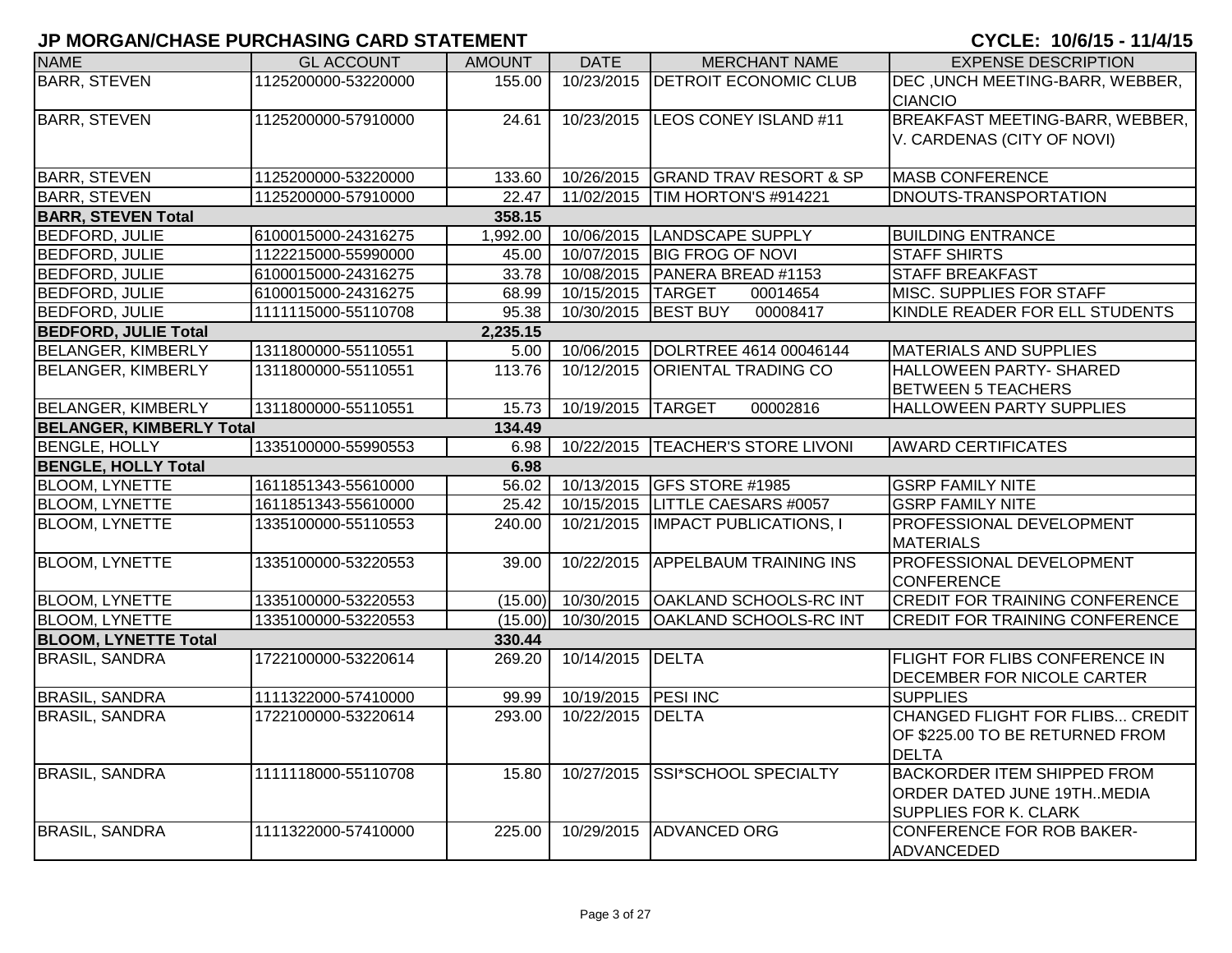| <b>NAME</b>                     | <b>GL ACCOUNT</b>   | <b>AMOUNT</b> | <b>DATE</b>       | <b>MERCHANT NAME</b>                                     | <b>EXPENSE DESCRIPTION</b>             |
|---------------------------------|---------------------|---------------|-------------------|----------------------------------------------------------|----------------------------------------|
| <b>BRASIL, SANDRA</b>           | 1111322735-55110000 | 101.85        |                   | 10/30/2015 COTTAGE INN PIZZA NOVI                        | LUNCH FOR COMMIT TO GRIT               |
|                                 |                     |               |                   |                                                          | <b>STUDENTS</b>                        |
| <b>BRASIL, SANDRA</b>           | 1111322735-55110000 | 22.33         |                   | 11/03/2015 KROGER #632                                   | <b>SUPPLIES FOR COMMIT TO</b>          |
|                                 |                     |               |                   |                                                          | <b>GRIT/PARENT COUNCIL</b>             |
| <b>BRASIL, SANDRA Total</b>     |                     | 1,027.17      |                   |                                                          |                                        |
| <b>BRATNEY, BETHANY</b>         | 1122222000-55310000 | 20.98         |                   | 10/07/2015 BOOKSAMILLION.COM                             | <b>NEW SERIES BOOKS FOR LMC</b>        |
| <b>BRATNEY, BETHANY</b>         | 1122222000-55990000 | 199.95        |                   | 10/08/2015 GREENDISK INC                                 | NEW MATERIALS FOR LMC                  |
| <b>BRATNEY, BETHANY</b>         | 1122222000-55310000 | 11.39         |                   | 10/12/2015 BOOKSAMILLION.COM                             | <b>NEW SERIES BOOKS FOR LMC</b>        |
| <b>BRATNEY, BETHANY</b>         | 1122222000-55310000 | 77.93         |                   | 10/19/2015   FOLLETT SCHOOL SOLUTIO                      | <b>NEW MATERIALS FOR LMC</b>           |
| <b>BRATNEY, BETHANY</b>         | 1122222000-55990000 | 138.84        |                   | 10/19/2015   MAC MALL 800-622-6255                       | <b>NEW SUPPLIES FOR LMC</b>            |
| <b>BRATNEY, BETHANY</b>         | 1122222000-55990000 | 139.97        |                   | 10/19/2015   MAC MALL 800-622-6255                       | <b>NEW SUPPLIES FOR LMC</b>            |
| <b>BRATNEY, BETHANY</b>         | 1122222000-55990000 | 70.17         | 10/22/2015        | MAC MALL 800-622-6255                                    | <b>NEW SUPPLIES FOR LMC</b>            |
| <b>BRATNEY, BETHANY</b>         | 1122222000-55310000 | 171.89        |                   | 10/27/2015  TEXTBOOKS.COM                                | <b>NEW HOSA BOOK FOR LMC</b>           |
| <b>BRATNEY, BETHANY</b>         | 1122222000-55990000 | 372.05        | 10/28/2015        | <b>DEMCO INC</b>                                         | <b>SUPPLIES FOR LMC</b>                |
| <b>BRATNEY, BETHANY</b>         | 1122222000-55310000 | 250.85        |                   | 10/29/2015   FOLLETT SCHOOL SOLUTIO                      | NEW MATERIALS FOR LMC                  |
| <b>BRATNEY, BETHANY</b>         | 1122222000-55310000 | (9.73)        |                   | 10/30/2015   TEXTBOOKS.COM                               | <b>REFUND OF TAX FROM PREVIOUS</b>     |
|                                 |                     |               |                   |                                                          | <b>TEXTBOOKS.COM ORDER</b>             |
| <b>BRATNEY, BETHANY</b>         | 1122222000-55310000 | 578.54        |                   | 11/04/2015 FOLLETT SCHOOL SOLUTIO                        | <b>NEW MATERIALS FOR LMC</b>           |
| <b>BRATNEY, BETHANY Total</b>   |                     | 2,022.83      |                   |                                                          |                                        |
| <b>BUNKER, JEFFREY</b>          | 1126160000-55993000 | 118.80        |                   | 10/09/2015 ANGELO'S WHOLESALE                            | <b>DF PEAT</b>                         |
| <b>BUNKER, JEFFREY</b>          | 1126160000-55993000 | 318.08        |                   | 10/12/2015 CHET'S RENT ALL - NOVI                        | <b>GRNDS DITCH DIGGER RENTAL</b>       |
| <b>BUNKER, JEFFREY</b>          | 1126160000-55993000 | 43.97         | 10/15/2015        | JOHN DEERE LANDSCAPES0                                   | <b>DF IRRIGATION REPAIRS</b>           |
| <b>BUNKER, JEFFREY</b>          | 1126160000-55993000 | 158.85        | 10/15/2015        | THE HOME DEPOT 2737                                      | DF WATERING MATERIALS FOR NEW          |
|                                 |                     |               |                   |                                                          | <b>PLANTS</b>                          |
| <b>BUNKER, JEFFREY</b>          | 1126160000-55993000 | 9.97          |                   | 10/16/2015 THE HOME DEPOT 2737                           | <b>DF LANDSCAPE PROJECT</b>            |
| <b>BUNKER, JEFFREY</b>          | 1126160000-54910000 | 21.56         |                   | 10/26/2015   MARKS OUTDOOR POWER EQ GRNDS Z-MOWER REPAIR |                                        |
| <b>BUNKER, JEFFREY</b>          | 1126160000-55992000 | 34.72         | 10/28/2015        | THE HOME DEPOT 2737                                      | DF HOSE CONNECTORS, MS & NM            |
|                                 |                     |               |                   |                                                          | <b>SOCCER GOAL STAKES</b>              |
| <b>BUNKER, JEFFREY</b>          | 1126160000-55993000 | 441.36        |                   | 11/02/2015 ANGELO'S WHOLESALE                            | <b>DF LANDSCAPE PROJECT</b>            |
| <b>BUNKER, JEFFREY</b>          | 1126160000-55992000 | 32.40         |                   | 11/02/2015 FASTENAL COMPANY01                            | HS SHOT PUT PIT REPAIRS                |
| <b>BUNKER, JEFFREY Total</b>    |                     | 1,179.71      |                   |                                                          |                                        |
| <b>BURKHARDT, LORETTA</b>       | 6100020000-24316415 | 610.90        |                   | 10/08/2015   PIONEER DRAMA SERVICE                       | <b>SCRIPT FOR FALL THEATER SHOW</b>    |
| <b>BURKHARDT, LORETTA</b>       | 6100020000-24316415 | 34.99         |                   | 10/26/2015   ORIENTAL TRADING CO                         | <b>SUPPLIES</b>                        |
| <b>BURKHARDT, LORETTA</b>       | 6100020000-24316415 | 289.70        |                   | 10/26/2015 ORIENTAL TRADING CO                           | <b>SUPPLIES</b>                        |
| <b>BURKHARDT, LORETTA Total</b> |                     | 935.59        |                   |                                                          |                                        |
| <b>BURNHAM, SUSAN</b>           | 1111111000-55110729 | 1,359.20      |                   | 10/14/2015 LEARNING A-Z                                  | <b>WEBSITE LICENSES</b>                |
| <b>BURNHAM, SUSAN Total</b>     |                     | 1,359.20      |                   |                                                          |                                        |
| <b>CALHOUN, STEPHANIE</b>       | 1335100000-55110553 | 21.72         | 10/27/2015 TARGET | 00014654                                                 | <b>CLASSROOM SUPPLIES</b>              |
| <b>CALHOUN, STEPHANIE Total</b> |                     | 21.72         |                   |                                                          |                                        |
| CANALES, BETH                   | 1111322000-55110718 | 103.83        |                   | 10/09/2015   MEIJER INC #054 Q01                         | <b>CLASSROOM SUPPLIES, PUMPKIN LAB</b> |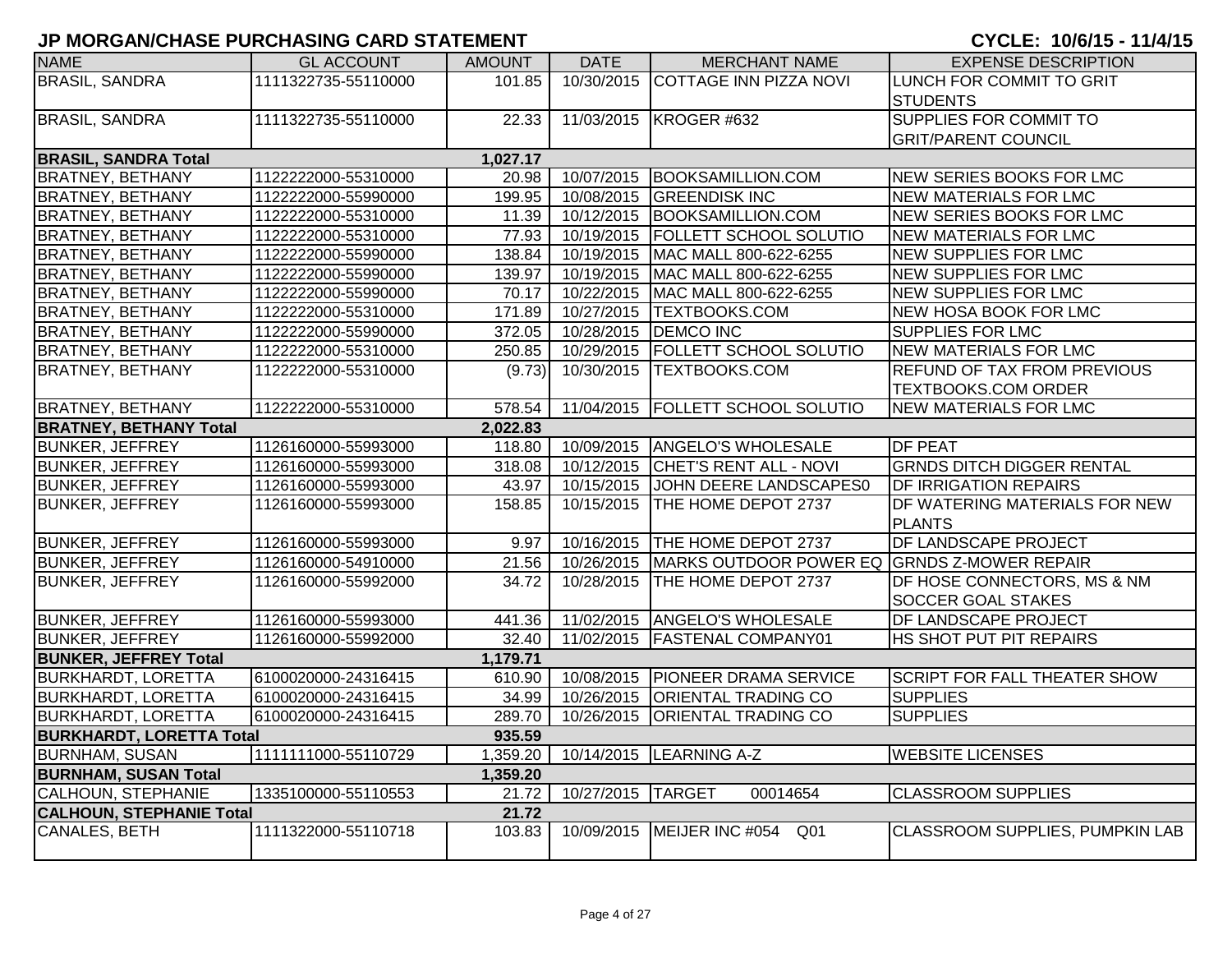| <b>NAME</b>                               | <b>GL ACCOUNT</b>   | <b>AMOUNT</b> | <b>DATE</b>               | <b>MERCHANT NAME</b>                | <b>EXPENSE DESCRIPTION</b>            |
|-------------------------------------------|---------------------|---------------|---------------------------|-------------------------------------|---------------------------------------|
| <b>CANALES, BETH</b>                      | 1111322000-55110718 | 42.10         |                           | 10/19/2015 KROGER #615              | OATMEAL COOKIE LAB (FIBER) AND        |
|                                           |                     |               |                           |                                     | <b>FOOD ALLERGY PRODUCTS</b>          |
| <b>CANALES, BETH</b>                      | 1111322000-55110718 | 114.16        |                           | 10/19/2015   MEIJER INC #054<br>Q01 | <b>BREAKFAST BURITOS ( CANDY FOR</b>  |
|                                           |                     |               |                           |                                     | <b>SUGAR TESTING LAB)</b>             |
| <b>CANALES, BETH</b>                      | 1111322000-55110718 | 62.74         |                           | 11/02/2015 MEIJER INC #054<br>Q01   | <b>MACARONI AND CHEESE LAB</b>        |
|                                           |                     |               |                           |                                     | (CARBOHYDRATES)                       |
| <b>CANALES, BETH Total</b>                |                     | 322.83        |                           |                                     |                                       |
| CHRISTOPOULOS, COURTNI1311800000-55110551 |                     | 21.06         |                           | 10/08/2015   AMAZON MKTPLACE PMTS   | <b>CLASSROOM TOYS</b>                 |
| CHRISTOPOULOS, COURTNI1311800000-55110551 |                     | 3.63          |                           | 10/22/2015   WM SUPERCENTER #5893   | <b>CHOICE TIME MATERIALS</b>          |
| CHRISTOPOULOS, COURTNI1311800000-55110551 |                     | 8.49          | 11/02/2015                | JOANN ETC #1933                     | <b>CLASSROOM SUPPLIES</b>             |
| <b>CHRISTOPOULOS, COURTNEY Total</b>      |                     | 33.18         |                           |                                     |                                       |
| CIANCIO, WANDA                            | 1122500000-54120000 | 84.79         |                           | 10/15/2015 BESTBUYCOM757951033304   | <b>MACBOOK AIR CHARGER</b>            |
| CIANCIO, WANDA                            | 1122500000-53220000 | 266.20        | 10/20/2015                | <b>SHANTY CREEK RESORTS -</b>       | <b>HOTEL MAEDS CONFERENCE</b>         |
| CIANCIO, WANDA                            | 4245618000-56422958 | 107.96        | 10/27/2015                | <b>AMAZON MKTPLACE PMTS</b>         | PORTABLE DVD DRIVES NOVI              |
|                                           |                     |               |                           |                                     | <b>MEADOWS</b>                        |
| CIANCIO, WANDA                            | 4245603000-56423958 | 127.19        |                           | 10/29/2015   AMAZON.COM             | COMPUTE STICK FOR INSTRUCTIONAL       |
|                                           |                     |               |                           |                                     | <b>TECHNOLOGY CENTER</b>              |
|                                           |                     |               |                           |                                     |                                       |
| <b>CIANCIO, WANDA Total</b>               |                     | 586.14        |                           |                                     |                                       |
| CIANFERRA, LINDA                          | 1613200361-55110514 | 53.15         | 10/13/2015 TARGET         | 00014654                            | PHONE FOR BRIGHTON                    |
| CIANFERRA, LINDA                          | 1613200361-55110514 | 49.98         | 10/13/2015 TARGET         | 00014654                            | <b>BRIGHTON PROGRAM</b>               |
| <b>CIANFERRA, LINDA</b>                   | 1613200361-55110514 |               | (53.15) 10/13/2015 TARGET | 00014654                            | PHONE FOR PROGRAM - EXCHANGED         |
|                                           |                     |               |                           |                                     | <b>BOUGHT DIFFERENT ONE</b>           |
|                                           |                     |               |                           |                                     |                                       |
| CIANFERRA, LINDA                          | 1622100361-53220000 | 140.92        |                           | 10/20/2015   MOUNTAIN GRD LODGE     | MACAE CONFERENCE - HOTEL              |
| CIANFERRA, LINDA                          | 1622100361-53220000 | 23.97         |                           | 10/23/2015 APPLEBEES 987544300028   | <b>MEAL RETURN FROM CONFERENCE</b>    |
| CIANFERRA, LINDA                          | 1622700361-55110000 | 65.00         |                           | 11/02/2015   MICHIGAN SCHOOL COUNSE | <b>PROFESSIONAL ASSOCIATION</b>       |
| CIANFERRA, LINDA                          | 1622100361-53220000 | 175.00        | 11/02/2015                | <b>MICHIGAN SCHOOL COUNSE</b>       | MICHIGAN SCHOOL COUNSELOR             |
|                                           |                     |               |                           |                                     | <b>ASSOCIATION</b>                    |
| <b>CIANFERRA, LINDA Total</b>             |                     | 454.87        |                           |                                     |                                       |
| CLARK, KIM                                | 1122218000-55990000 | 853.06        | 10/07/2015                | DMI* DELL K-12 PTR                  | TONER FOR PRINTERS                    |
| CLARK, KIM                                | 1122218000-55310000 | 649.76        | 10/07/2015                | DMI* DELL K-12 PTR                  | <b>TONER FOR PRINTERS</b>             |
| CLARK, KIM                                | 1122218000-55990000 | 33.30         | 10/09/2015                | <b>AMAZON MKTPLACE PMTS</b>         | <b>INK FOR POSTER PRINTER</b>         |
| CLARK, KIM                                | 1122218000-55990000 | 121.02        | 10/14/2015                | <b>AMAZON MKTPLACE PMTS</b>         | ROLL PAPER FOR POSTER PRINTER         |
| CLARK, KIM                                | 1122218000-55310000 | 55.80         |                           | 10/15/2015   AMAZON.COM             | <b>BOOKS FOR MEDIA CENTER</b>         |
| CLARK, KIM                                | 1122218000-55310000 | 13.98         |                           | 10/19/2015   AMAZON.COM             | <b>BOOKS FOR MEDIA CENTER</b>         |
| CLARK, KIM                                | 1122218000-55310000 | 29.35         | 10/19/2015                | AMAZON.COM                          | <b>ALLIGATOR CLIPS FOR MAKERSPACE</b> |
| CLARK, KIM                                | 1122218000-55310000 | 499.00        | 10/19/2015                | <b>PROQUEST</b>                     | <b>CULTUREGRAM ONLINE</b>             |
|                                           |                     |               |                           |                                     | <b>SUBSCRIPTION</b>                   |
| CLARK, KIM                                | 1122218000-55310000 | 144.12        |                           | 10/20/2015   AMAZON.COM             | <b>BOOKS FOR BOOKS AND BAGELS</b>     |
| CLARK, KIM                                | 1122218000-55310000 | 52.00         |                           | 10/22/2015 AMAZON.COM               | <b>BOOKS FOR MEDIA CENTER</b>         |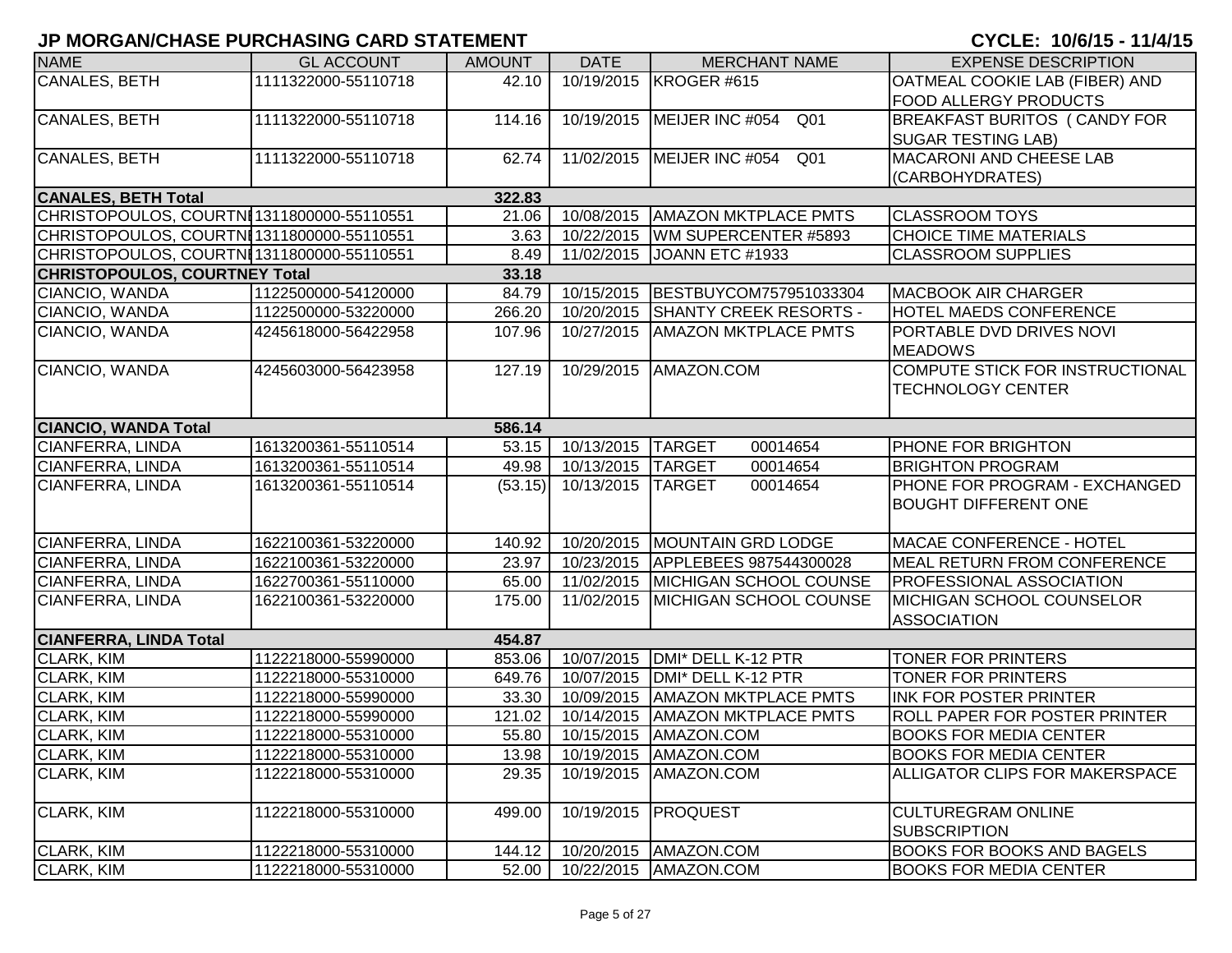| <b>NAME</b>                  | <b>GL ACCOUNT</b>   | <b>AMOUNT</b> | <b>DATE</b> | <b>MERCHANT NAME</b>                           | <b>EXPENSE DESCRIPTION</b>            |
|------------------------------|---------------------|---------------|-------------|------------------------------------------------|---------------------------------------|
| <b>CLARK, KIM</b>            | 1122218000-55310000 | 25.02         |             | 10/22/2015   AMAZON.COM                        | <b>BOOKS FOR MEDIA CENTER</b>         |
| <b>CLARK, KIM</b>            | 1122218000-55310000 | 9.55          | 10/23/2015  | <b>AMAZON MKTPLACE PMTS</b>                    | <b>BOOKS FOR MEDIA CENTER</b>         |
| CLARK, KIM                   | 1122218000-55990000 | 48.22         |             | 10/29/2015   PANERA BREAD #667                 | <b>BAGELS FOR BOOKS AND BAGELS</b>    |
| CLARK, KIM                   | 1122218000-55310000 | 29.32         |             | 11/03/2015   AMAZON.COM                        | <b>BOOKS FOR MEDIA CENTER</b>         |
| <b>CLARK, KIM Total</b>      |                     | 2,563.50      |             |                                                |                                       |
| <b>COMB, ANDREW</b>          | 6100020000-24316770 | 21.26         | 10/08/2015  | <b>IDUNKIN #336551</b><br>Q <sub>35</sub>      | <b>SNACKS FOR PD TRAINING</b>         |
| COMB, ANDREW                 | 6100020000-24316770 | 21.26         |             | 10/09/2015   DUNKIN #336551<br>Q <sub>35</sub> | <b>SNACKS FOR PD TRAINING</b>         |
| COMB, ANDREW                 | 6100020000-24316770 | 7.00          |             | 10/19/2015   WAYNE STATE UNIV PARK             | <b>SNACKS FOR PD TRAINING</b>         |
| <b>COMB, ANDREW Total</b>    |                     | 49.52         |             |                                                |                                       |
| <b>COOLMAN, ROBERT</b>       | 1126160000-55992000 | 25.00         | 10/07/2015  | CONSERVA ELECTRIC SUPP                         | <b>HS ART ROOM LIGHT TABLES</b>       |
| <b>COOLMAN, ROBERT</b>       | 1126160000-55992000 | 9.88          |             | 10/07/2015 MICHAELS STORES 3744                | NW MUSIC ROOM LIGHT FIXTURES          |
| <b>COOLMAN, ROBERT</b>       | 1126160000-55992000 | 45.15         | 10/08/2015  | <b>CONSERVA ELECTRIC SUPP</b>                  | <b>MTCE STOCK LED'S, WIRE CUTTERS</b> |
| <b>COOLMAN, ROBERT</b>       | 1126160000-55992000 | 30.00         | 10/13/2015  | <b>CITY ELECTRIC SUPPLY</b>                    | <b>MTCE STOCK BREAKER BLANKS</b>      |
| <b>COOLMAN, ROBERT</b>       | 1126160000-55992000 | 17.07         | 10/14/2015  | <b>ALLEN ELECTRIC SUPPLY</b>                   | <b>MS KITCHEN PIZZA OVEN</b>          |
| <b>COOLMAN, ROBERT Total</b> |                     | 127.10        |             |                                                |                                       |
| <b>DIATIKAR, CHRISTINE</b>   | 4245552000-56220000 | 822.60        |             | 10/08/2015 CONSUMERS ENERGY                    | <b>ECEC GAS INSTALLATION</b>          |
| <b>DIATIKAR, CHRISTINE</b>   | 6100020000-24316243 | 4,575.00      | 10/08/2015  | <b>PARADISE PARK</b>                           | <b>CHOIR FIELD TRIP</b>               |
| <b>DIATIKAR, CHRISTINE</b>   | 1111112000-55110708 | 530.00        | 10/26/2015  | <b>SSI*PREMIER HAM&amp;STEPH</b>               | <b>3RD/4TH GRADE PLANNERS</b>         |
| <b>DIATIKAR, CHRISTINE</b>   | 1429300000-54120000 | 3,000.00      | 10/26/2015  | <b>TEAM SPORTS</b>                             | INV 129215/1, HELMET                  |
|                              |                     |               |             |                                                | <b>RECONDITIONING</b>                 |
| <b>DIATIKAR, CHRISTINE</b>   | 1429300000-54120000 | 4,000.00      |             | 10/26/2015   TEAM SPORTS                       | INV 129216/1, HELMET                  |
|                              |                     |               |             |                                                | <b>RECONDITIONING</b>                 |
| <b>DIATIKAR, CHRISTINE</b>   | 1429300000-54120000 | 2,583.00      | 10/26/2015  | <b>TEAM SPORTS</b>                             | INV 129217/1 SHOULDER PAD             |
|                              |                     |               |             |                                                | <b>RECONDITIONING</b>                 |
| <b>DIATIKAR, CHRISTINE</b>   | 1429300000-54120000 | 2,361.00      |             | 10/26/2015   TEAM SPORTS                       | INV 135306/1, HELMET                  |
|                              |                     |               |             |                                                | <b>RECONDITIONING</b>                 |
| <b>DIATIKAR, CHRISTINE</b>   | 6100061000-24316172 | 186.00        | 10/26/2015  | <b>TEAM SPORTS</b>                             | INV 141464/1, JERSEYS                 |
| <b>DIATIKAR, CHRISTINE</b>   | 6100061000-24316195 | 3,520.00      | 10/26/2015  | <b>TEAM SPORTS</b>                             | INV 157515/1, VB UNIFORMS             |
| <b>DIATIKAR, CHRISTINE</b>   | 6100061000-24316195 | 245.00        | 10/26/2015  | <b>TEAM SPORTS</b>                             | INV 163439/1, WATER BOTTLES           |
| <b>DIATIKAR, CHRISTINE</b>   | 6100061000-24316195 | 1,920.00      | 10/26/2015  | <b>TEAM SPORTS</b>                             | INV 165281/1, VB UNIFORMS             |
| <b>DIATIKAR, CHRISTINE</b>   | 6100061000-24316114 | 972.00        | 10/26/2015  | <b>TEAM SPORTS</b>                             | <b>INV 167610/1, SHIRTS</b>           |
| <b>DIATIKAR, CHRISTINE</b>   | 6100061000-24316126 | 557.85        | 10/26/2015  | <b>TEAM SPORTS</b>                             | INV 169461/1, TOPS/SHORTS             |
| <b>DIATIKAR, CHRISTINE</b>   | 6100061000-24316172 | 3,780.00      | 10/26/2015  | <b>TEAM SPORTS</b>                             | INV 171347/1, HELMET DECALS           |
| <b>DIATIKAR, CHRISTINE</b>   | 6100061000-24316172 | 935.00        | 10/26/2015  | <b>TEAM SPORTS</b>                             | INV 173827/1, SHORTS                  |
| <b>DIATIKAR, CHRISTINE</b>   | 6100061000-24316172 | 5,785.00      | 10/26/2015  | <b>TEAM SPORTS</b>                             | INV 175560/1, UNIFORMS                |
| <b>DIATIKAR, CHRISTINE</b>   | 6100061000-24316172 | 600.00        |             | 10/26/2015   TEAM SPORTS                       | INV 176344/1, WINDOW CLINGS           |
| <b>DIATIKAR, CHRISTINE</b>   | 1429300000-55998000 | 1,728.00      |             | 10/26/2015   TEAM SPORTS                       | INV 176846/1, TENNIS BALLS            |
| <b>DIATIKAR, CHRISTINE</b>   | 1429300000-55998000 | 210.00        |             | 10/26/2015   TEAM SPORTS                       | INV 176850/1, MS FOOTBALLS            |
| <b>DIATIKAR, CHRISTINE</b>   | 6100061000-24316172 | 160.00        |             | 10/26/2015   TEAM SPORTS                       | INV 179970/1, WRIST COACH             |
| <b>DIATIKAR, CHRISTINE</b>   | 6100061000-24316172 | 120.00        | 10/26/2015  | <b>TEAM SPORTS</b>                             | INV 185446/1, WRIST COACH             |
| <b>DIATIKAR, CHRISTINE</b>   | 6100061000-24316177 | 68.00         |             | 10/26/2015  TEAM SPORTS                        | INV 186903/1 SHIRTS                   |
| <b>DIATIKAR, CHRISTINE</b>   | 6100061000-24316172 | 21.00         |             | 10/26/2015   TEAM SPORTS                       | INV K60989/1, SHIRT                   |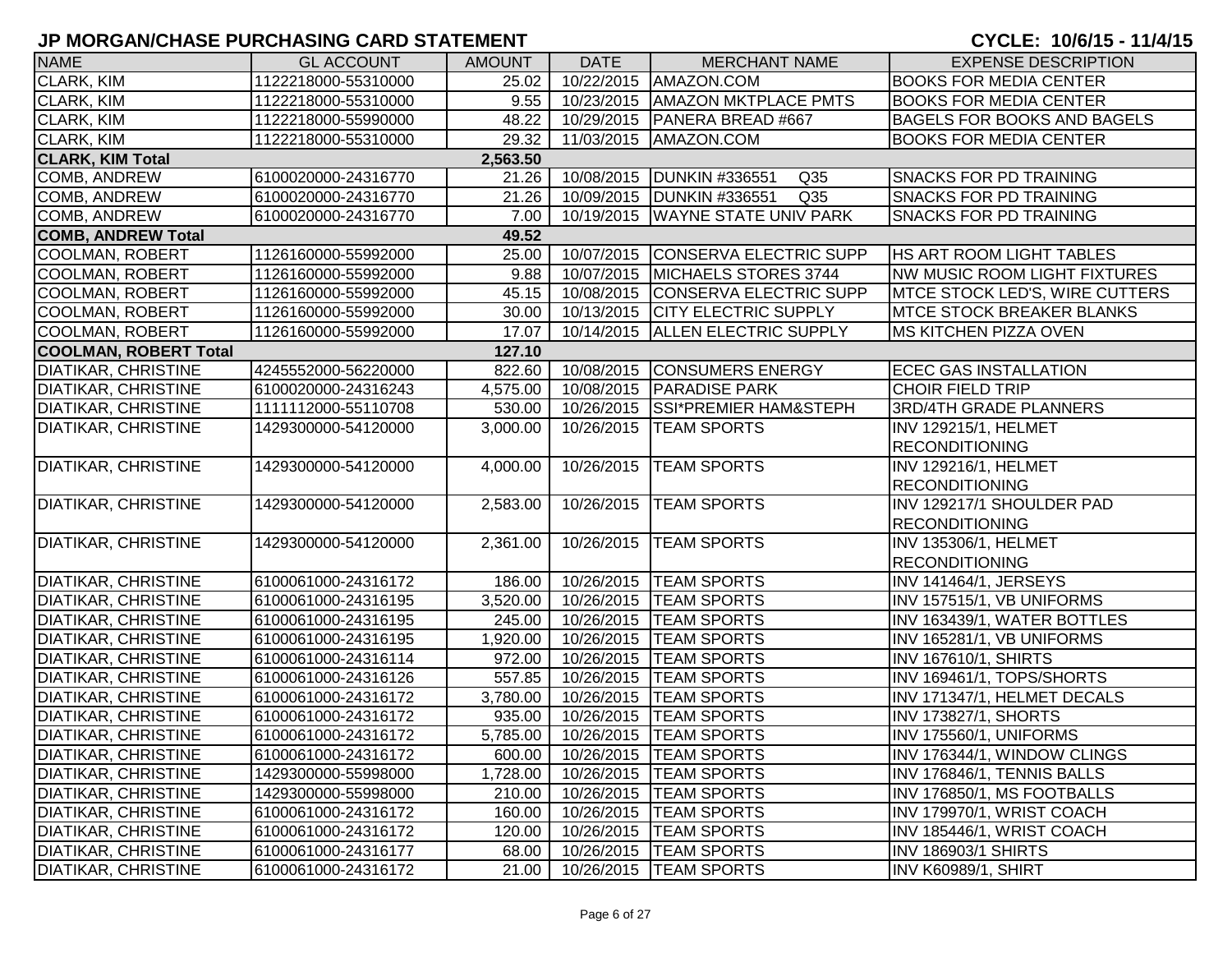| <b>NAME</b>                      | <b>GL ACCOUNT</b>   | <b>AMOUNT</b> | <b>DATE</b> | <b>MERCHANT NAME</b>                      | <b>EXPENSE DESCRIPTION</b>                        |
|----------------------------------|---------------------|---------------|-------------|-------------------------------------------|---------------------------------------------------|
| DIATIKAR, CHRISTINE              | 1125200000-53220000 | 595.00        | 10/28/2015  | <b>ALICE TRAINING INSTITU</b>             | 1/25/16 ADVANCED ALICE                            |
|                                  |                     |               |             |                                           | <b>TRAINING/STEVE BARR</b>                        |
| <b>DIATIKAR, CHRISTINE Total</b> |                     | 39,274.45     |             |                                           |                                                   |
| <b>DINKELMANN, KATY</b>          | 1722100000-57910611 | 27.54         | 10/14/2015  | DUNKIN #336551<br>Q <sub>35</sub>         | THIS PURCHASE WAS FOR                             |
|                                  |                     |               |             |                                           | INSTRUCTIONAL ROUNDS AT THE ESB                   |
|                                  |                     |               |             |                                           | FOR JEFF DINKELMANN                               |
| <b>DINKELMANN, KATY</b>          | 1722100000-57910611 | 15.56         |             | 10/14/2015 MEIJER INC #122 Q01            | THIS PURCHASE WAS FOR                             |
|                                  |                     |               |             |                                           | INSTRUCTIONAL ROUNDS AT THE ESB                   |
|                                  |                     |               |             |                                           | FOR JEFF DINKELMANN                               |
| <b>DINKELMANN, KATY Total</b>    |                     | 43.10         |             |                                           |                                                   |
| <b>DIXON, KAREN</b>              | 2529700000-55910000 | 72.35         | 10/06/2015  | <b>THE RIEGLE PRESS</b>                   | CALENDAR BOOKS FOR FS STAFF                       |
| <b>DIXON, KAREN Total</b>        |                     | 72.35         |             |                                           |                                                   |
| DONOVAN, KATHRYN                 | 1128300000-55610000 | 68.08         | 10/07/2015  | <b>MARIA'S DELI</b>                       | <b>INTERVIEW COMM LUNCH/AUD</b>                   |
|                                  |                     |               |             |                                           | <b>MANAGER</b>                                    |
| DONOVAN, KATHRYN                 | 6100001000-24316770 | 51.90         | 10/07/2015  | <b>THE FLOWER ALLEY</b>                   | <b>FLOWERS FOR MILLER SURGERY</b>                 |
| DONOVAN, KATHRYN                 | 6100001000-24316770 | 76.94         | 10/19/2015  | <b>THE FLOWER ALLEY</b>                   | <b>FUNERAL FLOWERS-DARLENE</b>                    |
|                                  |                     |               |             |                                           | <b>EPHRAIM</b>                                    |
| DONOVAN, KATHRYN                 | 1128300000-54910000 | 290.00        | 11/04/2015  | MWW*MONSTER.COM                           | RECRUITING SERVICE HVAC/MTCE                      |
|                                  |                     |               |             |                                           | <b>POSITION</b>                                   |
| <b>DONOVAN, KATHRYN Total</b>    |                     | 486.92        |             |                                           |                                                   |
| DRAGOO, MICHAEL                  | 1126160000-53220000 | 165.90        |             | 10/08/2015 CRYSTAL MTN LODGING            | <b>MSBO CONFERENCE</b>                            |
| DRAGOO, MICHAEL                  | 1126160000-54966000 | (1,700.00)    | 10/14/2015  | <b>DE-CAL INC</b>                         | <b>DISTRICT CHILLER INSPECTIONS</b>               |
|                                  |                     |               |             |                                           | OVERCHARGED                                       |
| DRAGOO, MICHAEL                  | 1126160000-55992000 | 24.04         | 10/14/2015  | <b>WW GRAINGER</b>                        | <b>MTCE SUPPLIES</b>                              |
| DRAGOO, MICHAEL                  | 1126120000-54910000 | 5,568.00      |             | 10/15/2015 REDFORD LOCK COMPANY I         | <b>MS AUTO OPERATOR ON INTERIOR</b>               |
|                                  |                     |               |             |                                           | <b>HADICAP DOOR</b>                               |
| DRAGOO, MICHAEL                  | 2326160000-55992000 | 487.00        | 10/20/2015  | <b>REDFORD LOCK COMPANY I</b>             | <b>HS LOCKS</b>                                   |
| <b>DRAGOO, MICHAEL Total</b>     |                     | 4,544.94      |             |                                           |                                                   |
| <b>FULAR, JAMES</b>              | 1126160000-55992000 | 68.90         |             | 10/12/2015 KELLEY & SONS TRAILERS         | <b>MTCE HITCH FOR DUMP TRUCK</b>                  |
| <b>FULAR, JAMES</b>              | 1126160000-55993000 | 20.54         | 10/12/2015  | MARKS OUTDOOR POWER EQ GRNDS MOWER PULLEY |                                                   |
| FULAR, JAMES                     | 1126160000-54910000 | 27.14         | 10/12/2015  |                                           | MARKS OUTDOOR POWER EQ GRNDS HEDGE TRIMMER REPAIR |
| FULAR, JAMES                     | 1126160000-55993000 | 74.91         | 10/12/2015  | THE HOME DEPOT 2704                       | <b>GRNDS SOAKER KITS</b>                          |
| FULAR, JAMES                     | 1126160000-55993000 | 8.40          | 10/14/2015  | JOHN DEERE LANDSCAPES0                    | <b>GRNDS BARB ELBOWS</b>                          |
| FULAR, JAMES                     | 1126160000-55993000 | 107.50        | 10/14/2015  | LANDSCAPE SUPPLY                          | DF LANDSCAPING                                    |
| FULAR, JAMES                     | 1126160000-55993000 | 207.33        | 10/15/2015  | <b>SPARTAN DISTRIBUTORS I</b>             | S. SPORTS PARK IRRIGATION                         |
|                                  |                     |               |             |                                           | <b>CONTROLLER</b>                                 |
| <b>FULAR, JAMES</b>              | 1126160000-55993000 | 15.90         | 10/29/2015  | CHET'S RENT ALL - NOVI                    | <b>WINTERIZATION PARTS FOR HS</b>                 |
|                                  |                     |               |             |                                           | <b>BASEBALL &amp; MS STADIUM</b>                  |
| FULAR, JAMES                     | 1126160000-55993000 | 38.97         | 10/30/2015  | MARKS OUTDOOR POWER EQ GRNDS MOWER BLADES |                                                   |
| FULAR, JAMES                     | 1126160000-54910000 | 18.00         |             | 10/30/2015   MID-MICHIGAN RECYCLING       | HS PALLET DISPOSAL                                |
| <b>FULAR, JAMES</b>              | 1126160000-55992000 | 32.94         |             | 10/30/2015 THE HOME DEPOT 2737            | MTCE TOOLS & GLOVES                               |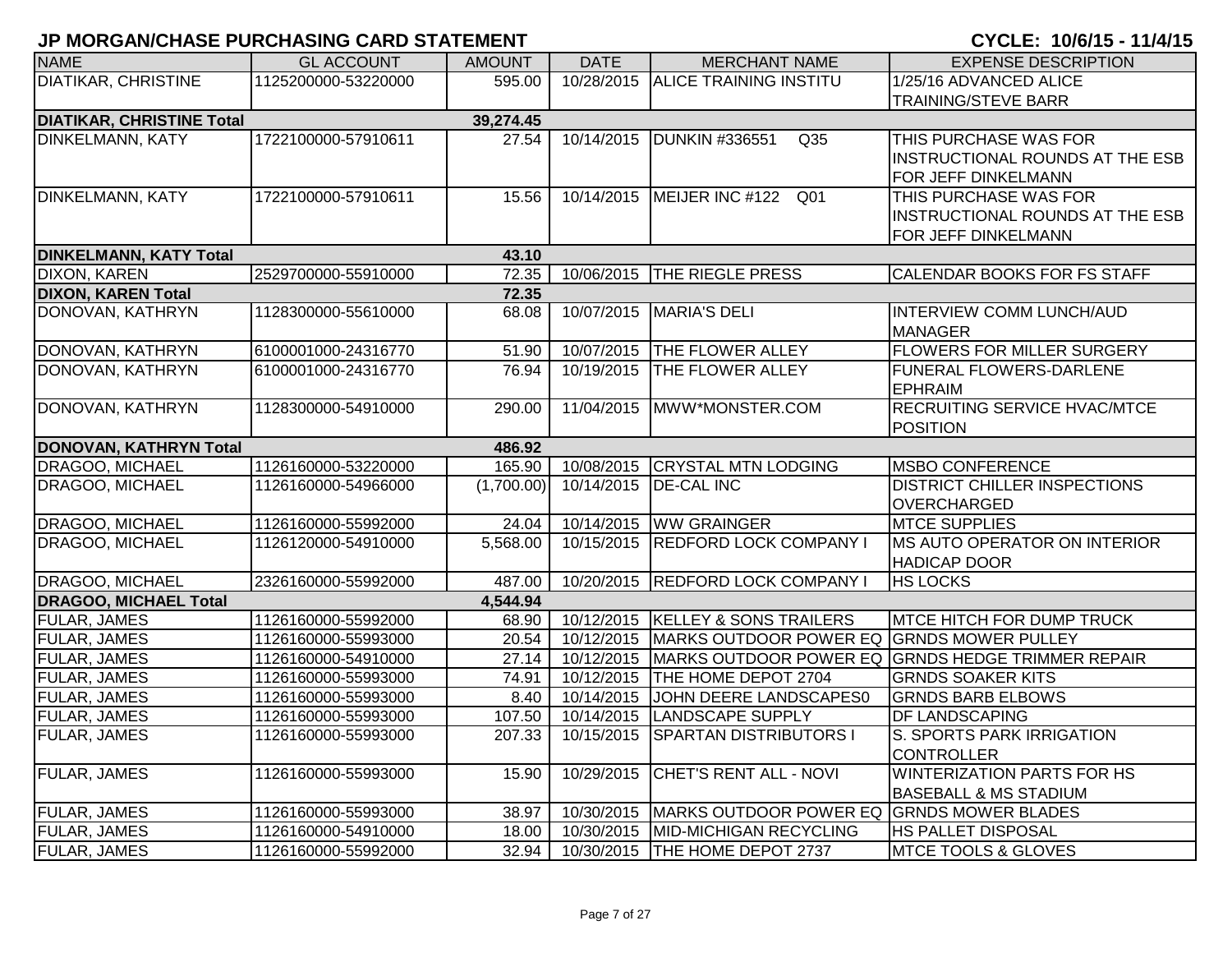| <b>NAME</b>                               | <b>GL ACCOUNT</b>   | <b>AMOUNT</b> | <b>DATE</b>           | <b>MERCHANT NAME</b>             | <b>EXPENSE DESCRIPTION</b>                           |
|-------------------------------------------|---------------------|---------------|-----------------------|----------------------------------|------------------------------------------------------|
| <b>FULAR, JAMES</b>                       | 1126160000-55992000 | 150.38        | 11/02/2015            | THE HOME DEPOT 2704              | HS SHOTPUT, CONCESSION STANDS &                      |
|                                           |                     |               |                       |                                  | <b>BATHROOMS ANTIFREEZE</b>                          |
| <b>FULAR, JAMES Total</b>                 |                     | 770.91        |                       |                                  |                                                      |
| <b>FURLOW, SETH</b>                       | 1711300000-55110614 | 129.47        | 10/07/2015            | INT BACCALAUREATE ORG            | <b>IB TEST BANK</b>                                  |
| <b>FURLOW, SETH</b>                       | 1711300000-55110614 | 1.29          | 10/07/2015            | <b>INTERNATIONAL FEE</b>         | <b>IB TEST BANK</b>                                  |
| <b>FURLOW, SETH</b>                       | 1711300000-55110614 | 103.68        |                       | 10/09/2015   FLINN SCIENTIFIC, I | <b>PIPET TIPS</b>                                    |
| <b>FURLOW, SETH</b>                       | 1711300000-55110614 | 4.98          |                       | 10/14/2015 THE HOME DEPOT 2762   | <b>DIFFUSION DEMO</b>                                |
| <b>FURLOW, SETH</b>                       | 1711300000-55110614 | 269.06        | 10/26/2015            | <b>FLINN SCIENTIFIC, I</b>       | IA SUPPLIES AND OSMOSIS AND                          |
|                                           |                     |               |                       |                                  | <b>DIFFUSION LAB</b>                                 |
| <b>FURLOW, SETH</b>                       | 1711300000-55110614 | 22.10         |                       | 10/28/2015   FLINN SCIENTIFIC, I | <b>AUTOCLAVE TAPE</b>                                |
| <b>FURLOW, SETH</b>                       | 1711300000-55110614 | 246.11        | 11/03/2015            | VERNIER SOFTWARE & TEC           | IA SUPPLIES YEAR 2 LABS                              |
| <b>FURLOW, SETH Total</b>                 |                     | 776.69        |                       |                                  |                                                      |
| <b>GASIDLO, MEGAN</b>                     | 1111220730-55110000 | 50.25         | 10/30/2015            | <b>TARGET</b><br>00014654        | <b>7TH GRADE SCIENCE MATERIALS</b>                   |
| <b>GASIDLO, MEGAN Total</b>               |                     | 50.25         |                       |                                  |                                                      |
| <b>GILMORE, MEGAN</b>                     | 1311800000-55110551 | 32.04         | 10/19/2015            | <b>TARGET</b><br>00008722        | <b>TEACHING SUPPLIES</b>                             |
| <b>GILMORE, MEGAN Total</b>               |                     | 32.04         |                       |                                  |                                                      |
| GONZALEZ-SHEERAN, MARQ1111220730-55110000 |                     | 13.96         | 10/16/2015            | <b>AMAZON MKTPLACE PMTS</b>      | <b>BATTERIES FOR STOP WATCHES</b>                    |
| GONZALEZ-SHEERAN, MARQ1111220730-55110000 |                     | 5.30          | 11/03/2015            | MEIJER INC #122 Q01              | SALTINE CRACKERS FOR SCIENCE                         |
|                                           |                     |               |                       |                                  | <b>CLASS ENZYME EXPERIMENT</b>                       |
| GONZALEZ-SHEERAN, MAR06100020000-24316257 |                     | 30.04         | 11/04/2015            | KROGER #632                      | DRINKS FOR 7TH GRADE ACTIVITY                        |
|                                           |                     |               |                       |                                  | <b>AFTERNOON</b>                                     |
| <b>GONZALEZ-SHEERAN, MARGARET Total</b>   |                     | 49.30         |                       |                                  |                                                      |
| <b>GORDON, BRIAN</b>                      | 6100061000-24316104 | 404.40        | 10/12/2015            | <b>MARIA'S DELI</b>              | <b>MEAL FOR FOOTBALL</b>                             |
| GORDON, BRIAN                             | 1125200000-57912000 | 313.80        | 10/13/2015            | <b>EXCALIBER DEHYDRATOR</b>      | <b>FRAUDULENT CHARGE, CREDIT</b>                     |
|                                           |                     |               |                       |                                  | PENDING                                              |
| <b>GORDON, BRIAN</b>                      | 6100061000-24316145 | 752.10        | 10/19/2015            | <b>HOLIDAY INNS</b>              | <b>ROOMS FOR GIRLS GOLF</b>                          |
| <b>GORDON, BRIAN</b>                      | 1429300000-54910000 | 1,144.00      | 10/19/2015            | <b>PP*JORDANOGRAP</b>            | <b>SIGNS FOR BUILDING</b>                            |
| <b>GORDON, BRIAN</b>                      | 1125200000-57912000 | 499.98        | 10/20/2015            |                                  | NETDIRECTMERCHANTS.COM   FRAUDULENT PURCHASE, CREDIT |
|                                           |                     |               |                       |                                  | <b>PENDING</b>                                       |
| <b>GORDON, BRIAN</b>                      | 6100061000-24316104 | 106.00        | 10/23/2015            | LITTLE CAESARS #0057             | PIZZAS FOR FOOTBALL MIDDLE                           |
|                                           |                     |               |                       |                                  | <b>SCHOOL</b>                                        |
| <b>GORDON, BRIAN</b>                      | 1125200000-57912000 | 1,200.00      | 10/26/2015            | <b>KICKS ARENA</b>               | <b>FRAUDULENT CHARGE, CREDIT</b>                     |
|                                           |                     |               |                       |                                  | <b>PENDING</b>                                       |
| <b>GORDON, BRIAN</b>                      | 1125200000-57912000 | 2,000.00      | 10/26/2015            | <b>TAKEAFLIGHT</b>               | <b>FRAUDULENT CHARGE, CREDIT</b>                     |
|                                           |                     |               |                       |                                  | <b>PENDING</b>                                       |
| <b>GORDON, BRIAN</b>                      | 1125200000-57912000 | 1,075.00      | 10/26/2015            | TAKEAFLIGHT                      | FRAUDULENT CHARGE, CREDIT                            |
|                                           |                     |               |                       |                                  | <b>PENDING</b>                                       |
| <b>GORDON, BRIAN</b>                      | 1125200000-57912000 | 2,150.00      | 10/26/2015            | <b>TAKEAFLIGHT</b>               | FRAUDULENT CHARGE, CREDIT                            |
|                                           |                     |               |                       |                                  | <b>PENDING</b>                                       |
| GORDON, BRIAN                             | 1125200000-57912000 |               | $(313.80)$ 11/02/2015 | <b>EXCALIBER DEHYDRATOR</b>      | <b>FRAUD CREDIT</b>                                  |
| <b>GORDON, BRIAN</b>                      | 1125200000-57912000 | (1,200.00)    | 11/02/2015            | <b>KICKS ARENA</b>               | KICKS ARENA FRAUD CREDIT                             |
| GORDON, BRIAN                             | 1125200000-57912000 | (1,075.00)    | 11/02/2015            | <b>TAKEAFLIGHT</b>               | TAKEAFLIGHT FRAUD CREDIT                             |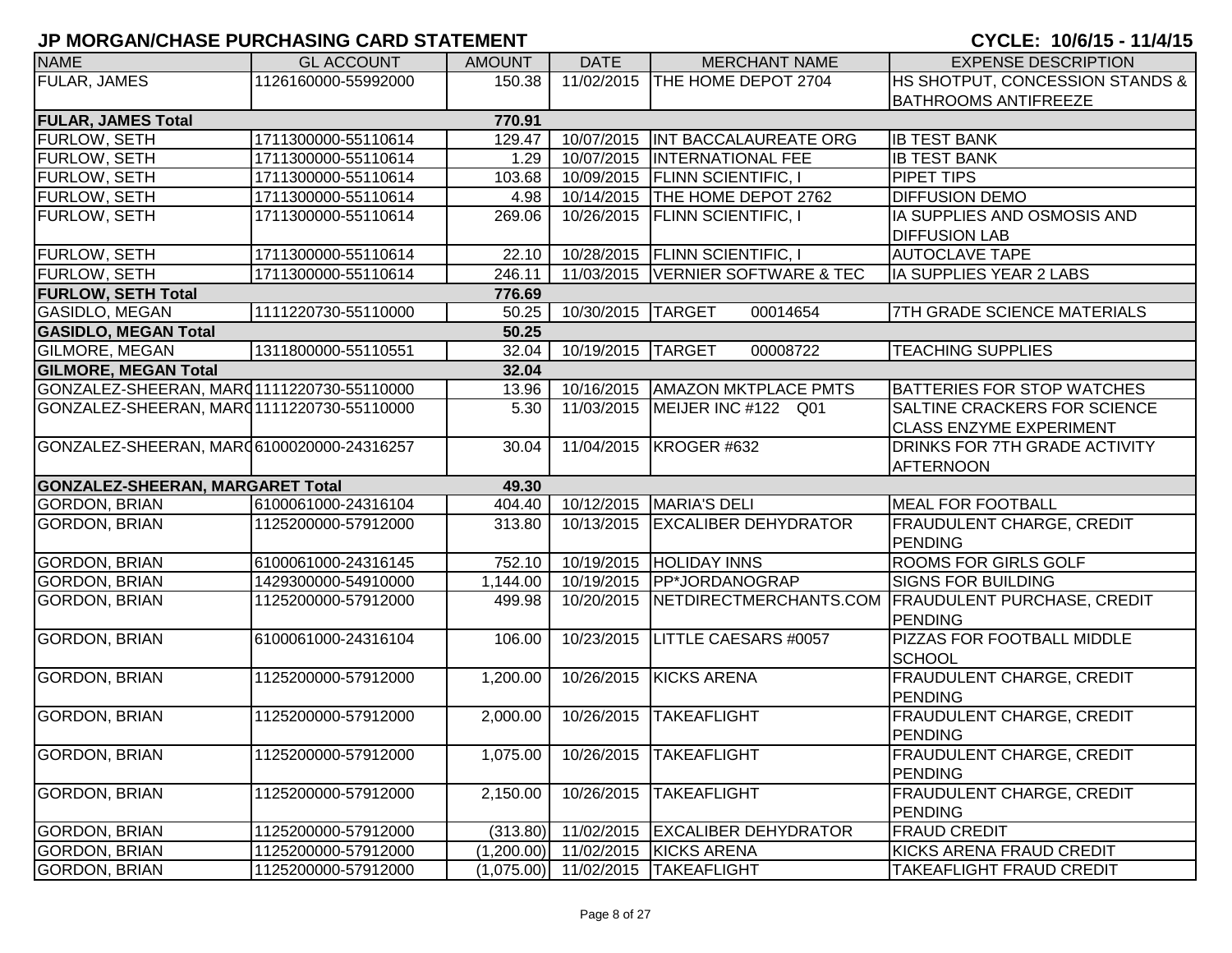| <b>NAME</b>                     | <b>GL ACCOUNT</b>   | <b>AMOUNT</b> | <b>DATE</b>             | <b>MERCHANT NAME</b>                      | <b>EXPENSE DESCRIPTION</b>                                                                                                                   |
|---------------------------------|---------------------|---------------|-------------------------|-------------------------------------------|----------------------------------------------------------------------------------------------------------------------------------------------|
| <b>GORDON, BRIAN</b>            | 1125200000-57912000 | (2,000.00)    | 11/02/2015              | <b>TAKEAFLIGHT</b>                        | TAKEAFLIGHT FRAUD CREDIT                                                                                                                     |
| <b>GORDON, BRIAN</b>            | 1125200000-57912000 |               | $(2,150.00)$ 11/02/2015 | <b>TAKEAFLIGHT</b>                        | <b>TAKEAFLIGHT FRAUD CREDIT</b>                                                                                                              |
| <b>GORDON, BRIAN</b>            | 6100061000-24316103 | 1,483.99      |                         | 11/04/2015 BEST BUY MHT 00004176          | MacBook and Apple Care                                                                                                                       |
| <b>GORDON, BRIAN Total</b>      |                     | 4,390.47      |                         |                                           |                                                                                                                                              |
| <b>GREBINSKI, KRISTEN</b>       | 6100020000-24316243 | 36.98         |                         | 10/14/2015 J W PEPPER AND SON INC         | <b>CHOIR MUSIC</b>                                                                                                                           |
| <b>GREBINSKI, KRISTEN</b>       | 6100020000-24316243 | 37.93         |                         | 11/03/2015 J W PEPPER AND SON INC         | <b>CHOIR MUSIC</b>                                                                                                                           |
| <b>GREBINSKI, KRISTEN</b>       | 6100020000-24316243 | 37.89         |                         | 11/03/2015 J W PEPPER AND SON INC         | <b>CHOIR MUSIC</b>                                                                                                                           |
| <b>GREBINSKI, KRISTEN</b>       | 6100020000-24316243 | 26.29         |                         | 11/03/2015 J W PEPPER AND SON INC         | <b>CHOIR MUSIC</b>                                                                                                                           |
| <b>GREBINSKI, KRISTEN</b>       | 6100020000-24316243 | 441.97        |                         | 11/04/2015 J W PEPPER AND SON INC         | <b>CHOIR MUSIC</b>                                                                                                                           |
| <b>GREBINSKI, KRISTEN Total</b> |                     | 581.06        |                         |                                           |                                                                                                                                              |
| HANSEN, ANN                     | 1335100000-53220553 | 87.95         | 10/07/2015              | <b>APPELBAUM TRAINING INS</b>             | <b>WORKBOOKS FOR TRAINING</b><br><b>REQUIRED BY LICENSING</b>                                                                                |
| HANSEN, ANN                     | 1311800000-53220551 | 18.00         |                         | 10/07/2015 APPELBAUM TRAINING INS         | <b>TRAINING FOR PRESCHOOL STAFF</b>                                                                                                          |
| HANSEN, ANN                     | 1611851343-55610000 | 223.27        | 10/15/2015              | JETS PIZZA - MI 46                        | FOOD FOR GSRP FAMILY NIGHT                                                                                                                   |
| HANSEN, ANN                     | 1335100000-55110553 | 259.98        | 10/15/2015              | TOYS R US #9274 QPS                       | KITCHEN SETS FOR DEERFIELD AND                                                                                                               |
|                                 |                     |               |                         |                                           | <b>PARKVIEW CARE PROGRAMS</b>                                                                                                                |
| HANSEN, ANN                     | 1311800000-53220551 | 15.00         | 10/20/2015              | <b>APPELBAUM TRAINING INS</b>             | TRAINING FOR PRESCHOOL STAFF                                                                                                                 |
| HANSEN, ANN                     | 1335100000-53220553 | 24.00         | 10/22/2015              | <b>APPELBAUM TRAINING INS</b>             | <b>TRAINING FOR CARE STAFF</b>                                                                                                               |
| HANSEN, ANN                     | 1311800000-53220551 | 18.00         | 10/27/2015              | <b>APPELBAUM TRAINING INS</b>             | TRAINING FOR PRESCHOOL TEACHER                                                                                                               |
|                                 |                     |               |                         |                                           |                                                                                                                                              |
| HANSEN, ANN                     | 1335100000-53220553 | 15.00         |                         | 10/27/2015 APPELBAUM TRAINING INS         | <b>TRAINING FOR CARE STAFF</b>                                                                                                               |
| HANSEN, ANN                     | 1331100000-55910000 | 234.90        | 10/29/2015              | <b>ORIENTAL TRADING CO</b>                | SUPPLIES FOR NOVI LIGHT UP THE<br><b>NIGHT</b>                                                                                               |
| HANSEN, ANN                     | 1311800000-53220551 | 30.00         | 11/02/2015              | <b>APPELBAUM TRAINING INS</b>             | <b>TRAINING FOR PRESCHOOL STAFF</b>                                                                                                          |
| HANSEN, ANN                     | 1335100000-53220553 | 18.00         |                         | 11/03/2015 APPELBAUM TRAINING INS         | <b>TRAINING FOR CARE STAFF</b>                                                                                                               |
| <b>HANSEN, ANN Total</b>        |                     | 944.10        |                         |                                           |                                                                                                                                              |
| HARRIS, CHRISTINE               | 6100000000-24316355 | 75.54         | 10/09/2015              | <b>ORIENTAL TRADING CO</b>                | HALLOWEEN PARTY SUPPLIES,<br>HALLOWEEN CRAFT SUPPLIES,<br><b>CLASSROOM ORGANIZATION, WINTER</b><br><b>HOLIDAY CRAFT &amp; PARTY SUPPLIES</b> |
| HARRIS, CHRISTINE               | 6100000000-24316355 | 38.49         |                         | 10/16/2015   MEIJER INC #122 Q01          | HALLOWEEN PARTY FOOD SUPPLIES,<br><b>GENERAL CRAFT SUPPLIES</b>                                                                              |
| <b>HARRIS, CHRISTINE Total</b>  |                     | 114.03        |                         |                                           |                                                                                                                                              |
| HARVEY, JENNIFER                | 1711322000-55110614 |               |                         | 45.63   10/09/2015   MICHAELS STORES 3744 | <b>IB ART SUPPLIES</b>                                                                                                                       |
| HARVEY, JENNIFER                | 1711322000-55110614 | 307.95        |                         | 10/14/2015 SSI*SCHOOL SPECIALTY           | <b>IB ART SUPPLIES</b>                                                                                                                       |
| HARVEY, JENNIFER                | 1711322000-55110614 | 112.98        |                         | 10/14/2015   THE HOME DEPOT 2737          | <b>IB ART SUPPLIES</b>                                                                                                                       |
| HARVEY, JENNIFER                | 1711322000-55110614 | 358.78        |                         | 10/20/2015   DBC*BLICK ART MATERIAL       | <b>IB ART SUPPLIES</b>                                                                                                                       |
| HARVEY, JENNIFER                | 1711322000-55110614 | 92.43         |                         | 10/22/2015 SSI*SCHOOL SPECIALTY           | <b>IB ART SUPPLIES</b>                                                                                                                       |
| HARVEY, JENNIFER                | 1711322000-55110614 | 286.35        |                         | 10/26/2015   DBC*BLICK ART MATERIAL       | <b>IB ART SUPPLIES</b>                                                                                                                       |
| HARVEY, JENNIFER                | 1711322000-55110614 | 77.46         |                         | 11/03/2015 BEST BUY MHT 00004176          | <b>IB ART SUPPLIES</b>                                                                                                                       |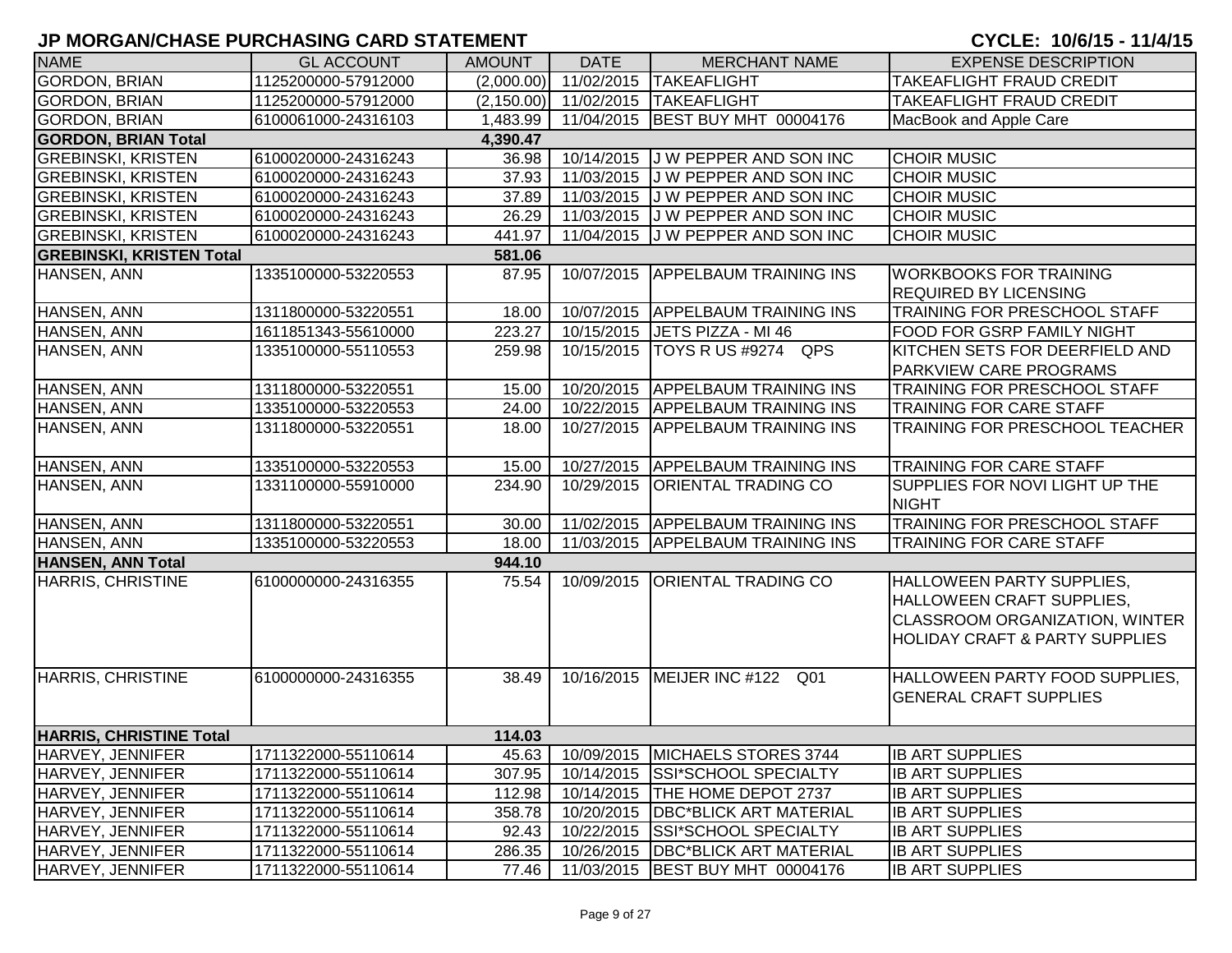| <b>NAME</b>                   | <b>GL ACCOUNT</b>   | <b>AMOUNT</b> | <b>DATE</b>        | <b>MERCHANT NAME</b>              | <b>EXPENSE DESCRIPTION</b>                                    |
|-------------------------------|---------------------|---------------|--------------------|-----------------------------------|---------------------------------------------------------------|
| <b>HARVEY, JENNIFER</b>       | 1711322000-55110614 | 27.54         |                    | 11/04/2015 SSI*SCHOOL SPECIALTY   | <b>IB ART SUPPLIES</b>                                        |
| <b>HARVEY, JENNIFER Total</b> |                     | 1,309.12      |                    |                                   |                                                               |
| <b>HAYNES, DEBORAH</b>        | 1335100000-55110553 | 65.94         |                    | 10/12/2015   TOYS R US #9274 QPS  | <b>TOY RUS</b>                                                |
| HAYNES, DEBORAH               | 1335100000-55110553 | 16.73         |                    | 10/16/2015   HOBBY-LOBBY #645     | <b>TEACHING SUPPLIES</b>                                      |
| <b>HAYNES, DEBORAH</b>        | 1335100000-55110553 | 22.56         | 10/16/2015 TARGET  | 00014654                          | <b>TEACHING SUPPLIES</b>                                      |
| HAYNES, DEBORAH               | 1335100000-55110553 | 40.13         | 10/19/2015 STAPLES | 00115659                          | <b>TEACHING SUPPLIES</b>                                      |
| HAYNES, DEBORAH               | 1335100000-55110553 | 32.56         |                    | 10/28/2015 GFS STORE #1985        | <b>TEACHING SUPPLIES</b>                                      |
| <b>HAYNES, DEBORAH Total</b>  |                     | 177.92        |                    |                                   |                                                               |
| <b>HENDERSON, BETH</b>        | 1125200000-55910000 | 18.14         |                    | 10/08/2015 STAPLS7143258210000002 | <b>BUSINESS OFFICE SUPPLIES</b>                               |
| HENDERSON, BETH               | 1612500686-55110000 | 21.21         |                    | 10/19/2015 STAPLS7144739369000001 | <b>TITLE III 2016 SUPPLIES AND</b>                            |
|                               |                     |               |                    |                                   | MATERIALS FOR BEFORE/AFTER                                    |
|                               |                     |               |                    |                                   | <b>SCHOOL SUPPORT</b>                                         |
| HENDERSON, BETH               | 1125200000-55910000 | 166.64        |                    | 10/19/2015 TIME CLOCK EXPRESS     | <b>BUSINESS OFFICE SUPPLIES</b>                               |
| HENDERSON, BETH               | 1124120000-55910000 | 237.50        |                    | 10/28/2015 IN *PRINT & MARKETING  | <b>ENVELOPES MS</b>                                           |
| <b>HENDERSON, BETH</b>        | 1111118000-55110000 | 29.00         |                    | 10/28/2015 IN *PRINT & MARKETING  | <b>ENVELOPES NM5</b>                                          |
| <b>HENDERSON, BETH</b>        | 1111118000-55110000 | 34.00         |                    | 10/28/2015 IN *PRINT & MARKETING  | <b>ENVELOPES NM6</b>                                          |
| <b>HENDERSON, BETH</b>        | 1111113000-55110702 | 67.00         |                    | 10/28/2015 IN *PRINT & MARKETING  | <b>ENVELOPES NW</b>                                           |
| <b>HENDERSON, BETH</b>        | 1124112000-55910000 | 165.00        |                    | 10/28/2015 IN *PRINT & MARKETING  | <b>ENVELOPES OH</b>                                           |
| <b>HENDERSON, BETH</b>        | 1124114000-55910000 | 65.00         | 10/28/2015         | IN *PRINT & MARKETING             | <b>ENVELOPES PV</b>                                           |
| <b>HENDERSON, BETH</b>        | 1124111000-55910000 | 165.00        | 10/28/2015         | IN *PRINT & MARKETING             | <b>ENVELOPES VO</b>                                           |
| <b>HENDERSON, BETH</b>        | 1124115000-55910000 | 20.50         | 10/28/2015         | IN *PRINT & MARKETING             | <b>ENVELOPES DF</b>                                           |
| <b>HENDERSON, BETH</b>        | 2529700000-55910000 | 20.50         | 10/28/2015         | IN *PRINT & MARKETING             | <b>ENVELOPES FS</b>                                           |
| <b>HENDERSON, BETH</b>        | 2332100000-55110000 | 29.00         |                    | 10/28/2015 IN *PRINT & MARKETING  | <b>ENVELOPES STUDENT SERVICES</b>                             |
| <b>HENDERSON, BETH</b>        | 2331100000-55910000 | 73.50         | 10/28/2015         | IN *PRINT & MARKETING             | <b>ENVELOPES COMMUNITY ED</b>                                 |
| <b>HENDERSON, BETH</b>        | 1127170000-55910000 | 14.50         | 10/28/2015         | IN *PRINT & MARKETING             | <b>ENVELOPES TRANSPORTATION</b>                               |
| <b>HENDERSON, BETH</b>        | 1125200000-55910000 | 160.00        | 10/28/2015         | IN *PRINT & MARKETING             | <b>ENVELOPES ESB</b>                                          |
| <b>HENDERSON, BETH</b>        | 1125200000-55910000 | 88.34         | 11/04/2015         | STAPLS7145590351000001            | <b>BUSINESS OFFICE SUPPLIES</b>                               |
| <b>HENDERSON, BETH Total</b>  |                     | 1,374.83      |                    |                                   |                                                               |
| <b>HOLLY, SHEILA</b>          | 1711322000-54910651 | 399.00        | 10/06/2015         | <b>MICHIGAN VIRTUAL U</b>         | <b>REGISTER 1 STUDENT FOR AN ONLINE</b>                       |
|                               |                     |               |                    |                                   | 21F COURSE                                                    |
| HOLLY, SHEILA                 | 1622100384-53220000 | 105.00        | 10/06/2015         | PAYPAL *MICHIGANTEA               | TITLE III MITESOL CONFERENCE, JULIE                           |
|                               |                     |               |                    |                                   | FARMER, 10.9-10.2015                                          |
| <b>HOLLY, SHEILA</b>          | 1622100384-53220000 | 130.00        | 10/06/2015         | PAYPAL *MICHIGANTEA               | TITLE III, MITESOL CONFERENCE,                                |
|                               |                     |               |                    |                                   | STACY TANNER, 10.9-10.2015                                    |
| <b>HOLLY, SHEILA</b>          | 1722100000-53220611 | 50.00         |                    | 10/07/2015 OAKLAND SCHOOLS-RC INT | <b>HEALTH RECERTIFICATION</b>                                 |
|                               |                     |               |                    |                                   | <b>WORKSHOP, RON MCCURDY &amp; DANNY</b>                      |
|                               |                     |               |                    |                                   | TAYLOR, 01.13.2016                                            |
| <b>HOLLY, SHEILA</b>          | 1722100000-57910611 | 25.00         |                    |                                   | 10/07/2015 REI*GREENWOODHEINEMANN FOUNTAS/LEVELED BOOK ONLINE |
|                               |                     |               |                    |                                   | SUBSCRIPTION, DIANA STOTLER                                   |
| HOLLY, SHEILA                 | 1722100000-53220611 | (25.00)       | 10/08/2015         | <b>OAKLAND SCHOOLS-RC INT</b>     | <b>REFUND FOR OAKLAND SCHOOLS</b>                             |
|                               |                     |               |                    |                                   | <b>WROKSHOP</b>                                               |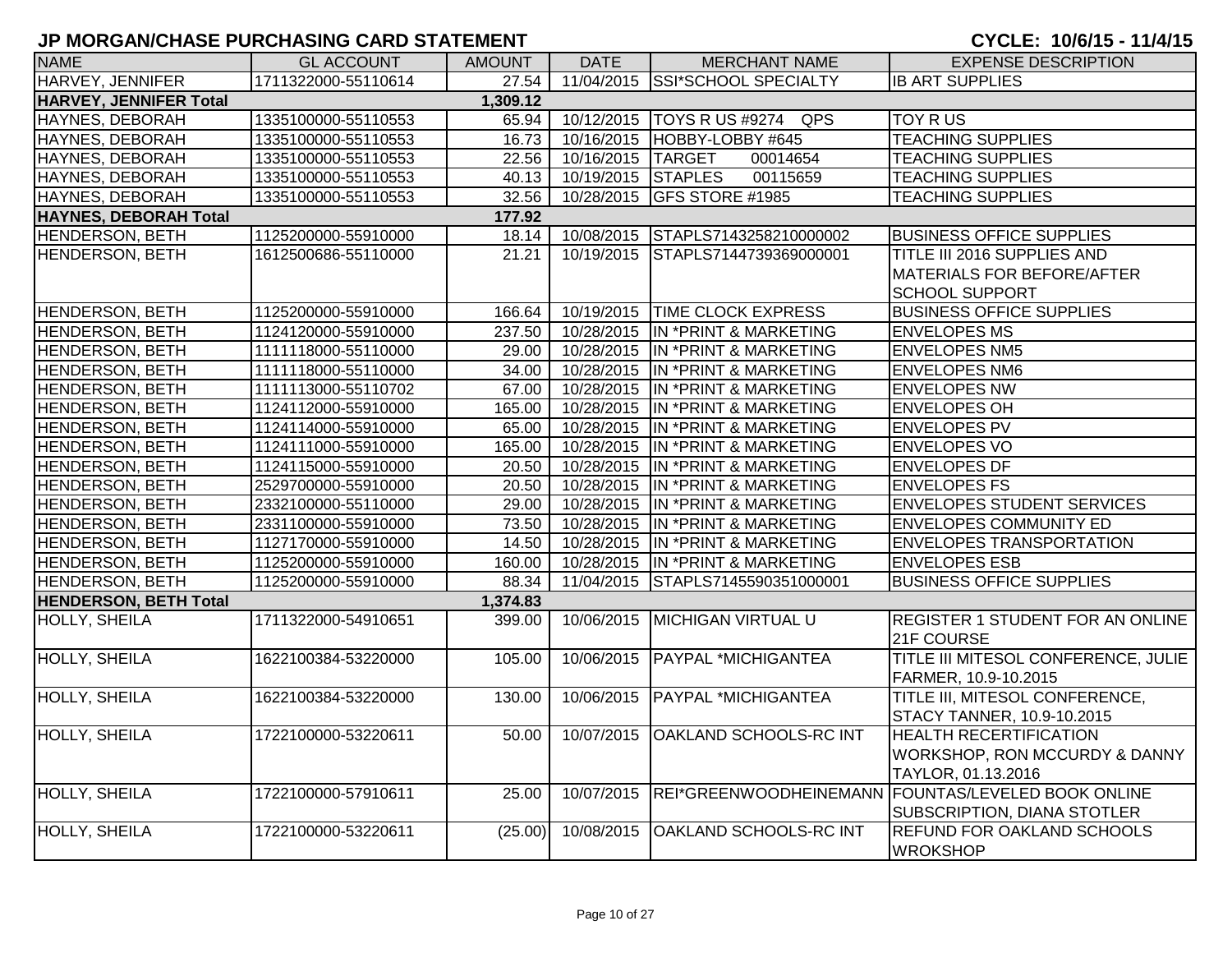| <b>NAME</b>          | <b>GL ACCOUNT</b>   | <b>AMOUNT</b> | <b>DATE</b>         | <b>MERCHANT NAME</b>             | <b>EXPENSE DESCRIPTION</b>               |
|----------------------|---------------------|---------------|---------------------|----------------------------------|------------------------------------------|
| <b>HOLLY, SHEILA</b> | 6100020000-24316290 | 151.26        | 10/08/2015          | <b>RVRSIDE EDU *TESTING</b>      | JAPANESE GRANT, BVAT TEST                |
|                      |                     |               |                     |                                  | SUPPLIES, ESL                            |
| <b>HOLLY, SHEILA</b> | 1722100000-53220611 | 25.00         | 10/09/2015          | OAKLAND SCHOOLS-RC INT           | <b>HEALTH RECERTIFICATION, VICKI</b>     |
|                      |                     |               |                     |                                  | PRIEST, 10.15.2015                       |
| <b>HOLLY, SHEILA</b> | 1722100000-53220611 | 300.00        | 10/12/2015          | MICH ASSOC OF SCH ADMI           | MASA 2015 FALL CONFERENCE                |
|                      |                     |               |                     |                                  | REGISTRATION, RJ WEBBER, 9.23-           |
|                      |                     |               |                     |                                  | 25.2015                                  |
| HOLLY, SHEILA        | 1722100000-55910611 | 72.75         | 10/12/2015 STAPLES  | 00115659                         | <b>OFFICE SUPPLIES</b>                   |
| HOLLY, SHEILA        | 1722100000-55990630 | 150.01        | 10/13/2015          | AMAZON.COM                       | 7 COPIES, INTENTIONAL TALK: HOW TO       |
|                      |                     |               |                     |                                  | STRUCTURE AND LEAD PRODUCTIVE            |
|                      |                     |               |                     |                                  | MATHEMATICAL DISCUSSION, LISA            |
|                      |                     |               |                     |                                  | <b>LAPORTE</b>                           |
| <b>HOLLY, SHEILA</b> | 1711220000-55110611 | 77.56         | 10/14/2015          | MHE*MCGRAW-HILL ECOMM            | <b>EDM QUICK LOOK CARDS, LISA</b>        |
|                      |                     |               |                     |                                  | <b>LAPORTE</b>                           |
| <b>HOLLY, SHEILA</b> | 1711111000-55110611 | 538.59        | 10/14/2015          | MHE*MCGRAW-HILL ECOMM            | VO EDM EVERYDAY MATH SUPPLIES            |
| HOLLY, SHEILA        | 1711112000-55110611 | 538.59        |                     | 10/14/2015 MHE*MCGRAW-HILL ECOMM | <b>ORCHARD HILLS EDM ORDER</b>           |
| HOLLY, SHEILA        | 1622100323-53220000 | 199.98        | 10/14/2015 PESI INC |                                  | TITLE IIA, CATHOLIC CENTRAL,             |
|                      |                     |               |                     |                                  | ANXIETY DISORDERS WORKSHOP, KIM          |
|                      |                     |               |                     |                                  | <b>BENNETT AND MITCH HANCOCK</b>         |
| <b>HOLLY, SHEILA</b> | 1622100323-53220000 | 215.00        | 10/15/2015          | COLLEGEBOARD*PRODUCTS            | TITLE IIA, CATHOLIC CENTRAL, US          |
|                      |                     |               |                     |                                  | HISTORY WORKSHOP, DAN ANDERSON           |
|                      |                     |               |                     |                                  |                                          |
| <b>HOLLY, SHEILA</b> | 1622100323-53220000 | 215.00        | 10/15/2015          | COLLEGEBOARD*PRODUCTS            | TITLE IIA, CATHOLIC CENTRAL,             |
|                      |                     |               |                     |                                  | EUROPEAN HISTORY WORKSHOP,               |
|                      |                     |               |                     |                                  | <b>BRUCE PECK</b>                        |
| <b>HOLLY, SHEILA</b> | 1722100000-55910611 | 28.11         | 10/19/2015          | AMAZON.COM                       | PROTECTIVE LAPTOP CASE, RJ               |
|                      |                     |               |                     |                                  | <b>WEBBER</b>                            |
| HOLLY, SHEILA        | 1722100000-53220611 | 25.00         | 10/19/2015          | <b>OAKLAND SCHOOLS-RC INT</b>    | <b>HEALTH RECERTIFICATION</b>            |
| <b>HOLLY, SHEILA</b> | 1722100000-57910611 | 95.00         | 10/20/2015          | PAYPAL *MARSHALLMEM              | <b>MARSHALL MEMO NEW</b>                 |
|                      |                     |               |                     |                                  | <b>SUBSCRIPTIONS</b>                     |
| HOLLY, SHEILA        | 1722100000-57910611 | 400.00        | 10/20/2015          | PAYPAL *MARSHALLMEM              | MARSHALL MEMO SUBCRIPTION                |
|                      |                     |               |                     |                                  | <b>RENEWAL</b>                           |
| HOLLY, SHEILA        | 1711114000-55110611 | 52.80         | 10/21/2015          | <b>EPS</b>                       | <b>WORDLY WISE, PARKVIEW</b>             |
| HOLLY, SHEILA        | 1722100000-53220611 | 120.00        | 10/21/2015          | OAKLAND SCHOOLS-RC INT           | SUCCESSFUL SAT IMPLEMENTAION             |
|                      |                     |               |                     |                                  | (SSI SERIES), 10.30.2015, 6 STAFF        |
|                      |                     |               |                     |                                  | <b>MEMBERS</b>                           |
| HOLLY, SHEILA        | 1722100000-53220611 | 60.00         | 10/23/2015          | OAKLAND SCHOOLS-RC INT           | UPPER ELEMENTARY SCIENCE                 |
|                      |                     |               |                     |                                  | INSTITUTE (3 DAY EVENT), JEANNE          |
|                      |                     |               |                     |                                  | <b>DIAL</b>                              |
| HOLLY, SHEILA        | 1622100323-53220000 | 215.00        | 10/26/2015          | COLLEGEBOARD*PRODUCTS            | TITLE IIA, CATHOLIC CENTRAL,             |
|                      |                     |               |                     |                                  | <b>ENGLISH LITERATURE, KEVIN GRIFFIN</b> |
|                      |                     |               |                     |                                  |                                          |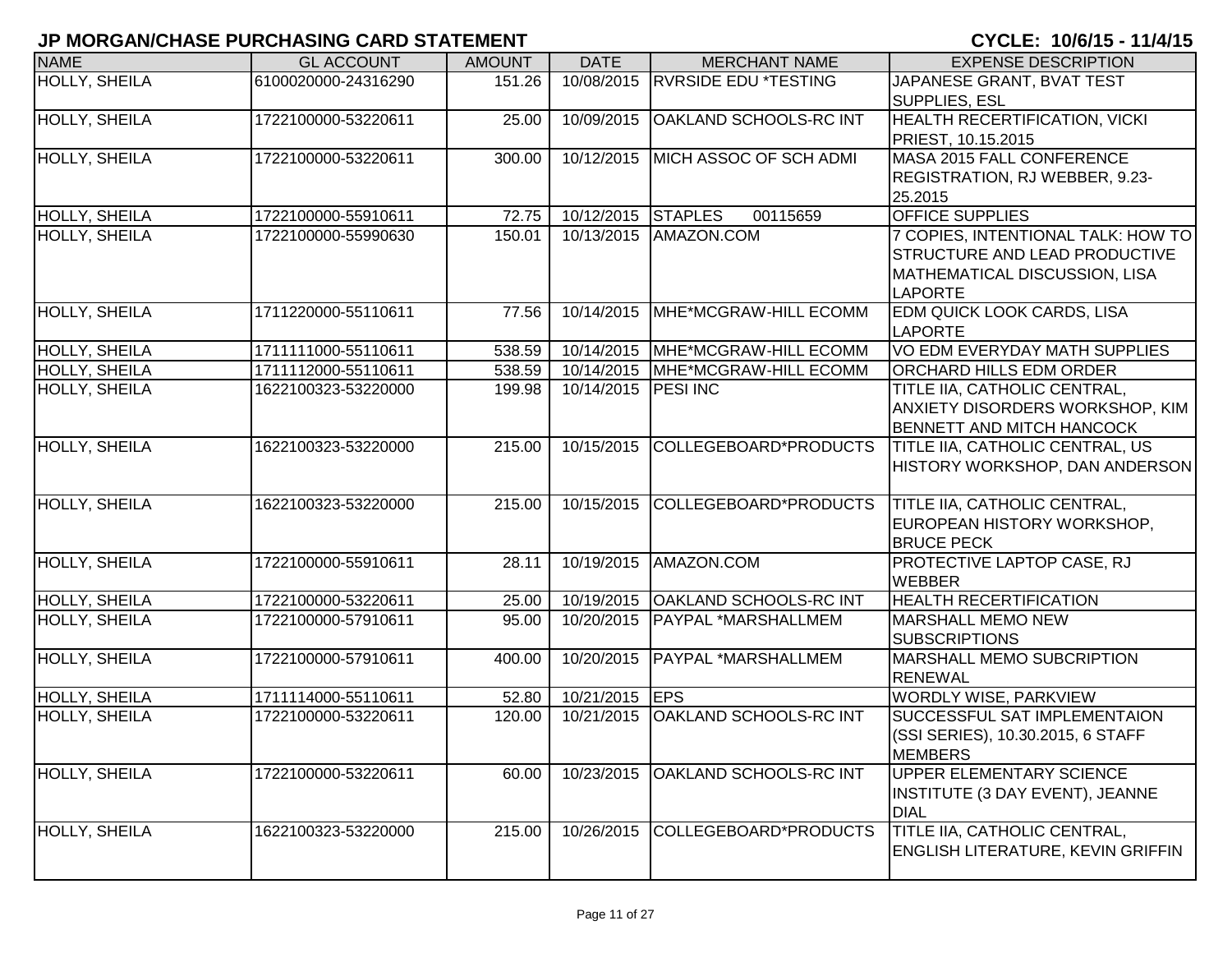| <b>NAME</b>          | <b>GL ACCOUNT</b>   | <b>AMOUNT</b>       | <b>DATE</b>    | <b>MERCHANT NAME</b>              | <b>EXPENSE DESCRIPTION</b>                       |
|----------------------|---------------------|---------------------|----------------|-----------------------------------|--------------------------------------------------|
| <b>HOLLY, SHEILA</b> | 1622100323-53220000 | 215.00              | 10/26/2015     | COLLEGEBOARD*PRODUCTS             | TITLE IIA, CATHOLIC CENTRAL,                     |
|                      |                     |                     |                |                                   | <b>ENGLISH LANGUAGE WORKSHOP,</b>                |
|                      |                     |                     |                |                                   | CHRISTOPHER GISMONDI, 12.9.2015                  |
| <b>HOLLY, SHEILA</b> | 1622100323-53220000 | 30.00               | 10/26/2015     | COLLEGEBOARD*PRODUCTS             | TITLE IIA, CATHOLIC CENTRAL,                     |
|                      |                     |                     |                |                                   | <b>WORKSHOP SUPPLIES</b>                         |
| <b>HOLLY, SHEILA</b> | 1622100323-53220000 | 185.00              | 10/26/2015     | COLLEGEBOARD*PRODUCTS             | TITLE IIA, CATHOLIC CENTRAL,                     |
|                      |                     |                     |                |                                   | SPANISH LANGUAGE WORKSHOP,                       |
|                      |                     |                     |                |                                   | <b>MARY POLO</b>                                 |
| <b>HOLLY, SHEILA</b> | 1622100323-53220000 | 215.00              |                | 10/26/2015 COLLEGEBOARD*PRODUCTS  | TITLE IIA, CATHOLIC CENTRAL,                     |
|                      |                     |                     |                |                                   | <b>ENGLISH LANGUAGE WORKSHOP,</b>                |
| <b>HOLLY, SHEILA</b> |                     |                     |                |                                   | <b>LEAH STORM</b><br>WORDLY WISE, MARY GRIM, NM5 |
|                      | 1711118000-55110611 | 233.53              | 10/26/2015 EPS |                                   | <b>SPECIAL ED ORDER</b>                          |
| <b>HOLLY, SHEILA</b> | 1722100000-53220611 | 190.00              | 10/26/2015     | <b>MICHIGAN ASSOCIATIO</b>        | MAHPERD 2015 CONVENTION, 11.5-7-                 |
|                      |                     |                     |                |                                   | 2015                                             |
| <b>HOLLY, SHEILA</b> | 1722100000-53220611 | 720.00              | 10/26/2015     | <b>MICHIGAN ASSOCIATIO</b>        | MAHPERD CONVENTION 2015, 5 STAFF                 |
|                      |                     |                     |                |                                   | MEMBERS, 11.5-7.2015                             |
| <b>HOLLY, SHEILA</b> | 1711322000-54910651 | (399.00)            | 10/26/2015     | <b>MICHIGAN VIRTUAL U</b>         | WITHDRAW 1 STUDENT FROM ONLINE,                  |
|                      |                     |                     |                |                                   | 21F COURSE                                       |
| <b>HOLLY, SHEILA</b> | 1722100000-53220611 | 100.00              | 10/26/2015     | <b>OAKLAND SCHOOLS-RC INT</b>     | <b>CRACH COURSE FOR ADMINS:</b>                  |
|                      |                     |                     |                |                                   | SUPPORTING SCIENCE (2 DAY EVENT),                |
|                      |                     |                     |                |                                   | KATY DINKELMANN AND SHAILEE                      |
|                      |                     |                     |                |                                   | <b>PATEL</b>                                     |
| <b>HOLLY, SHEILA</b> | 1722100000-55910611 | 98.59               |                | 10/26/2015 STAPLS7145075703000001 | <b>COACHING SUPPLIES</b>                         |
| <b>HOLLY, SHEILA</b> | 1622100323-53220000 | 215.00              | 10/27/2015     | COLLEGEBOARD*PRODUCTS             | <b>TITLE IIA, CATHOLIC CENTRAL,</b>              |
|                      |                     |                     |                |                                   | <b>ENGLISH LANGUAGE WORKSHOP,</b>                |
|                      |                     |                     |                |                                   | KEVIN GRIFFIN, 12.8.2015                         |
| <b>HOLLY, SHEILA</b> | 1722100000-53220611 | $\overline{200.00}$ | 10/28/2015     | <b>OAKLAND SCHOOLS-RC INT</b>     | TITLE III, EFFETIVE LITERACY                     |
|                      |                     |                     |                |                                   | PRACTICES FOR ELS, 8 STAFF                       |
|                      |                     |                     |                |                                   | MEMBERS, 11.16.2015                              |
| <b>HOLLY, SHEILA</b> | 1622100384-53220000 | 15.00               | 10/28/2015     | <b>OAKLAND SCHOOLS-RC INT</b>     | TITLE III, WIDA ALTERNATE ACCESS                 |
|                      |                     |                     |                |                                   | ADMIN TRAINING, AMENA TAQI,                      |
|                      |                     |                     |                |                                   | 1.12.2016                                        |
| <b>HOLLY, SHEILA</b> | 1622100384-53220000 | 25.00               | 10/28/2015     | <b>OAKLAND SCHOOLS-RC INT</b>     | TITLE III, DIFFERENTIATION FOR ALS               |
|                      |                     |                     |                |                                   | USING WIDA TOOLS, ANDREA KOHLS,<br>11.24.2015    |
| HOLLY, SHEILA        | 1722100000-53220611 | (50.00)             | 10/28/2015     | <b>OAKLAND SCHOOLS-RC INT</b>     | REFUND, CRASH COURSE FOR                         |
|                      |                     |                     |                |                                   | AMDINS, SHAILEE PATEL                            |
| HOLLY, SHEILA        | 1622100384-53220000 | 15.00               | 10/28/2015     | OAKLAND SCHOOLS-RC INT            | TITLE III, WIDA ACCESS                           |
|                      |                     |                     |                |                                   | KINDERGARTEN ADMIN TRAINING,                     |
|                      |                     |                     |                |                                   | AMENA TAQI, 1.12.2016                            |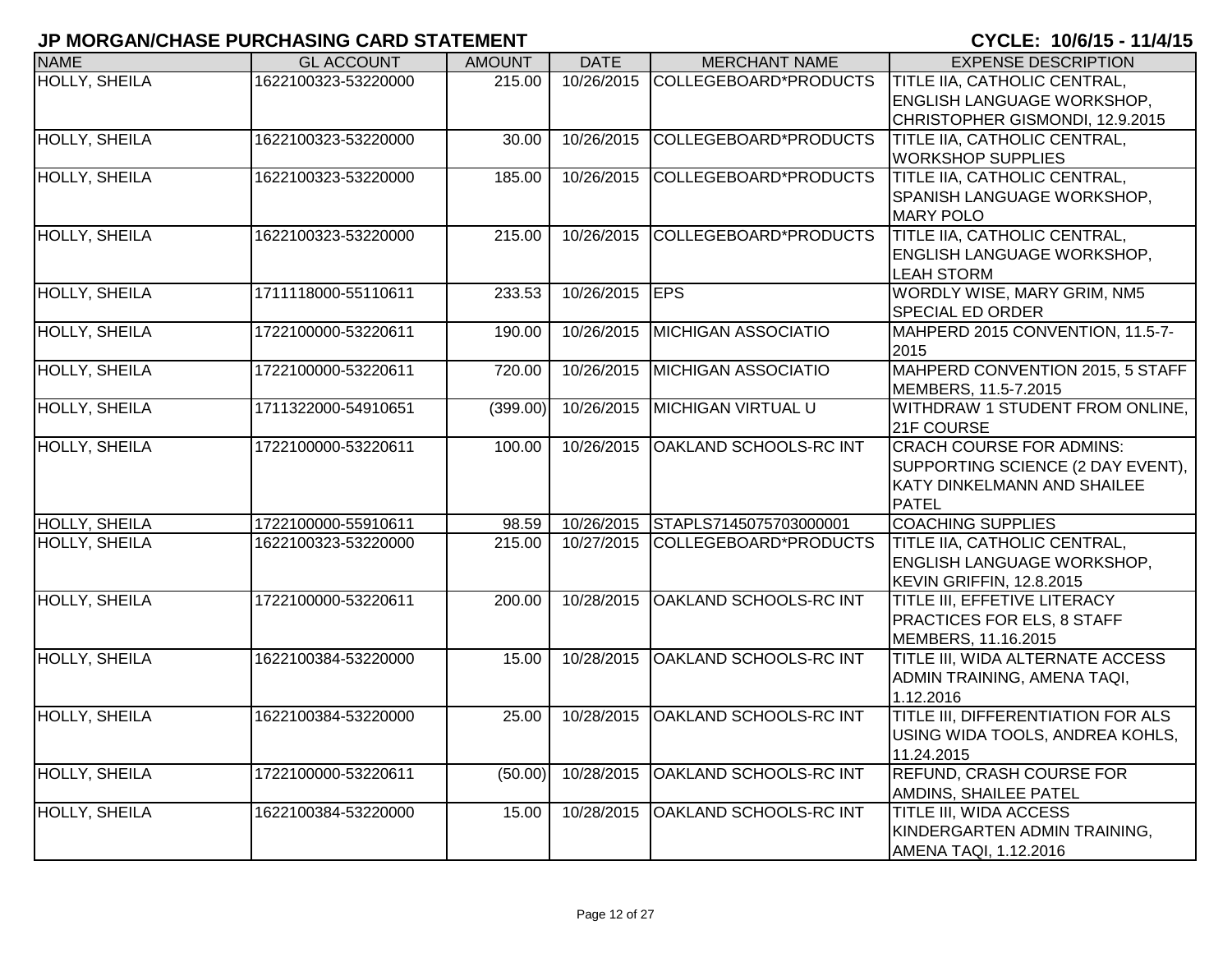| <b>NAME</b>                 | <b>GL ACCOUNT</b>   | <b>AMOUNT</b> | <b>DATE</b>        | <b>MERCHANT NAME</b>              | <b>EXPENSE DESCRIPTION</b>            |
|-----------------------------|---------------------|---------------|--------------------|-----------------------------------|---------------------------------------|
| <b>HOLLY, SHEILA</b>        | 1622100384-53220000 | 25.00         | 10/28/2015         | OAKLAND SCHOOLS-RC INT            | TITLE III, WIDA ACCESS ASSESSMENT     |
|                             |                     |               |                    |                                   | ADMIN TRAINING, AMENA TAQI,           |
|                             |                     |               |                    |                                   | 12.1.2015                             |
| <b>HOLLY, SHEILA</b>        | 1722100000-53220611 | 90.00         | 10/28/2015         | <b>UMOVE FITNESS/KIDSPORT</b>     | UNIVERSITY OF MICHIGAN 2015           |
|                             |                     |               |                    |                                   | HEALTH & FITNESS WORKSHOP, LIBBY      |
|                             |                     |               |                    |                                   | CRAWFORD, 12.4.2015                   |
| <b>HOLLY, SHEILA</b>        | 1722100000-53220611 | 90.00         |                    | 10/28/2015 UMOVE FITNESS/KIDSPORT | UNIVERSITY OF MICHIGAN 2015           |
|                             |                     |               |                    |                                   | <b>HEALTH &amp; FITNESS WORKSHOP,</b> |
|                             |                     |               |                    |                                   | NICOLE BRODERICK, 12.4.2015           |
| HOLLY, SHEILA               | 1722100000-53220611 | 90.00         | 10/28/2015         | UMOVE FITNESS/KIDSPORT            | UNIVERSITY OF MICHIGAN 2015           |
|                             |                     |               |                    |                                   | HEALTH & FITNESS WORKSHOP,            |
|                             |                     |               |                    |                                   | PATRICK SCHLUTER, 12.4.2015           |
| <b>HOLLY, SHEILA</b>        | 1711114000-55110611 | 1,237.00      | 10/29/2015         | MHE*MCGRAW-HILL ECOMM             | EDM, EVERYDAY MATH SUPPLIES, PV       |
|                             |                     |               |                    |                                   |                                       |
| <b>HOLLY, SHEILA</b>        | 1711115000-55110611 | 412.71        | 10/29/2015         | MHE*MCGRAW-HILL ECOMM             | EDM, EVERYDAY MATH SUPPLIES, DF       |
|                             |                     |               |                    |                                   |                                       |
| <b>HOLLY, SHEILA</b>        | 1711113000-55110611 | 412.71        | 10/29/2015         | MHE*MCGRAW-HILL ECOMM             | EDM EVERYDAY MATH SUPPLIES, NW        |
|                             |                     |               |                    |                                   |                                       |
| HOLLY, SHEILA               | 1722100000-55910611 | 53.64         | 10/29/2015         | STAPLS7145185798000001            | OFFICE SUPPLIES                       |
| <b>HOLLY, SHEILA</b>        | 1722100000-57910630 | 29.24         | 11/04/2015         | AMAZON.COM                        | LEARNING IN THE FAST LANE: 8 WAY      |
|                             |                     |               |                    |                                   | TO PUT ALL STUDENTS ON THE ROAD       |
|                             |                     |               |                    |                                   | TO ACADEMIC SUCCESS-BOOK              |
| <b>HOLLY, SHEILA Total</b>  |                     | 8,612.07      |                    |                                   |                                       |
| <b>HOSKINS, DIANE</b>       | 6100000000-24316301 | 245.85        |                    | 10/08/2015 RED OLIVE XV           | COUNT DAY STUDENT DINNER              |
| <b>HOSKINS, DIANE</b>       | 6100000000-24316301 | 222.00        | 10/09/2015 LA ROCA |                                   | <b>COUNT DAY STUDENT DINNER</b>       |
| <b>HOSKINS, DIANE</b>       | 6100000000-24316301 | 30.64         |                    | 10/09/2015 SAMS CLUB #6657        | <b>COUNT DAY SNACKS</b>               |
| HOSKINS, DIANE              | 6100000000-24316301 | 133.56        |                    | 10/13/2015 RED OLIVE XV           | <b>STUDENT DINNER</b>                 |
| <b>HOSKINS, DIANE</b>       | 6100000000-24316301 | 95.36         | 10/13/2015         | SAMS CLUB #6657                   | <b>STUDENT FOOD</b>                   |
| <b>HOSKINS, DIANE</b>       | 6100000000-24316301 | 111.35        |                    | 10/15/2015 GUIDOS PIZZA - NOVI    | <b>STUDENT DINNER</b>                 |
| HOSKINS, DIANE              | 6100000000-24316301 | 138.56        | 10/20/2015         | <b>RED OLIVE XV</b>               | <b>STUDENT DINNER</b>                 |
| HOSKINS, DIANE              | 6100000000-24316301 | 122.93        |                    | 10/21/2015 RED OLIVE XV           | <b>STUDENT DINNER</b>                 |
| HOSKINS, DIANE              | 6100000000-24316301 | 101.76        |                    | 11/03/2015 RED OLIVE XV           | <b>STUDENT DINNER</b>                 |
| <b>HOSKINS, DIANE</b>       | 6100000000-24316301 | 82.38         |                    | 11/04/2015 RED OLIVE XV           | <b>STUDENT DINNER</b>                 |
| <b>HOSKINS, DIANE Total</b> |                     | 1,284.39      |                    |                                   |                                       |
| <b>HOURIGAN, MARK</b>       | 1111322000-55110723 | 53.00         | 10/23/2015         | <b>BRASSWORKS4</b>                | PURCHASE OF TRUMPET QUINTET           |
|                             |                     |               |                    |                                   | MUSIC FOR SOLO AND ENSEMBLE           |
|                             |                     |               |                    |                                   | FESTIVAL                              |
| <b>HOURIGAN, MARK</b>       | 1111322000-55110723 | 71.99         | 10/26/2015         | J W PEPPER AND SON INC            | PURCHASE OF SOLO AND ENSEMBLE         |
|                             |                     |               |                    |                                   | MUSIC AND 3 SCORES FOR BAND           |
|                             |                     |               |                    |                                   | FESTIVAL                              |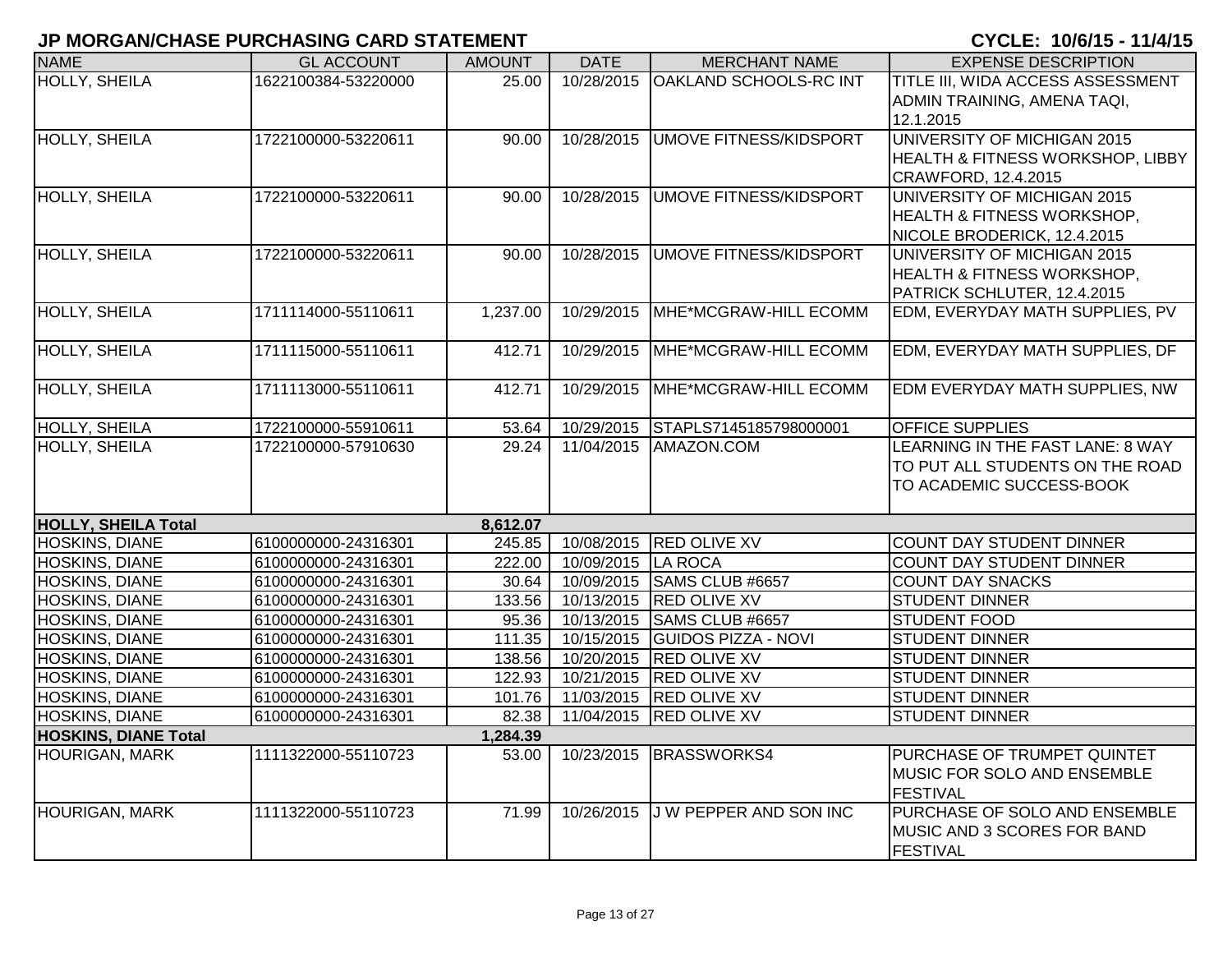| <b>NAME</b>                      | <b>GL ACCOUNT</b>   | <b>AMOUNT</b> | <b>DATE</b>         | <b>MERCHANT NAME</b>              | <b>EXPENSE DESCRIPTION</b>                                                     |
|----------------------------------|---------------------|---------------|---------------------|-----------------------------------|--------------------------------------------------------------------------------|
| <b>HOURIGAN, MARK</b>            | 1111322000-55110723 | 15.00         | 11/03/2015          | J W PEPPER AND SON INC            | PURCHASE OF 1 WOODWIND QUINTET                                                 |
|                                  |                     |               |                     |                                   | FOR SOLO AND ENSEMBLE                                                          |
| <b>HOURIGAN, MARK Total</b>      |                     | 139.99        |                     |                                   |                                                                                |
| JUOPPERI, JOHN                   | 1126160000-55992000 | 574.00        | 10/07/2015          | <b>REDFORD LOCK COMPANY I</b>     | <b>OH LOCKS</b>                                                                |
| JUOPPERI, JOHN                   | 1126160000-55992000 | 917.00        |                     | 10/07/2015 REDFORD LOCK COMPANY I | <b>HS LOCKS</b>                                                                |
| JUOPPERI, JOHN                   | 1126160000-55992000 | 60.44         | 10/07/2015          | <b>REDFORD LOCK COMPANY I</b>     | <b>MTCE LOCKS</b>                                                              |
| JUOPPERI, JOHN                   | 1126160000-55992000 | 132.43        | 10/14/2015          | LAWSON PRODUCTS                   | MTCE DRILL BITS, SOCKET SCREW SET                                              |
| JUOPPERI, JOHN                   | 1126160000-55992000 | 2,300.00      |                     | 10/26/2015 REDFORD LOCK COMPANY I | PV, MTCE LOCKS                                                                 |
| <b>JUOPPERI, JOHN</b>            | 1126160000-55992000 | 125.00        |                     | 11/02/2015 REDFORD LOCK COMPANY I | <b>HS RE-KEY</b>                                                               |
| JUOPPERI, JOHN                   | 1126160000-55992000 | 13.95         |                     | 11/02/2015 THE HOME DEPOT 2737    | HS ROOM 277                                                                    |
| JUOPPERI, JOHN Total             |                     | 4,122.82      |                     |                                   |                                                                                |
| KORTLANDT, PATRICIA              | 1124111000-55990000 | 42.28         | 10/07/2015          | STAPLS7144068144000001            | <b>LABELS FOR EMERGENCY</b><br><b>INFORMATION AND OFFICE USE</b>               |
| KORTLANDT, PATRICIA              | 1111111000-55110708 | 12.19         | 10/09/2015          | STAPLS7143650583000003            | <b>WIGGLE EYE STICKERS FOR BARRY</b>                                           |
| KORTLANDT, PATRICIA              | 1111111000-55110708 | 12.29         | 10/14/2015          | STAPLS7143650583000002            | DRY ERASER BOARD SET FOR BARRY                                                 |
| <b>KORTLANDT, PATRICIA</b>       | 1111111000-55110702 | 227.62        |                     | 10/19/2015 SSI*SCHOOL SPECIALTY   | <b>ART SUPPLIES FOR ELLIS</b>                                                  |
| <b>KORTLANDT, PATRICIA</b>       | 1111111000-55110729 | 380.00        | 10/23/2015 BRAINPOP |                                   | BRIAN POP FOR RENEWAL FOR 4TH<br><b>GRADE</b>                                  |
| <b>KORTLANDT, PATRICIA</b>       | 1111111000-55110727 | 198.65        | 10/26/2015          | <b>SSI*SCHOOL SPECIALTY</b>       | <b>CLASSROOM MATERIALS FOR</b><br><b>PHYSICAL EDUCATION</b>                    |
| <b>KORTLANDT, PATRICIA Total</b> |                     | 873.03        |                     |                                   |                                                                                |
| LAINE, MARGARET                  | 1722100000-53220614 | 356.20        | 10/07/2015 DELTA    |                                   | <b>FLIGHT FOR GINA CATRINE FOR IB</b><br><b>TRAINING IN DECEMBER</b>           |
| LAINE, MARGARET                  | 1722100000-53220614 | 356.20        | 10/07/2015          | DELTA                             | <b>FLIGHT FOR MAGGIE LAINE IB</b><br><b>TRAINING IN DECEMBER</b>               |
| LAINE, MARGARET                  | 1722100000-53220614 | 356.20        | 10/07/2015          | <b>DELTA</b>                      | FLIGHT FOR CAROL ROTHSTEIN FOR IB<br><b>MATH SL TRAINING</b>                   |
| LAINE, MARGARET                  | 1722100000-53220614 | 356.20        | 10/07/2015          | <b>DELTA</b>                      | <b>FLIGHT FOR LISA MEYER GARBOVITS</b><br>FOR IB TRAINING IN DECEMBER          |
| LAINE, MARGARET                  | 1722100000-53220614 | 890.00        | 10/07/2015          | <b>FLORIDA LEAGUE OF IB S</b>     | <b>TRAINING REGISTRATION FOR LISA</b><br><b>MEYER FOR IB TRAINING</b>          |
| LAINE, MARGARET                  | 1722100000-53220614 | 362.20        | 10/08/2015 DELTA    |                                   | <b>FLIGHT FOR KATE CASTLE FOR IB</b><br><b>TRAINING IN DECEMBER</b>            |
| LAINE, MARGARET                  | 6100022000-24316106 | 29.96         |                     | 10/09/2015 DD/BR #304009<br>Q35   | DONUTS FOR IB STUDENT MEETING                                                  |
| LAINE, MARGARET                  | 1722100000-53220614 | 29.00         | 10/12/2015          | DELTA                             | PLANE UPGRADE DUE TO AVAILABLE<br>SEATING FOR DAVID BALDWIN FOR IB<br>TRAINING |
| LAINE, MARGARET                  | 1722100000-53220614 | 514.70        | 10/12/2015          | <b>DELTA</b>                      | FLIGHT FOR DAVID BALDWIN FOR IB<br><b>TRAINING</b>                             |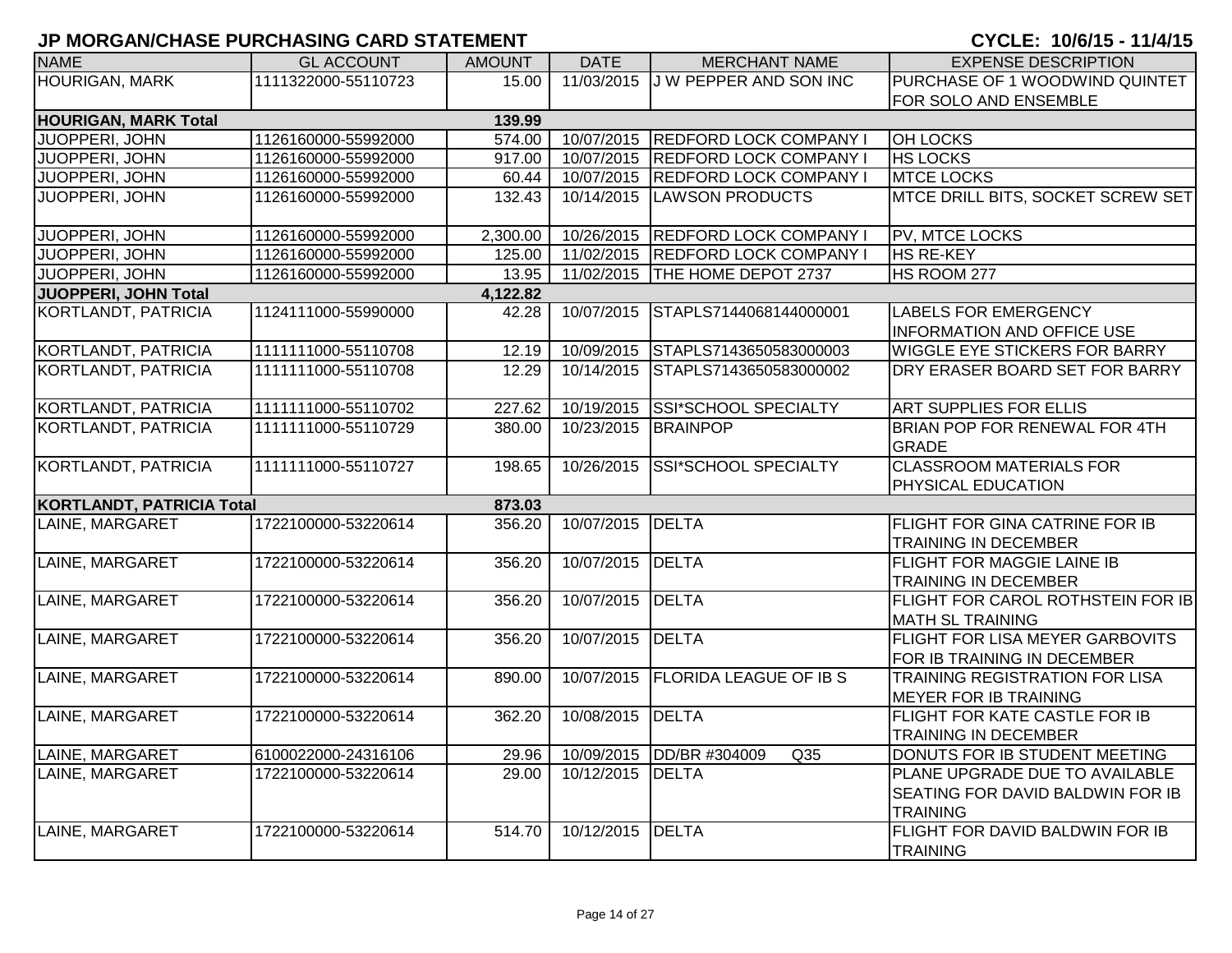| <b>NAME</b>                  | <b>GL ACCOUNT</b>   | <b>AMOUNT</b> | <b>DATE</b>        | <b>MERCHANT NAME</b>                | <b>EXPENSE DESCRIPTION</b>            |
|------------------------------|---------------------|---------------|--------------------|-------------------------------------|---------------------------------------|
| LAINE, MARGARET              | 1711322000-55110614 | 141.38        |                    | 10/19/2015 IBID PRESS               | <b>TEXTBOOK FOR EXAMINATION</b>       |
|                              |                     |               |                    |                                     | PURPOSES FOR IB BUSINESS              |
|                              |                     |               |                    |                                     | <b>MANAGEMENT</b>                     |
| LAINE, MARGARET              | 1711300000-55110614 | 1.41          |                    | 10/19/2015   INTERNATIONAL FEE      | FEE FOR INTERNATIONAL                 |
|                              |                     |               |                    |                                     | TRANSACTION FOR IB EXAMINATION        |
|                              |                     |               |                    |                                     | COPOY OF BOOK                         |
| LAINE, MARGARET              | 1722100000-53220614 | 181.72        |                    | 10/21/2015 SUPERSHUTTLE-EXECUCART   | <b>TRANSPORTATION FOR PEOPLE</b>      |
|                              |                     |               |                    |                                     | TRAINING AT FLIBS FOR IB IN           |
|                              |                     |               |                    |                                     | <b>DECEMBER</b>                       |
| LAINE, MARGARET              | 6100022000-24316106 | 19.48         |                    | 10/26/2015   PANERA BREAD #667      | BAGELS FOR IB STUDENT MEETING         |
| <b>LAINE, MARGARET Total</b> |                     | 3,594.65      |                    |                                     |                                       |
| LAMBERT, ELIZABETH           | 1126160000-54120000 | 357.03        |                    | 10/06/2015 GBC*ECOMMERCE            | DF LAMINATOR REPAIR                   |
| LAMBERT, ELIZABETH           | 1126160000-54120000 | 199.00        |                    | 10/06/2015 GBC*ECOMMERCE            | NM6 LAMINATOR REPAIR                  |
| LAMBERT, ELIZABETH           | 1126111000-54910000 | 241.75        |                    | 10/07/2015 ARCH ENVIRONMENTAL GRO   | VO ASBESTOS SAMPLING                  |
| LAMBERT, ELIZABETH           | 1126122000-54910000 | 202.25        |                    | 10/07/2015 ARCH ENVIRONMENTAL GRO   | HS ASBESTOS BULK SAMPLING             |
| LAMBERT, ELIZABETH           | 1126122000-54910000 | 264.70        |                    | 10/07/2015 CUMMINS BRIDGEWAY-1      | <b>HS GENERATOR</b>                   |
| LAMBERT, ELIZABETH           | 4245211000-56312000 | 7,995.00      | 10/07/2015         | <b>GOYETTE MECHANICAL CO</b>        | VO GAS PIPE REPLACEMENT               |
| LAMBERT, ELIZABETH           | 1126122000-54910000 | 140.00        |                    | 10/07/2015 IN *AQUATIC SOURCE, LL   | HS POOL MAINTENANCE VISIT             |
| LAMBERT, ELIZABETH           | 1126170000-54910000 | 534.00        | 10/07/2015         | IN *SECURE DOORS LLC                | TRANS ENTRANCE DOOR & EXIT DOOR       |
|                              |                     |               |                    |                                     |                                       |
| LAMBERT, ELIZABETH           | 1126161000-53840000 | 103.25        |                    | 10/07/2015 REPUBLIC SERVICES TRAS   | <b>PV ROLLOFF</b>                     |
| LAMBERT, ELIZABETH           | 1126118000-55991000 | 28.88         | 10/12/2015 NICHOLS |                                     | NM6 CUSTODIAL SUPPLIES                |
| LAMBERT, ELIZABETH           | 4126118951-54110000 | 1,272.50      |                    | 10/13/2015   DE-CAL INC             | NM5 AHU-8A WEST NO COOLING            |
| LAMBERT, ELIZABETH           | 4126118951-54110000 | 854.00        |                    | 10/13/2015   DE-CAL INC             | NM6 ROOM 608 SUPPLY FAN FAILURE       |
|                              |                     |               |                    |                                     |                                       |
| LAMBERT, ELIZABETH           | 4126118951-54110000 | 2,958.90      | 10/13/2015         | <b>DE-CAL INC</b>                   | NM5 ROOMS 507, 514, 548, 508 &        |
|                              |                     |               |                    |                                     | TEACHERS LOUNGE NO COOLING            |
| LAMBERT, ELIZABETH           | 4126122951-54110000 | 658.00        |                    | 10/13/2015 DE-CAL INC               | HS AHU23, POOL BOILER CHECK           |
| LAMBERT, ELIZABETH           | 4126122951-54110000 | 1,721.03      |                    | 10/13/2015 DE-CAL INC               | HS MCQUAY CHILLER REPAIRS             |
| LAMBERT, ELIZABETH           | 4126122951-54110000 | 2,182.54      | 10/13/2015         | <b>DE-CAL INC</b>                   | HS WATER LEAK ON HEATING SUPPLY       |
|                              |                     |               |                    |                                     | <b>HEADER</b>                         |
| LAMBERT, ELIZABETH           | 4126122951-54110000 | 3,684.01      | 10/13/2015         | <b>DE-CAL INC</b>                   | WATER LEAK REPAIRS ON HEATING         |
|                              |                     |               |                    |                                     | <b>PIPING</b>                         |
| LAMBERT, ELIZABETH           | 1126160000-54910000 | 1,875.00      | 10/14/2015         | <b>ARCH ENVIRONMENTAL GRO</b>       | <b>DISTRICT AHERA COMPLIANCE THRU</b> |
|                              |                     |               |                    |                                     | JULY THRU DEC 31, 2015                |
| LAMBERT, ELIZABETH           | 1126122000-54910000 | 3,882.90      |                    | 10/14/2015   THERMALNETICS, INC.    | HS INNOVENT UNIT COMPRESSORS          |
| LAMBERT, ELIZABETH           | 1126160000-55993000 | 125.00        |                    | 10/14/2015 WESTSIDE FORESTRY SERV   | MS PINE BORER CONTROL                 |
| LAMBERT, ELIZABETH           | 1126160000-55993000 | 115.00        |                    | 10/14/2015   WESTSIDE FORESTRY SERV | <b>ESB PINE BORER CONTROL</b>         |
| LAMBERT, ELIZABETH           | 1126160000-55710000 | 309.28        | 10/15/2015         | CORRIGAN OIL #2 - BRI               | <b>MTCE FUEL</b>                      |
| LAMBERT, ELIZABETH           | 1126122000-54910000 | 992.76        | 10/15/2015         | IN *SECURE DOORS LLC                | HS WIRELESS RECEIVER &                |
|                              |                     |               |                    |                                     | <b>TRANSMITTERS</b>                   |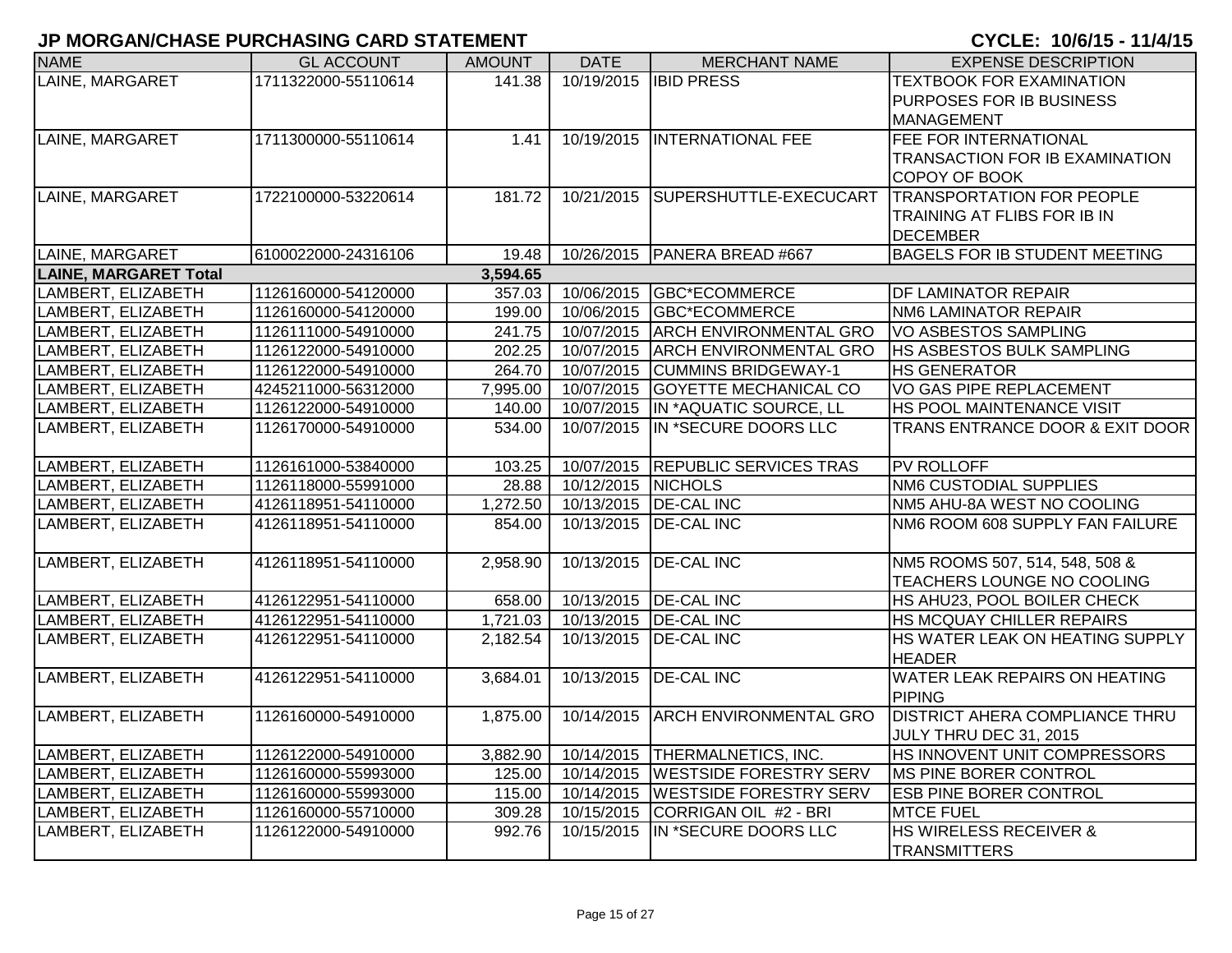| <b>NAME</b>        | <b>GL ACCOUNT</b>   | <b>AMOUNT</b> | <b>DATE</b>          | <b>MERCHANT NAME</b>                       | <b>EXPENSE DESCRIPTION</b>           |
|--------------------|---------------------|---------------|----------------------|--------------------------------------------|--------------------------------------|
| LAMBERT, ELIZABETH | 1126160000-55910000 | (5.44)        | 10/15/2015           | STAPLS7142321024001001                     | <b>REFUND FOR A PRICE MATCH ON</b>   |
|                    |                     |               |                      |                                            | TOWELS PURCHASED 9/12/15             |
| LAMBERT, ELIZABETH | 1126160000-55992000 | 3,651.40      |                      | 10/16/2015 HOH WATER TECHNOLOGY            | <b>MS BOILER ANTI-FREEZE</b>         |
| LAMBERT, ELIZABETH | 1126114000-54910000 | 396.00        |                      | 10/16/2015   PROTECTION ONE ALARM          | <b>PV ALARM SERVICE</b>              |
| LAMBERT, ELIZABETH | 1126660000-54934000 | 10.00         |                      | 10/16/2015 PROTECTION ONE ALARM            | <b>ESB ALARM SERVICE 9/2015</b>      |
| LAMBERT, ELIZABETH | 1126660000-54934000 | 949.25        | 10/16/2015           | <b>PROTECTION ONE ALARM</b>                | <b>DISTRICT ALARM SERVICE 9/2015</b> |
| LAMBERT, ELIZABETH | 1126660000-54934000 | 10.00         |                      | 10/16/2015   PROTECTION ONE ALARM          | ESB ALARM SERVICE FOR 8/2015         |
| LAMBERT, ELIZABETH | 1126660000-54934000 | 949.25        |                      | 10/16/2015   PROTECTION ONE ALARM          | <b>DISTRICT ALARM SERVICE 8/2015</b> |
| LAMBERT, ELIZABETH | 1126115000-54910000 | 226.00        | 10/16/2015           | <b>PROTECTION ONE ALARM</b>                | <b>DF ALARM SERVICE</b>              |
| LAMBERT, ELIZABETH | 1126160000-55910000 | 62.39         | 10/16/2015           | STAPLS7144556526000001                     | <b>MTCE OFFICE SUPPLIES</b>          |
| LAMBERT, ELIZABETH | 1126160000-55990000 | 90.20         | 10/19/2015           | <b>AIRGASS NORTH</b>                       | <b>DISTRICT WELDING</b>              |
| LAMBERT, ELIZABETH | 1126160000-55710000 | 343.63        | 10/19/2015           | CORRIGAN OIL #2 - BRI                      | <b>MTCE FUEL</b>                     |
| LAMBERT, ELIZABETH | 1126122000-54910000 | 2,062.00      | 10/19/2015           | <b>DE-CAL INC</b>                          | HS POWER WASH COILS                  |
| LAMBERT, ELIZABETH | 4126122951-54110000 | 2,864.29      | 10/19/2015           | <b>DE-CAL INC</b>                          | HS HEATING HOT WATER LEAK            |
| LAMBERT, ELIZABETH | 1126114000-54910000 | 752.50        | 10/19/2015           | <b>DE-CAL INC</b>                          | PV DOMESTIC WATER PRESSURE           |
|                    |                     |               |                      |                                            | <b>ISSUE</b>                         |
| LAMBERT, ELIZABETH | 4126118951-54110000 | 2,970.31      | 10/19/2015           | <b>DE-CAL INC</b>                          | NM5 LEAK REPAIR ON CONDENSING        |
|                    |                     |               |                      |                                            | UNIT <sub>#8</sub>                   |
| LAMBERT, ELIZABETH | 1126160000-55992000 |               |                      | (800.26) 10/19/2015 DOWNRIVER REFRIG SUP C | <b>MTCE REFUND, NOT PURCHASED</b>    |
| LAMBERT, ELIZABETH | 1126122000-54910000 | 901.64        | 10/19/2015 KONE INC. |                                            | <b>HS ELEVATOR LIMIT SWITCH</b>      |
| LAMBERT, ELIZABETH | 1126160000-55992000 | 64.42         |                      | 10/19/2015 QUALITY FIRST AID & SA          | <b>MTCE FIRST AID KIT SUPPLIES</b>   |
| LAMBERT, ELIZABETH | 1126160000-55992000 | 208.33        | 10/19/2015           | <b>QUALITY FIRST AID &amp; SA</b>          | <b>TRANS FIRST AID KIT SUPPLIES</b>  |
| LAMBERT, ELIZABETH | 1126170000-54910000 | 899.70        |                      | 10/20/2015 ALLIED INC                      | <b>TRANS RATCHET CHAIN REPAIRED</b>  |
| LAMBERT, ELIZABETH | 1126160000-55992000 | 100.00        |                      | 10/22/2015   ARC - MI MADISON HGTS         | <b>MTCE SKYSITE MONTHLY USE</b>      |
| LAMBERT, ELIZABETH | 1126160000-54910000 | 1,111.25      | 10/22/2015           | <b>ARCH ENVIRONMENTAL GRO</b>              | <b>DISTRICT UNIVERSAL WASTE</b>      |
|                    |                     |               |                      |                                            | <b>RECYCLING</b>                     |
| LAMBERT, ELIZABETH | 1126122000-54910000 | 276.36        |                      | 10/22/2015  IN *AQUATIC SOURCE, LL         | HS POOL CHLORINATOR REPAIR           |
| LAMBERT, ELIZABETH | 1126170000-54910000 | 1,045.50      |                      | 10/22/2015 IN *SECURE DOORS LLC            | <b>TRANS ENTRANCE</b>                |
| LAMBERT, ELIZABETH | 1126160000-55992000 | 197.72        | 10/23/2015 NICHOLS   |                                            | <b>NM VACUUM</b>                     |
| LAMBERT, ELIZABETH | 1126660000-54934000 | 10.00         | 10/23/2015           | <b>PROTECTION ONE ALARM</b>                | <b>ESB ALARM MONITORING</b>          |
| LAMBERT, ELIZABETH | 1126660000-54934000 | 949.25        | 10/23/2015           | <b>PROTECTION ONE ALARM</b>                | <b>DISTRICT ALARM MONITORING</b>     |
| LAMBERT, ELIZABETH | 1126160000-54910000 | 429.50        | 10/26/2015           | <b>ARCH ENVIRONMENTAL GRO</b>              | <b>DISTRICT HAZARDOUS MATERIALS</b>  |
|                    |                     |               |                      |                                            | <b>CONSULTING</b>                    |
| LAMBERT, ELIZABETH | 1126160000-55710000 | 311.96        | 10/26/2015           | <b>SUBURBAN PROPANE LP</b>                 | <b>BOSCO PROPANE</b>                 |
| LAMBERT, ELIZABETH | 1126160000-55992000 | 14.99         |                      | 10/28/2015 DOWNRIVER REFRIG SUP C          | DF KITCHEN HOT WATER HEATER          |
|                    |                     |               |                      |                                            | <b>FREIGHT FEE FOR RETURNED ITEM</b> |
| LAMBERT, ELIZABETH | 1126160000-55992000 | 106.20        |                      | 10/28/2015  IN *AQUATIC SOURCE, LL         | <b>HS POOL CHLORINE</b>              |
| LAMBERT, ELIZABETH | 1126161000-53840000 | 3,387.27      | 10/29/2015           | <b>WM EZPAY</b>                            | <b>DISTRICT WASTE REMOVAL</b>        |
| LAMBERT, ELIZABETH | 2326161000-53840000 | 1,129.09      | 10/29/2015           | <b>WM EZPAY</b>                            | <b>DISTRICT WASTE REMOVAL - REC</b>  |
|                    |                     |               |                      |                                            | <b>MILLAGE</b>                       |
| LAMBERT, ELIZABETH | 1126100000-54910829 | 4,827.17      | 10/30/2015           | <b>ARCH ENVIRONMENTAL GRO</b>              | <b>DISTRICT STORM WATER</b>          |
|                    |                     |               |                      |                                            | MANAGEMENT                           |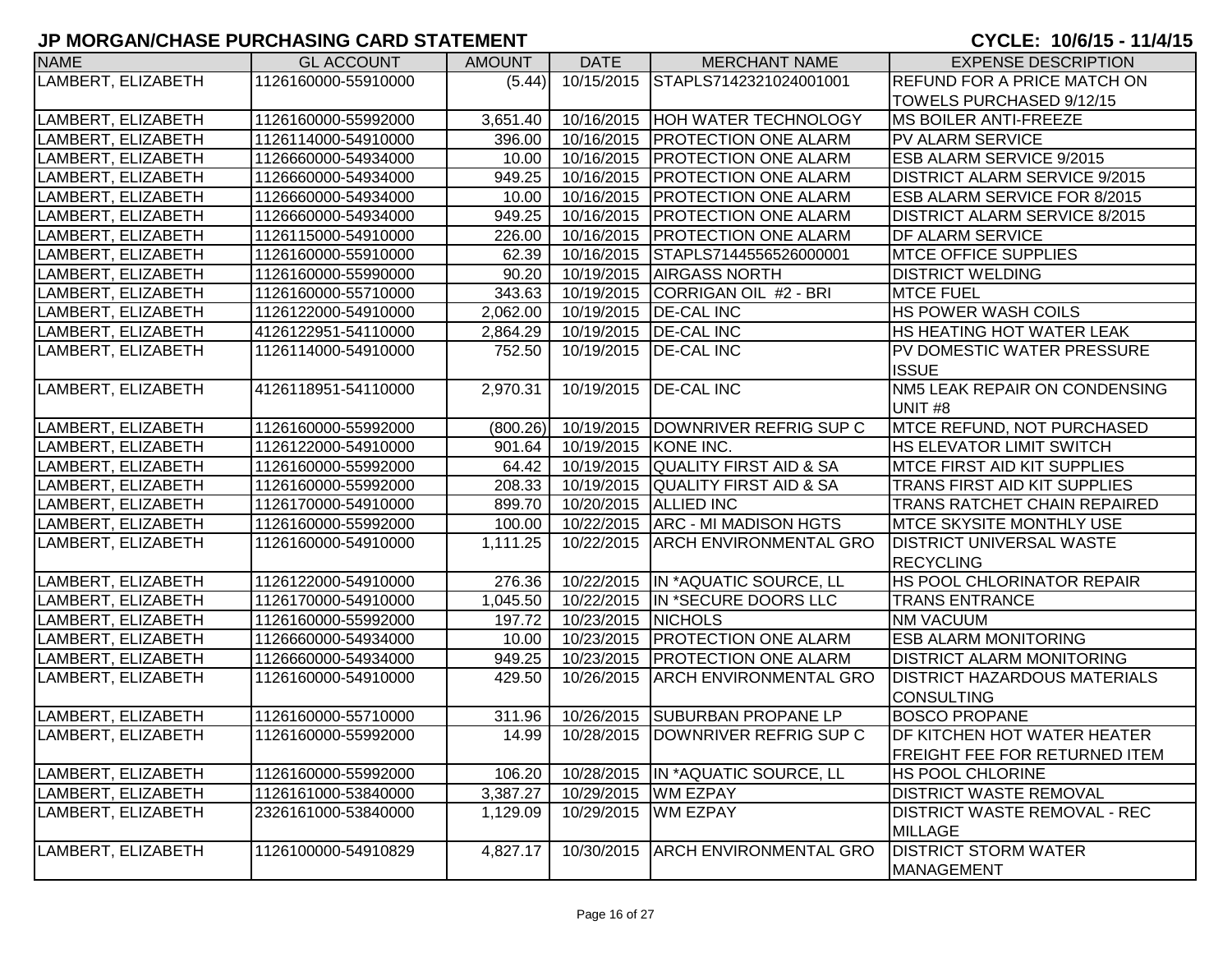| <b>NAME</b>                     | <b>GL ACCOUNT</b>   | <b>AMOUNT</b> | <b>DATE</b>              | <b>MERCHANT NAME</b>              | <b>EXPENSE DESCRIPTION</b>      |
|---------------------------------|---------------------|---------------|--------------------------|-----------------------------------|---------------------------------|
| LAMBERT, ELIZABETH              | 1126122000-54910000 | 609.84        |                          | 10/30/2015 BREHOB CORPORATION     | HS POOL COMPRESSOR              |
| LAMBERT, ELIZABETH              | 1126113000-55991000 | 423.00        | 11/02/2015               | <b>NICHOLS</b>                    | <b>NW CUSTODIAL SUPPLIES</b>    |
| LAMBERT, ELIZABETH              | 1126118000-55991000 | 794.40        | 11/02/2015               | <b>NICHOLS</b>                    | NM6 CUSTODIAL SUPPLIES          |
| LAMBERT, ELIZABETH              | 1126160000-55991000 | 413.43        | 11/02/2015 NICHOLS       |                                   | MTCE/TRANS CUSTODIAL SUPPLIES   |
| LAMBERT, ELIZABETH              | 1126120000-55991000 | 755.31        | 11/02/2015 NICHOLS       |                                   | <b>MS CUSTODIAL SUPPLIES</b>    |
| LAMBERT, ELIZABETH              | 1126112000-55991000 | 966.47        | 11/02/2015 NICHOLS       |                                   | OH CUSTODIAL SUPPLIES           |
| LAMBERT, ELIZABETH              | 1126111000-55991000 | 466.12        | 11/02/2015 NICHOLS       |                                   | VO CUSTODIAL SUPPLIES           |
| LAMBERT, ELIZABETH              | 1126114000-55991000 | 711.82        | 11/02/2015 NICHOLS       |                                   | PV CUSTODIAL SUPPLIES           |
| LAMBERT, ELIZABETH              | 1126118000-55991000 | 669.79        | 11/02/2015 NICHOLS       |                                   | <b>NM5 CUSTODIAL SUPPLIES</b>   |
| LAMBERT, ELIZABETH              | 1126160000-55910000 | 15.58         |                          | 11/02/2015 STAPLS7145367008000001 | <b>MTCE OFFICE SUPPLIES</b>     |
| LAMBERT, ELIZABETH              | 1126160000-55992000 | 799.90        |                          | 11/02/2015 STAPLS7145367008000001 | <b>MTCE STOCK TABLES</b>        |
| LAMBERT, ELIZABETH              | 1126111000-54910000 | 25.00         |                          | 11/03/2015   ERADICO SERVICES     | VO PEST MANAGEMENT              |
| LAMBERT, ELIZABETH              | 1126122000-54910000 | 30.00         |                          | 11/03/2015 ERADICO SERVICES       | HS PEST MANAGEMENT              |
| LAMBERT, ELIZABETH              | 1126113000-54910000 | 25.00         | 11/03/2015               | <b>ERADICO SERVICES</b>           | NW PEST MANAGEMENT              |
| LAMBERT, ELIZABETH              | 1126118000-54910000 | 25.00         |                          | 11/03/2015   ERADICO SERVICES     | NM6 PEST MANAGEMENT             |
| LAMBERT, ELIZABETH              | 1126101000-54910000 | 40.00         |                          | 11/03/2015   ERADICO SERVICES     | <b>ESB PEST MANAGEMENT</b>      |
| LAMBERT, ELIZABETH              | 1126103000-54910000 | 25.00         |                          | 11/03/2015 ERADICO SERVICES       | <b>ITC PEST MANAGEMENT</b>      |
| LAMBERT, ELIZABETH              | 1126118000-54910000 | 25.00         | 11/03/2015               | <b>ERADICO SERVICES</b>           | NM5 PEST MANAGEMENT             |
| LAMBERT, ELIZABETH              | 1126105000-54910000 | 28.00         | 11/03/2015               | <b>ERADICO SERVICES</b>           | PS PEST MANAGEMENT              |
| LAMBERT, ELIZABETH              | 1126115000-54910000 | 25.00         | 11/03/2015               | <b>ERADICO SERVICES</b>           | DF PEST MANAGEMENT              |
| LAMBERT, ELIZABETH              | 1126112000-54910000 | 25.00         | 11/03/2015               | <b>ERADICO SERVICES</b>           | OH PEST MANAGEMENT              |
| LAMBERT, ELIZABETH              | 1126114000-54910000 | 25.00         | 11/03/2015               | <b>ERADICO SERVICES</b>           | PV PEST MANAGEMENT              |
| LAMBERT, ELIZABETH              | 1126120000-54910000 | 34.00         | 11/03/2015               | <b>ERADICO SERVICES</b>           | <b>MS PEST MANAGEMENT</b>       |
| LAMBERT, ELIZABETH              | 1126122000-54910000 | 140.00        | 11/04/2015               | MARSH POWER TOOLS                 | <b>HS WOOD LATHE REPAIR</b>     |
| <b>LAMBERT, ELIZABETH Total</b> |                     | 68,296.31     |                          |                                   |                                 |
| LANEY, CHRISTOPHER              | 6100020000-24316247 | 67.44         |                          | 10/19/2015   THE HOME DEPOT 2737  | SUPPLIES FOR 7TH AND 8TH GRADE  |
| <b>LANEY, CHRISTOPHER Total</b> |                     | 67.44         |                          |                                   |                                 |
| <b>LASH, NANCY</b>              | 1111114000-55110731 | 35.80         | 10/06/2015               | <b>SCHOLASTIC INC. KEY 6</b>      | <b>BIOGRAPHY/SOCIAL STUDIES</b> |
|                                 |                     |               |                          |                                   | <b>CLASSROOM SUPPLY</b>         |
| <b>LASH, NANCY</b>              | 6100014000-24316690 | 399.99        | 10/12/2015               | GCI*MSCN-FRND-WB                  | NEF GRANT FOR ZOOM Q8 HANDY     |
|                                 |                     |               |                          |                                   | AUDIO AND VIDEO RECORDER        |
| <b>LASH, NANCY</b>              | 6100014000-24316275 | 1,289.41      | 10/12/2015               | MACIE PUBLISHING COMPA            | <b>MUSIC ROOM</b>               |
|                                 |                     |               |                          |                                   | RECORDERS/STRAPS/BOOKS          |
| <b>LASH, NANCY</b>              | 1111114000-55110708 | 104.49        |                          | 10/16/2015 STAPLS7143056323000001 | TEACHER/CLASSROOM SUPPLIES      |
| <b>LASH, NANCY</b>              | 1111114000-55110708 | 104.49        |                          | 10/16/2015 STAPLS7143117922000004 | KINDER CLASSROOM SUPPLIES       |
| <b>LASH, NANCY</b>              | 1124114000-55990000 |               | 53.27 10/19/2015 STAPLES | 00115659                          | PRINCIPAL OFFICE SUPPLY/HALLWAY |
| <b>LASH, NANCY</b>              | 1111114000-55110708 | 104.49        |                          | 10/19/2015 STAPLS7143366252000004 | TEACHER/CLASSROOM SUPPLIES      |
| LASH, NANCY                     | 1124114000-55990000 | 99.99         | 10/21/2015               | STAPLS7144804825000001            | THERMOMETER FOR ADMIN OFFICE    |
| <b>LASH, NANCY</b>              | 1124114000-55990000 | 21.75         | 10/21/2015               | STAPLS7144806193000001            | <b>ADMIN OFFICE SUPPLY</b>      |
| <b>LASH, NANCY</b>              | 1124114000-57410000 | 279.00        | 10/22/2015               | <b>PAYPAL *MEMSPA</b>             | <b>MEMSPA ANNUAL CONFERENCE</b> |
|                                 |                     |               |                          |                                   | <b>FEE/JEN MICHOS</b>           |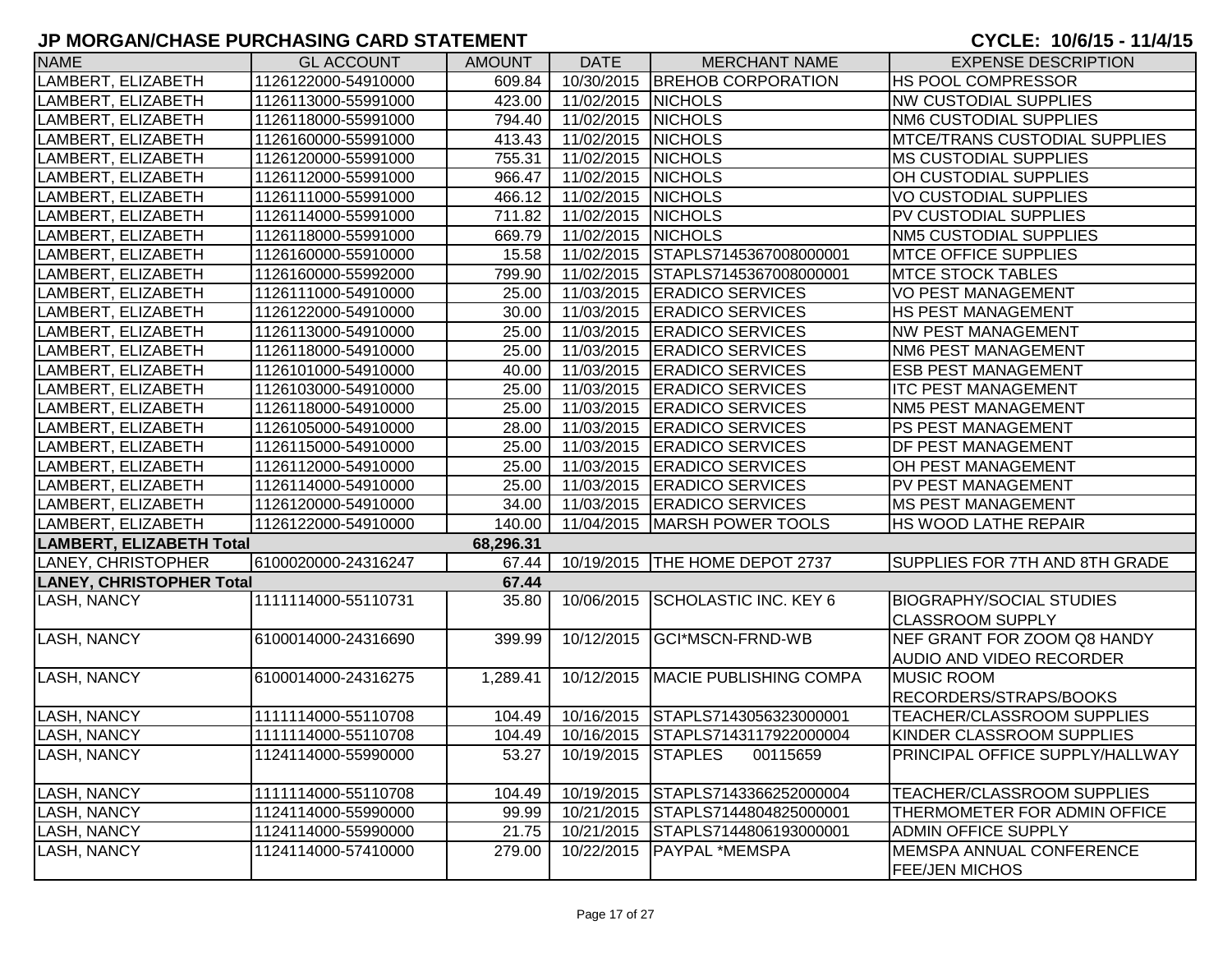| <b>NAME</b>                  | <b>GL ACCOUNT</b>   | <b>AMOUNT</b> | <b>DATE</b> | <b>MERCHANT NAME</b>                | <b>EXPENSE DESCRIPTION</b>                                                        |
|------------------------------|---------------------|---------------|-------------|-------------------------------------|-----------------------------------------------------------------------------------|
| <b>LASH, NANCY</b>           | 1124114000-55990000 | 118.48        | 10/23/2015  | <b>AMERICAN FLOOR MATS</b>          | SCHOOL SUPPLY/HALLWAY                                                             |
| <b>LASH, NANCY</b>           | 1111114000-55110708 | 363.00        | 10/23/2015  | <b>GBC*ECOMMERCE</b>                | LAMINATING SUPPLIES                                                               |
| <b>LASH, NANCY</b>           | 1111114000-55110731 | 169.90        |             | 10/27/2015   FCC*FRANKLINCVYSEMINAR | <b>7 HABITS TREE POSTERS</b>                                                      |
| LASH, NANCY                  | 1124114000-55910000 | 23.89         |             | 10/30/2015   BUSCH'S #1205          | <b>SYMPATHY</b>                                                                   |
| <b>LASH, NANCY Total</b>     |                     | 3,167.95      |             |                                     |                                                                                   |
| LUMLEY, SHERYL               | 6100000000-24316301 | 82.95         |             | 10/06/2015   MEIJER INC #122 Q01    | <b>FOOD FOR STUDENTS</b>                                                          |
| LUMLEY, SHERYL               | 6100000000-24316301 | 130.38        |             | 10/06/2015 RED OLIVE XV             | <b>FOOD FOR STUDENTS</b>                                                          |
| LUMLEY, SHERYL               | 6100000000-24316301 | 60.00         |             | 10/07/2015 COTTAGE INN PIZZA NOVI   | <b>FOOD FOR STUDENTS</b>                                                          |
| LUMLEY, SHERYL               | 6100000000-24316301 | 21.40         |             | 10/07/2015 MEIJER INC #122 Q01      | <b>FOOD FOR STUDENTS</b>                                                          |
| LUMLEY, SHERYL               | 6100000000-24316301 | 46.88         |             | 10/07/2015 SAMSCLUB #6657           | <b>FOOD FOR STUDENTS</b>                                                          |
| LUMLEY, SHERYL               | 6100000000-24316301 | 98.51         |             | 10/08/2015   PANERA BREAD #608009   | FOOD FOR STUDENTS - COUNT DAY                                                     |
| LUMLEY, SHERYL               | 1613200361-55110514 | 121.66        |             | 10/09/2015 STAPLS7144184930000001   | <b>BRIGHTON PRINTER INK</b>                                                       |
| LUMLEY, SHERYL               | 6100000000-24316301 | 3.34          |             | 10/21/2015   MEIJER INC #122 Q01    | <b>FOOD FOR STUDENTS</b>                                                          |
| LUMLEY, SHERYL               | 6100000000-24316301 | 50.90         | 10/21/2015  | SAMSCLUB #6657                      | <b>FOOD FOR STUDENTS</b>                                                          |
| LUMLEY, SHERYL               | 6100000000-24316301 | 135.38        |             | 10/27/2015 RED OLIVE XV             | <b>FOOD FOR STUDENTS</b>                                                          |
| LUMLEY, SHERYL               | 6100000000-24316301 | 70.00         | 10/28/2015  | COTTAGE INN PIZZA NOVI              | <b>FOOD FOR STUDENTS</b>                                                          |
| LUMLEY, SHERYL               | 6100000000-24316301 | 13.77         |             | 10/30/2015   MEIJER INC #122 Q01    | <b>FOOD FOR STUDENTS</b>                                                          |
| LUMLEY, SHERYL               | 6100000000-24316301 | 35.21         | 10/30/2015  | SAMSCLUB #6657                      | <b>FOOD FOR STUDENTS</b>                                                          |
| <b>LUMLEY, SHERYL Total</b>  |                     | 870.38        |             |                                     |                                                                                   |
| <b>MARRA, KELLY</b>          | 1611851343-55110000 | 18.00         | 10/26/2015  | DOLRTREE 3806 00038067              | <b>SUPPLIES</b>                                                                   |
| MARRA, KELLY                 | 1622151343-53220000 | (80.00)       | 10/30/2015  | <b>MICHIGAN AEYC</b>                | EARLY CHILDHOOD CONFERENCE                                                        |
| MARRA, KELLY                 | 1622151343-53220000 | (80.00)       | 10/30/2015  | <b>MICHIGAN AEYC</b>                | <b>EARLY CHILDHOOD CONFERENCE</b>                                                 |
| MARRA, KELLY                 | 1611851343-54910000 | 120.00        | 11/02/2015  | <b>ANN ARBOR HANDSON ADMN</b>       | DOWN PAYMENT FOR A FIELD TRIP                                                     |
| <b>MARRA, KELLY Total</b>    |                     | (22.00)       |             |                                     |                                                                                   |
| MCDONALD, SUSAN              | 6100015000-24316275 | 758.65        |             | 10/15/2015   MACIE PUBLISHING COMPA | <b>RECORDER ORDER FOR BREDA</b><br>PANTALONE                                      |
| MCDONALD, SUSAN              | 1111115000-55110799 | 83.19         | 10/19/2015  | SSI*SCHOOL SPECIALTY                | SCHOOL SPECIALTY OFFICE SUPPLIES<br>ORDER # 27238351                              |
| MCDONALD, SUSAN              | 1111115000-55110799 | 217.80        |             | 10/26/2015 GBC*ECOMMERCE            | LAMINATING FILM - ORDER #6513680                                                  |
| <b>MCDONALD, SUSAN Total</b> |                     | 1,059.64      |             |                                     |                                                                                   |
| MCDOUGALL, BARBARA           | 6100061000-24316104 | 40.92         |             | 10/16/2015   KROGER #615            | PURCHASED WATER, POP, JUICE (FOR<br>MS) & GATORADE FOR THE OFFICE                 |
| MCDOUGALL, BARBARA           | 6100061000-24316178 | 629.22        |             | 10/16/2015  MID AMERICAN STUDIO     | MIDDLE SCHOOL POM ITEMS                                                           |
| MCDOUGALL, BARBARA           | 6100061000-24316104 | 306.00        | 10/19/2015  | <b>SQ *LIGHT UP THE NIGHT</b>       | CHRISTMAS GIFTS FOR ATHLETIC<br><b>OFFICE</b>                                     |
| MCDOUGALL, BARBARA           | 6100061000-24316110 | 1,602.30      | 10/21/2015  | <b>HAMPTON INN HOTELS</b>           | <b>BOYS' TENNIS STATE FINALS -</b><br><b>OVERNIGHT ACCOMMODATIONS</b>             |
| MCDOUGALL, BARBARA           | 1429300000-57410000 | 440.00        | 10/22/2015  | <b>MID AMERICAN STUDIO</b>          | HS POM ENTRY FEE                                                                  |
| MCDOUGALL, BARBARA           | 6100061000-24316110 | 241.98        | 10/26/2015  | <b>HAMPTON INN HOTELS</b>           | <b>COACHES OVERNIGHT</b><br><b>ACCOMMODATIONS - BOYS' TENNIS</b><br><b>FINALS</b> |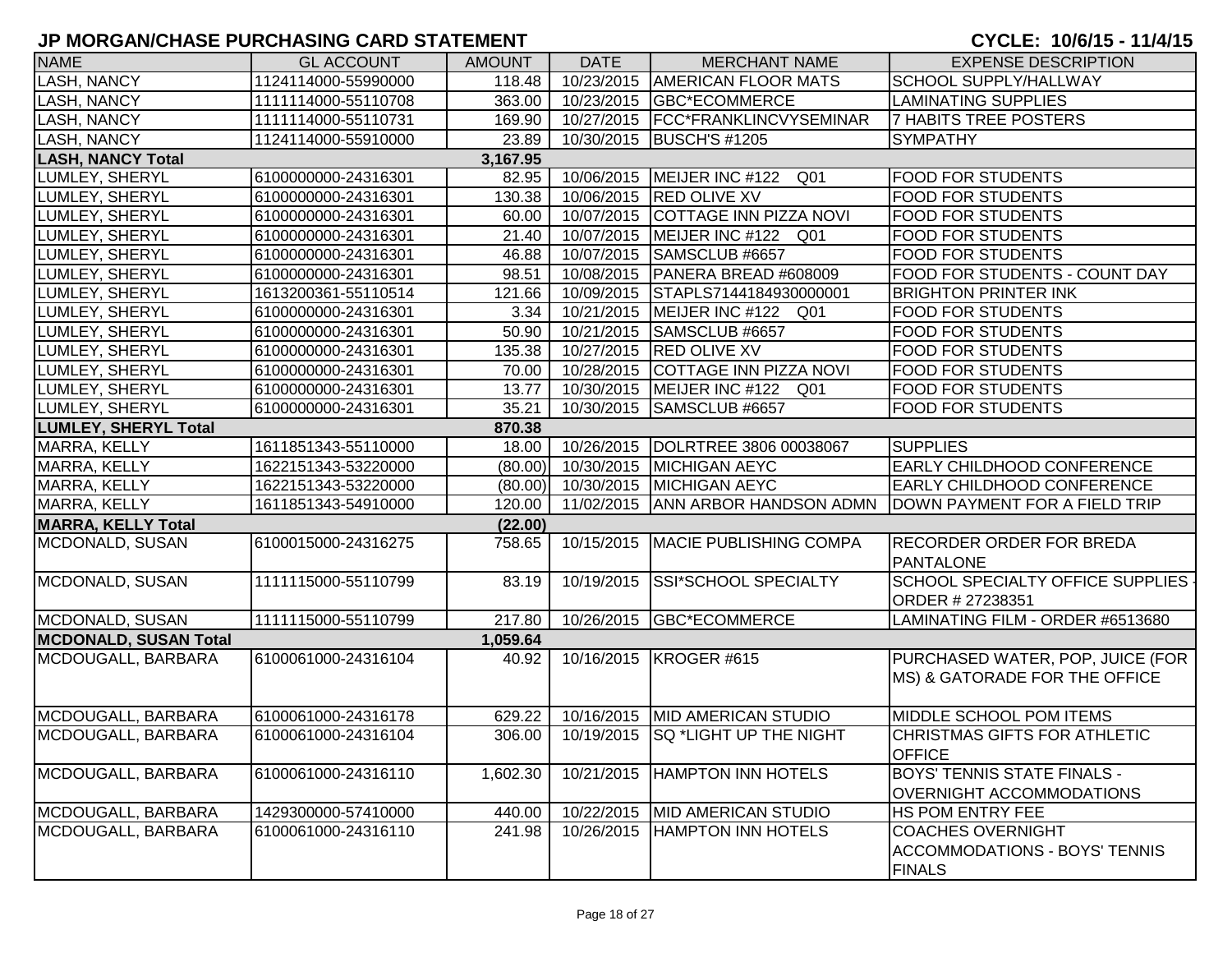| <b>NAME</b>                     | <b>GL ACCOUNT</b>   | <b>AMOUNT</b> | <b>DATE</b> | <b>MERCHANT NAME</b>                 | <b>EXPENSE DESCRIPTION</b>                                          |
|---------------------------------|---------------------|---------------|-------------|--------------------------------------|---------------------------------------------------------------------|
| <b>MCDOUGALL, BARBARA Total</b> |                     | 3,260.42      |             |                                      |                                                                     |
| <b>MCKAIG, HEATHER</b>          | 6100022000-24316146 | 43.85         | 10/12/2015  | <b>DRAMATISTS PLAY SERVIC</b>        | <b>PROJECTIONS AND MUSIC - FALL PLAY</b>                            |
| <b>MCKAIG, HEATHER</b>          | 6100022000-24316146 | 123.14        |             | 10/16/2015   THE HOME DEPOT 2737     | <b>BUILDING SUPPLIES - FALL PLAY</b>                                |
| <b>MCKAIG, HEATHER</b>          | 6100022000-24316146 | 195.71        | 10/19/2015  | HOMEDEPOT.COM                        | <b>WALLPAPER - FALL PLAY</b>                                        |
| <b>MCKAIG, HEATHER</b>          | 6100022000-24316146 | 15.31         | 10/19/2015  | <b>SHERWIN WILLIAMS #1197</b>        | <b>PAINT - FALL PLAY</b>                                            |
| <b>MCKAIG, HEATHER</b>          | 6100022000-24316146 | 65.89         | 10/23/2015  | <b>THE HOME DEPOT 2737</b>           | <b>BUILDING SUPPLIES - FALL PLAY</b>                                |
| <b>MCKAIG, HEATHER Total</b>    |                     | 443.90        |             |                                      |                                                                     |
| MILLER, HELEN                   | 1128214000-53430000 | 64.80         | 10/19/2015  | THE UPS STORE 0582                   | UPS POSTAGE FOR PV MATERIALS<br><b>BEING MAILED TO GRAND RAPIDS</b> |
| MILLER, HELEN                   | 1128300000-55610000 | 16.36         | 10/27/2015  | SAMSCLUB #6657                       | <b>REFRESHMENTS FOR HR/STAFF</b><br><b>MEETINGS</b>                 |
| MILLER, HELEN                   | 1128300000-55610000 | 23.28         | 11/03/2015  | SAMS CLUB #6657                      | <b>REFRESHMENTS FOR HR/STAFF PD</b><br><b>MTGS</b>                  |
| <b>MILLER, HELEN Total</b>      |                     | 104.44        |             |                                      |                                                                     |
| MILLER, WILLIAM                 | 1126160000-55992000 | 285.26        | 10/06/2015  | <b>COCHRANE SUPPLY AND EN</b>        | <b>ITC ROOM 118 ACTUATORS</b>                                       |
| MILLER, WILLIAM                 | 1126160000-55992000 | 22.86         | 10/08/2015  | <b>WW GRAINGER</b>                   | <b>NW AHU2 VBELT</b>                                                |
| MILLER, WILLIAM                 | 1126160000-55992000 | 27.00         | 10/20/2015  | <b>COCHRANE SUPPLY AND EN</b>        | VO ROOM 23 SWITCH                                                   |
| MILLER, WILLIAM                 | 1126160000-55992000 | 456.00        | 10/22/2015  | <b>THE TRANE COMPANY</b>             | <b>MTCE TRUCK STOCK</b>                                             |
| MILLER, WILLIAM                 | 1126160000-55992000 | 353.67        | 10/28/2015  | <b>COCHRANE SUPPLY AND EN</b>        | HS ATHLETIC OFFICE, ITC ROOM 112                                    |
| MILLER, WILLIAM                 | 1126160000-55992000 | 255.15        | 10/29/2015  | <b>WW GRAINGER</b>                   | <b>HS COMPRESSOR</b>                                                |
| MILLER, WILLIAM                 | 1126160000-55992000 | 2.63          | 11/02/2015  | <b>ETNA DISTRIBUTORS WIXO</b>        | NM6 ROOM 647                                                        |
| MILLER, WILLIAM                 | 1126160000-55992000 | 19.90         | 11/02/2015  | THE HOME DEPOT 2737                  | <b>MTCE TRUCK STOCK</b>                                             |
| <b>MILLER, WILLIAM Total</b>    |                     | 1,422.47      |             |                                      |                                                                     |
| <b>NESMITH, RUSSELL</b>         | 1126160000-55992000 | 36.35         | 10/07/2015  | <b>WENGER CORPORATION</b>            | <b>MTCE SUPPLIES</b>                                                |
| <b>NESMITH, RUSSELL</b>         | 1126160000-55992000 | 117.74        | 10/08/2015  | <b>BEST PLUMBING SPECIALT</b>        | PV ART ROOM                                                         |
| <b>NESMITH, RUSSELL</b>         | 1126160000-55992000 | 42.97         | 10/08/2015  | THE HOME DEPOT 2704                  | <b>PV KITCHEN</b>                                                   |
| <b>NESMITH, RUSSELL</b>         | 1126160000-55992000 | 559.48        | 10/09/2015  | <b>BEST PLUMBING SPECIALT</b>        | VO FAUCETS FOR BATHROOMS<br><b>ACROSS FROM OFFICE</b>               |
| <b>NESMITH, RUSSELL</b>         | 1126160000-55992000 | 34.06         |             | 10/09/2015 CHET'S RENT ALL - NOVI    | <b>MTCE TRAILER STRAP</b>                                           |
| <b>NESMITH, RUSSELL</b>         | 1126160000-55993000 | 2,041.35      | 10/09/2015  | PIONEER REVERE 8008771               | <b>GRNDS STRIPING PAINT FOR FIELDS</b>                              |
| <b>NESMITH, RUSSELL</b>         | 1126160000-55992000 | 15.84         | 10/12/2015  | <b>THE HOME DEPOT 2737</b>           | NM6 HOOKS FOR NEW ADDITION                                          |
| <b>NESMITH, RUSSELL</b>         | 1126160000-55992000 | 43.55         | 10/13/2015  | <b>BEST PLUMBING SPECIALT</b>        | HS CONCESSIONS MEN'S URINAL                                         |
| NESMITH, RUSSELL                | 1126160000-55993000 | 201.85        | 10/14/2015  | PIONEER REVERE 8008771               | <b>GRNDS SPRAYER CLEANER, AIRLESS</b><br><b>SENSOR</b>              |
| NESMITH, RUSSELL                | 1126160000-55992000 | 26.07         |             | 10/14/2015   THE HOME DEPOT 2704     | <b>VO FAUCETS</b>                                                   |
| NESMITH, RUSSELL                | 1126160000-55993000 | 135.00        |             | 10/16/2015   ANGELO'S WHOLESALE      | <b>DF MULCH</b>                                                     |
| NESMITH, RUSSELL                | 1126160000-55993000 | 46.75         |             | 10/16/2015   PIONEER REVERE 8008771  | <b>GRNDS SPRAYER O-RING, INLET VALVE</b><br>KIT                     |
| NESMITH, RUSSELL                | 1126160000-55992000 | 13.25         |             | 10/19/2015   THE HOME DEPOT 2737     | NM5 KITCHEN                                                         |
| NESMITH, RUSSELL                | 1126160000-55992000 | 125.47        |             | 10/21/2015 BEST PLUMBING SPECIALT    | VO MIXING VALVE                                                     |
| NESMITH, RUSSELL                | 1126160000-55992000 |               |             | 82.19   10/21/2015   PPG PAINTS 9455 | <b>MTCE GRAFFITI REMOVER</b>                                        |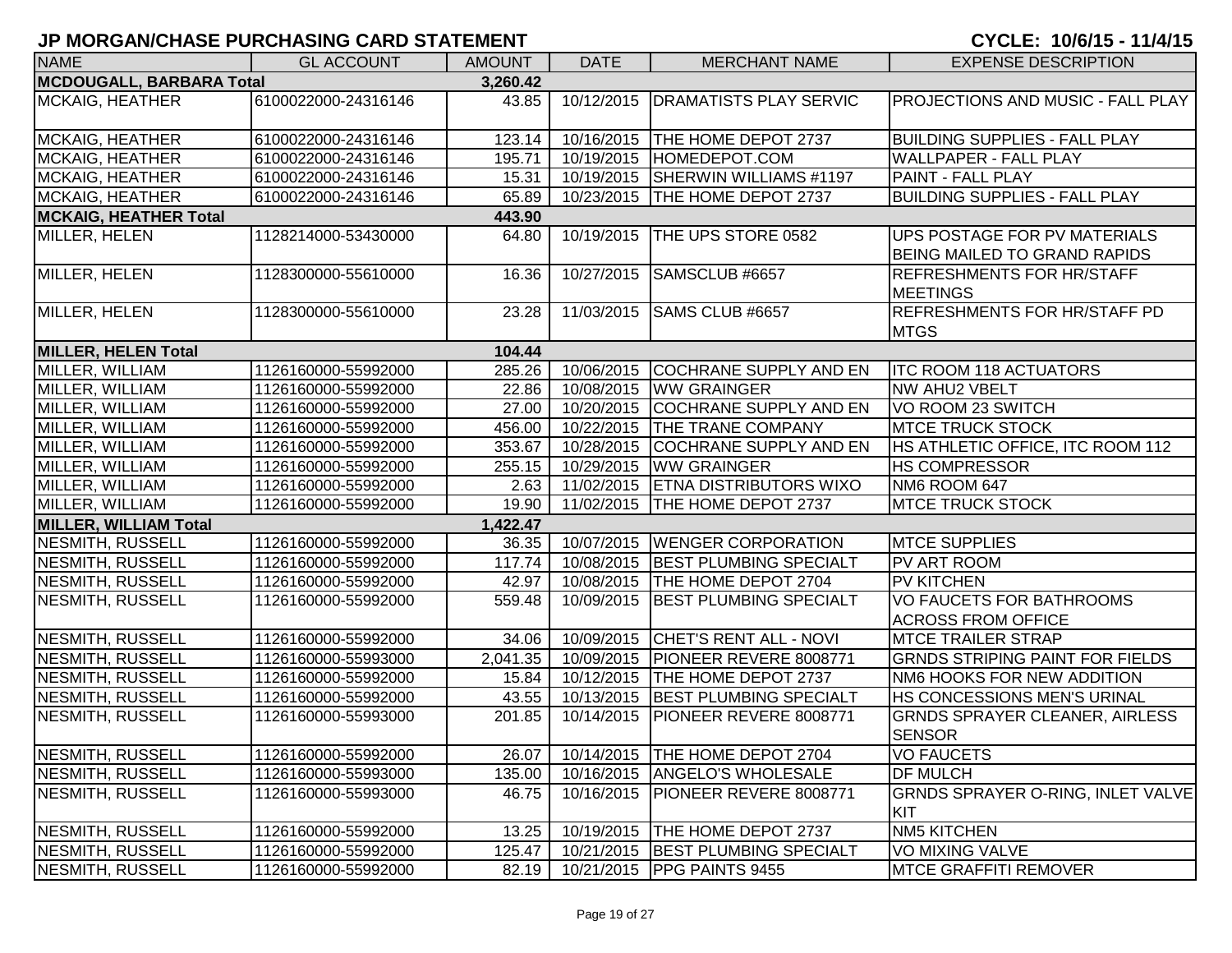| <b>NAME</b>                   | <b>GL ACCOUNT</b>   | <b>AMOUNT</b> | <b>DATE</b> | <b>MERCHANT NAME</b>                    | <b>EXPENSE DESCRIPTION</b>        |
|-------------------------------|---------------------|---------------|-------------|-----------------------------------------|-----------------------------------|
| <b>NESMITH, RUSSELL</b>       | 1126160000-55992000 | 86.23         |             | 10/22/2015   BLUE WATER TECHNOLOGIE     | <b>NM6 HANGING SIGNS</b>          |
| <b>NESMITH, RUSSELL</b>       | 1126160000-55992000 | 97.42         |             | 10/27/2015 BEST PLUMBING SPECIALT       | PV ART ROOM FAUCETS               |
| <b>NESMITH, RUSSELL</b>       | 1126160000-55992000 | 172.90        |             | 10/29/2015   PIONEER REVERE 8008771     | <b>MTCE ARROW STENCILS</b>        |
| <b>NESMITH, RUSSELL</b>       | 1126160000-55992000 | 9.72          |             | 11/02/2015 THE HOME DEPOT 2704          | <b>VO GIRLS BATHROOM</b>          |
| <b>NESMITH, RUSSELL</b>       | 1126160000-55992000 | 13.96         |             | 11/02/2015   THE HOME DEPOT 2737        | <b>VO GIRLS BATHROOM</b>          |
| <b>NESMITH, RUSSELL</b>       | 1126160000-55992000 | 15.36         |             | 11/03/2015   WW GRAINGER                | OH CARE FIRE BARRIER SEALANT      |
| <b>NESMITH, RUSSELL</b>       | 1126160000-55992000 | 15.94         |             | 11/04/2015   THE HOME DEPOT 2737        | OH SPECIAL NEEDS                  |
| <b>NESMITH, RUSSELL Total</b> |                     | 3,933.45      |             |                                         |                                   |
| NEWMAN, MARK                  | 1126100000-53220828 | 110.25        |             | 10/08/2015 CRYSTAL MTN LODGING          | MSBO CONFERENCE 2015              |
| NEWMAN, MARK                  | 1126160000-55992000 | 647.42        |             | 10/26/2015 COMMERCIAL BUILDING MA       | <b>MS &amp; NM6 CEILING TILES</b> |
| NEWMAN, MARK                  | 1126160000-55992000 | 38.03         |             | 10/30/2015   THEPAINTSTORE.COM          | <b>MTCE CEILING PAINT</b>         |
| <b>NEWMAN, MARK Total</b>     |                     | 795.70        |             |                                         |                                   |
| <b>NOWICKI, MATTHEW</b>       | 1127170000-57910000 | 42.35         |             | 10/06/2015   FASTENAL COMPANY01         | <b>SHOP SUPPLIES</b>              |
| NOWICKI, MATTHEW              | 1127170000-57910000 | 65.12         |             | 10/12/2015   THE HOME DEPOT 2737        | <b>SHOP SUPPLIES</b>              |
| <b>NOWICKI, MATTHEW</b>       | 1127170000-57910000 | 6.73          |             | 10/15/2015   FASTENAL COMPANY01         | AIR HOSE CLAMP (SHOP SUPPLIES)    |
| NOWICKI, MATTHEW              | 1127170000-57910000 | 41.93         |             | 10/16/2015   THE HOME DEPOT 2737        | <b>SHOP SUPPLIES</b>              |
| NOWICKI, MATTHEW              | 1127170000-54910000 | 81.75         | 10/21/2015  | <b>GRESHAM DRIVING AIDS I</b>           | <b>SUPPLIES</b>                   |
| <b>NOWICKI, MATTHEW Total</b> |                     | 237.88        |             |                                         |                                   |
| <b>OCONNOR, GAIL</b>          | 1311800000-55110551 | 7.59          |             | 10/08/2015 STAPLS7143537961000003       | <b>TEACHING SUPPLIES</b>          |
| OCONNOR, GAIL                 | 1311800000-55110551 | 29.10         |             | 10/08/2015 STAPLS7144146582000002       | <b>TEACHING SUPPLIES</b>          |
| <b>OCONNOR, GAIL</b>          | 1311800000-55110551 | 6.59          | 10/09/2015  | STAPLS7143712296000002                  | <b>TEACHING SUPPLIES</b>          |
| <b>OCONNOR, GAIL</b>          | 1311800000-55110551 | 4.94          | 10/09/2015  | STAPLS7143837290000004                  | <b>TEACHING SUPPLIES</b>          |
| OCONNOR, GAIL                 | 1335100000-55110553 | 2.03          | 10/09/2015  | STAPLS7143959856000004                  | <b>TEACHING SUPPLIES</b>          |
| OCONNOR, GAIL                 | 1311800000-54910551 | 696.00        |             | 10/13/2015 ANN ARBOR HANDSON ADMN       | <b>PRESCHOOL FIELD TRIP</b>       |
| <b>OCONNOR, GAIL</b>          | 1311800000-55110551 | 19.99         |             | 10/13/2015 GREAT LAKES ACE HARDWA       | <b>TEACHING SUPPLIES</b>          |
| <b>OCONNOR, GAIL</b>          | 1311800000-55110551 | 76.93         |             | 10/13/2015   MEIJER INC #122 Q01        | <b>TEACHING SUPPLIES</b>          |
| <b>OCONNOR, GAIL</b>          | 1311800000-55110551 | 19.98         |             | 10/13/2015   MEIJER INC #122 Q01        | <b>TEACHING SUPPLIES</b>          |
| <b>OCONNOR, GAIL</b>          | 1335100000-55110553 | 34.00         |             | 10/14/2015   AMAZON MKTPLACE PMTS       | <b>TEACHING SUPPLIES</b>          |
| <b>OCONNOR, GAIL</b>          | 1311800000-55110551 | 381.30        |             | 10/15/2015 STAPLS7144490812000001       | <b>TEACHING SUPPLIES</b>          |
| <b>OCONNOR, GAIL</b>          | 1311800000-55110551 | 20.99         |             | 10/19/2015 STAPLS7144146582000001       | <b>TEACHING SUPPLIES</b>          |
| OCONNOR, GAIL                 | 1335100000-55110553 | 42.13         |             | 10/19/2015 STAPLS7144643235000002       | <b>TEACHING SUPPLIES</b>          |
| OCONNOR, GAIL                 | 1335100000-55110553 | 119.70        |             | 10/20/2015 NAT*NATL GEO WORLD           | <b>TEACHING SUPPLIES</b>          |
| OCONNOR, GAIL                 | 1311800000-55110551 | 358.40        |             | 10/21/2015 SSI*SCHOOL SPECIALTY         | <b>TEACHING SUPPLIES</b>          |
| OCONNOR, GAIL                 | 1311800000-55110551 | 150.37        | 10/21/2015  | STAPLS7144808259000001                  | <b>TEACHING SUPPLIES</b>          |
| OCONNOR, GAIL                 | 1311800000-55110551 | 3.96          |             | 10/21/2015 STAPLS7144808259000003       | <b>TEACHING SUPPLIES</b>          |
| OCONNOR, GAIL                 | 1311800000-55110551 |               |             | 28.60 10/21/2015 STAPLS7144808259000004 | <b>TEACHING SUPPLIES</b>          |
| <b>OCONNOR, GAIL</b>          | 1335100000-55110553 | 94.71         |             | 10/23/2015   DISCOUNT SCHOOL SUPPLY     | <b>TEACHING SUPPLIES</b>          |
| OCONNOR, GAIL                 | 1311800000-55110551 | 26.71         |             | 10/26/2015 STAPLS7144808259000002       | <b>TEACHING SUPPLIES</b>          |
| OCONNOR, GAIL                 | 1311800000-55110551 | 17.97         |             | 10/26/2015 STAPLS7144808259000005       | <b>TEACHING SUPPLIES</b>          |
| <b>OCONNOR, GAIL</b>          | 1335100000-55110553 | 97.87         |             | 10/26/2015 STAPLS7145031834000001       | <b>TEACHING SUPPLIES</b>          |
| <b>OCONNOR, GAIL</b>          | 1335100000-55110553 | 1.45          |             | 10/26/2015 STAPLS7145031834000002       | <b>TEACHING SUPPLIES</b>          |
| OCONNOR, GAIL                 | 1335100000-55110553 | 2.03          |             | 10/26/2015 STAPLS7145031834000003       | <b>TEACHING SUPPLIES</b>          |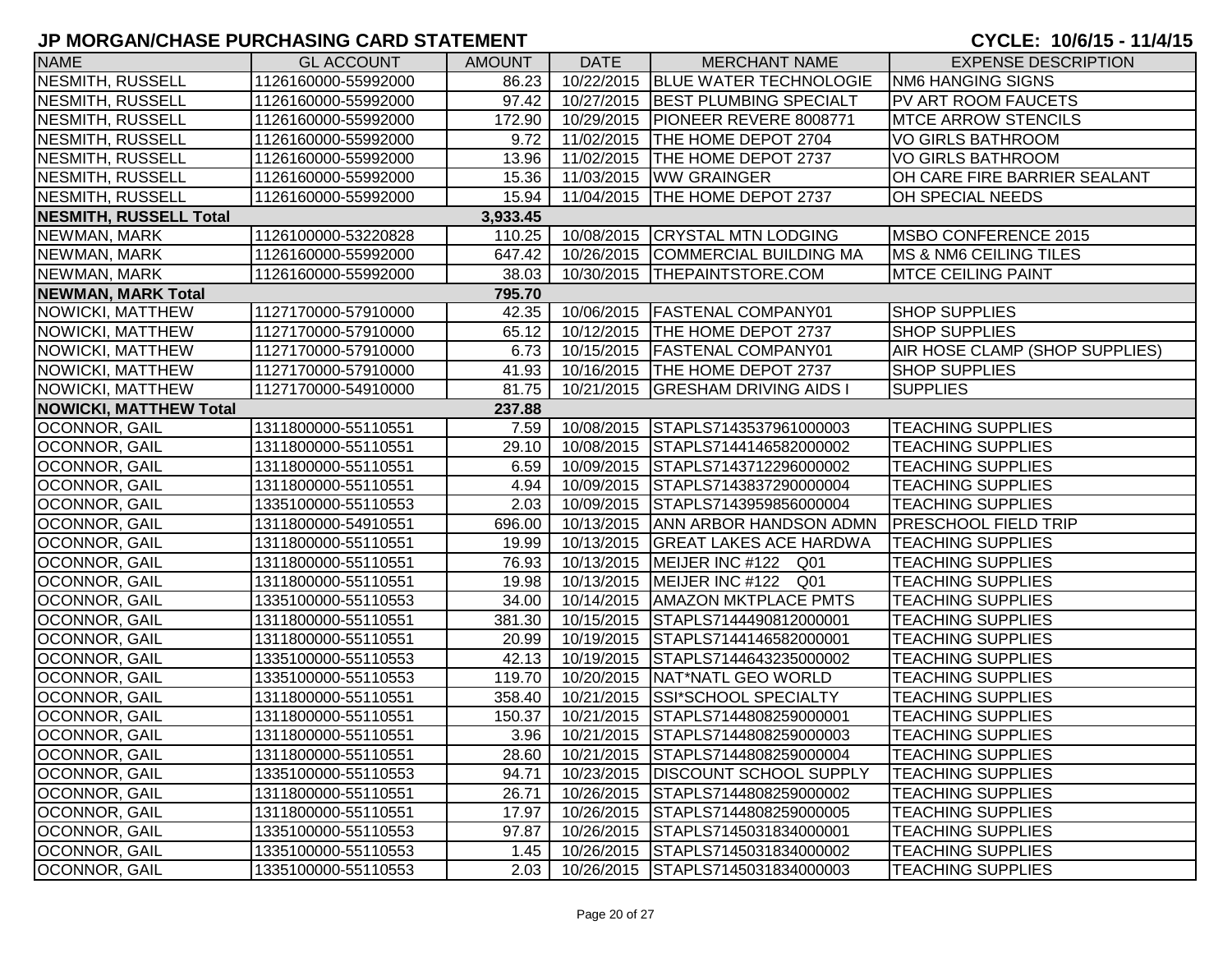| <b>NAME</b>                   | <b>GL ACCOUNT</b>   | <b>AMOUNT</b> | <b>DATE</b>       | <b>MERCHANT NAME</b>                | <b>EXPENSE DESCRIPTION</b>           |
|-------------------------------|---------------------|---------------|-------------------|-------------------------------------|--------------------------------------|
| OCONNOR, GAIL                 | 1335100000-55110553 | 16.44         | 10/26/2015        | STAPLS7145035870000002              | <b>TEACHING SUPPLIES</b>             |
| OCONNOR, GAIL                 | 1335100000-55110553 | 8.09          |                   | 10/26/2015 STAPLS7145035870000003   | <b>TEACHING SUPPLIES</b>             |
| OCONNOR, GAIL                 | 1311800000-55110551 | 25.94         |                   | 10/26/2015 STAPLS7145119171000001   | <b>TEACHING SUPPLIES</b>             |
| OCONNOR, GAIL                 | 6100000000-24316355 | 21.88         | 10/28/2015        | <b>AMAZON MKTPLACE PMTS</b>         | <b>TEACHING SUPPLIES</b>             |
| OCONNOR, GAIL                 | 1311800000-55110551 | 88.93         |                   | 10/28/2015   MEIJER INC #122 Q01    | <b>TEACHING SUPPLIES</b>             |
| OCONNOR, GAIL                 | 1335100000-55110553 | 10.69         |                   | 10/28/2015 STAPLS7144643235000001   | <b>TEACHING SUPPLIES</b>             |
| OCONNOR, GAIL                 | 1311800000-55110551 | 61.79         | 10/28/2015 TARGET | 00014654                            | <b>TEACHING SUPPLIES</b>             |
| OCONNOR, GAIL                 | 1335100000-55110553 | 49.27         |                   | 10/29/2015   DISCOUNT SCHOOL SUPPLY | <b>TEACHING SUPPLIES</b>             |
| <b>OCONNOR, GAIL</b>          | 1335100000-55110553 | 31.78         |                   | 10/29/2015 STAPLS7145035870000001   | <b>TEACHING SUPPLIES</b>             |
| <b>OCONNOR, GAIL</b>          | 1311800000-55110551 | 2.96          |                   | 10/30/2015 STAPLS7143712296000004   | <b>TEACHING SUPPLIES</b>             |
| OCONNOR, GAIL                 | 1311800000-55110551 | 18.99         |                   | 10/30/2015 STAPLS7144808259000006   | <b>TEACHING SUPPLIES</b>             |
| OCONNOR, GAIL                 | 1311800000-55110551 | 31.63         |                   | 11/02/2015 KROGER #632              | <b>TEACHING SUPPLIES</b>             |
| <b>OCONNOR, GAIL</b>          | 1335100000-55110553 | 202.40        |                   | 11/03/2015 ENVIRONMENTS             | <b>TEACHING SUPPIES</b>              |
| <b>OCONNOR, GAIL</b>          | 1311800000-55110551 | 52.17         |                   | 11/03/2015   MEIJER INC #122 Q01    | <b>TEACHING SUPPLIES</b>             |
| <b>OCONNOR, GAIL Total</b>    |                     | 2,866.30      |                   |                                     |                                      |
| RAIS, MICHELLE                | 6100020000-24316238 | 84.95         |                   | 10/15/2015   AMAZON MKTPLACE PMTS   | <b>SHOULDER RESTS</b>                |
| <b>RAIS, MICHELLE Total</b>   |                     | 84.95         |                   |                                     |                                      |
| <b>REICHLEY, CARRIE</b>       | 1111118000-55110708 | 55.31         |                   | 10/06/2015 SSI*SCHOOL SPECIALTY     | <b>OFFICE SUPPLIES</b>               |
| <b>REICHLEY, CARRIE</b>       | 1111118000-55110708 | 73.33         | 10/12/2015        | SSI*SCHOOL SPECIALTY                | SCHOOL SUPPLIES-COURTNEY KIDON       |
|                               |                     |               |                   |                                     |                                      |
| <b>REICHLEY, CARRIE</b>       | 1111118000-55110708 | 2,075.00      |                   | 10/14/2015 SCANTRON CORPORATION     | <b>SCANTRONS</b>                     |
| <b>REICHLEY, CARRIE</b>       | 1111118000-55110799 | 51.19         | 10/14/2015        | STAPLS7144450159000001              | ROLODEX, ADDRESS LABELS              |
| <b>REICHLEY, CARRIE</b>       | 1111118000-55110708 | 75.26         | 10/19/2015        | <b>SSI*SCHOOL SPECIALTY</b>         | SCHOOL SUPPLIES-RACHAEL              |
|                               |                     |               |                   |                                     | <b>SCHUMANN</b>                      |
| <b>REICHLEY, CARRIE</b>       | 6100018000-24316216 | 266.81        | 10/22/2015        | <b>SSI*SCHOOL SPECIALTY</b>         | 5TH GRADE CAMP SUPPLIES-CHIP         |
|                               |                     |               |                   |                                     | <b>MCDONALD</b>                      |
| <b>REICHLEY, CARRIE</b>       | 1111118000-55110799 | 278.72        | 11/04/2015        | <b>SSI*SCHOOL SPECIALTY</b>         | DRY ERASE MARKERS, POST ITS,         |
|                               |                     |               |                   |                                     | STAPLER, LABELS FOR REPORT           |
|                               |                     |               |                   |                                     | <b>CARDS</b>                         |
| <b>REICHLEY, CARRIE Total</b> |                     | 2,875.62      |                   |                                     |                                      |
| RODRIGUEZ, SANDRA             | 1111113000-55110708 | 414.46        |                   | 10/12/2015 BEARCOM SALES            | BEAR COM WALKIE TALKIES FOR          |
|                               |                     |               |                   |                                     | <b>RESOURCE ROOM TO TEACHER</b>      |
|                               |                     |               |                   |                                     | <b>COMMUNICATION</b>                 |
| RODRIGUEZ, SANDRA             | 1111113000-55110708 | 18.00         | 10/15/2015        | STAPLS7143974392000002              | ESL FOLDERS FOR COMMUNICATION -      |
|                               |                     |               |                   |                                     | PLASTIC FOLDERS "SCHOOL TO HOME"     |
|                               |                     |               |                   |                                     |                                      |
| <b>RODRIGUEZ, SANDRA</b>      | 1111113000-55110708 | 160.51        | 10/21/2015        | <b>CA CEDAR PRODUCTS</b>            | PENCILS FOR STUDENTS - GROWING       |
|                               |                     |               |                   |                                     | <b>GREAT LEADERS - NOVI WOODS -</b>  |
|                               |                     |               |                   |                                     | <b>PENCIL GIVEN TO EVERY STUDENT</b> |
|                               |                     |               |                   |                                     | WHEN THEY WRITE A STORY FOR OUR      |
|                               |                     |               |                   |                                     | <b>WRITING WORKSHOP SHOW CASE</b>    |
|                               |                     |               |                   |                                     |                                      |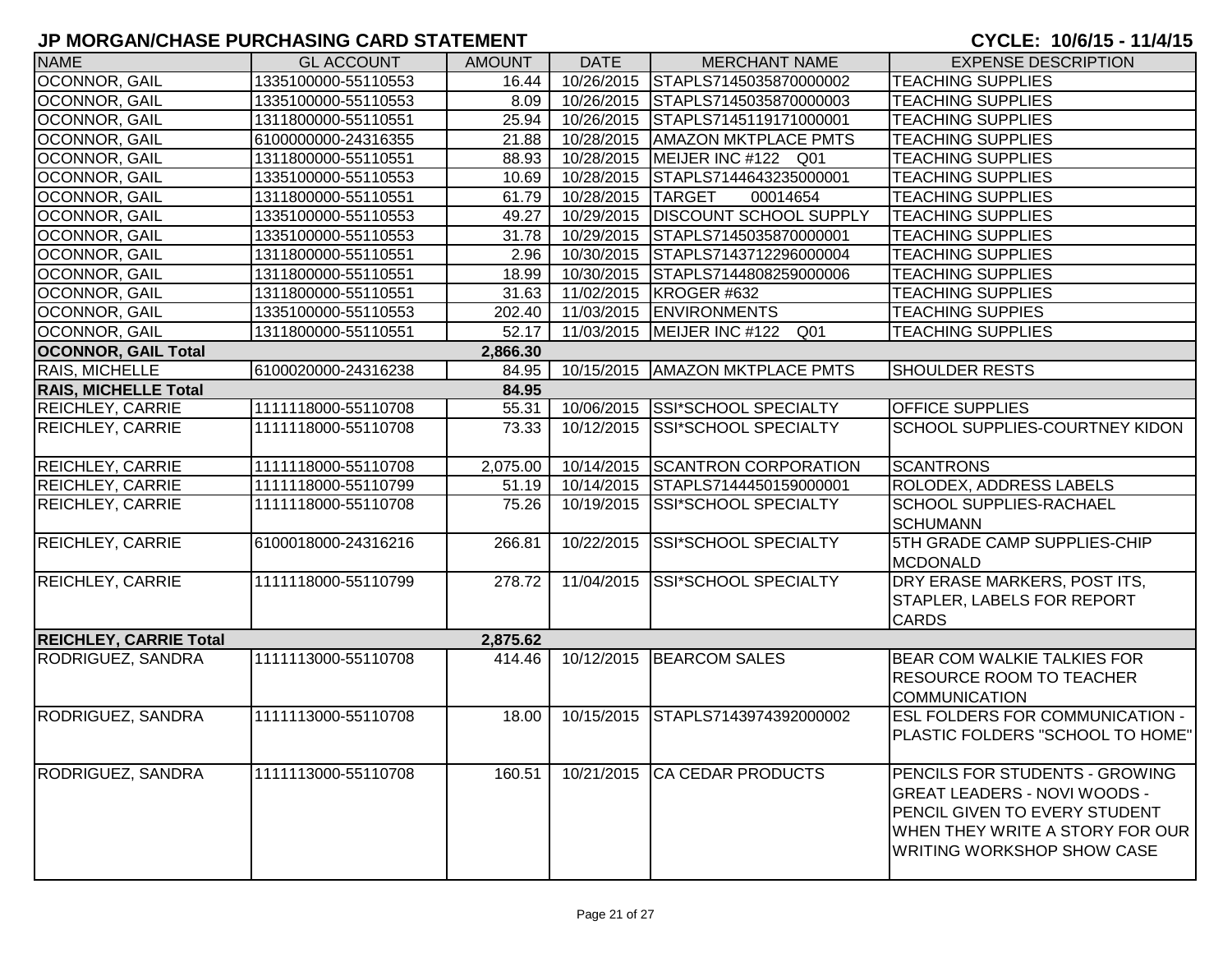| <b>NAME</b>                      | <b>GL ACCOUNT</b>   | <b>AMOUNT</b> | <b>DATE</b>       | <b>MERCHANT NAME</b>              | <b>EXPENSE DESCRIPTION</b>              |
|----------------------------------|---------------------|---------------|-------------------|-----------------------------------|-----------------------------------------|
| RODRIGUEZ, SANDRA                | 1111113000-55110708 | 18.99         | 10/23/2015        | STAPLS7143974392001001            | <b>ESL FOLDER FOR CLASS ROOM WORK -</b> |
|                                  |                     |               |                   |                                   | <b>FOLDERS LEFT IN SCHOOL</b>           |
| RODRIGUEZ, SANDRA                | 1111113000-55110708 | 10.00         | 11/03/2015        | <b>DUNCAN DISPOSAL SYSTEM</b>     | MONTHLY RECYCLE CHARGE FOR              |
|                                  |                     |               |                   |                                   | <b>NOVI WOODS</b>                       |
| <b>RODRIGUEZ, SANDRA Total</b>   |                     | 621.96        |                   |                                   |                                         |
| SALTZMAN, DANA                   | 1311800000-55110551 | 25.95         |                   | 10/16/2015   WM SUPERCENTER #5893 | <b>TEACHING SUPPLIES</b>                |
| SALTZMAN, DANA                   | 1311800000-55110551 | 10.20         |                   | 10/20/2015   WAL-MART #5893       | <b>SUPPLIES</b>                         |
| SALTZMAN, DANA                   | 1311800000-55110551 | 20.27         | 10/29/2015        | WM SUPERCENTER #5893              | <b>SUPPLIES</b>                         |
| <b>SALTZMAN, DANA Total</b>      |                     | 56.42         |                   |                                   |                                         |
| <b>SCHRINER, STEPHANIE</b>       | 1124120000-55910000 | 18.63         | 10/22/2015 TARGET | 00014654                          | <b>LOCKS FOR THE SECURITY BAR ON</b>    |
|                                  |                     |               |                   |                                   | THE STAGE                               |
| <b>SCHRINER, STEPHANIE Total</b> |                     | 18.63         |                   |                                   |                                         |
| <b>SCHURIG, CLAIRE</b>           | 6100022000-24316122 | 478.41        |                   | 10/08/2015 CUSTOMINK LLC          | T-SHIRTS (KIDS PAID FOR OWN)            |
| <b>SCHURIG, CLAIRE</b>           | 6100022000-24316122 | 1,330.01      |                   | 10/08/2015 CUSTOMINK LLC          | T-SHIRTS (KIDS PAID FOR OWN)            |
| <b>SCHURIG, CLAIRE</b>           | 1111322724-55110000 | 2.25          |                   | 10/09/2015 J W PEPPER AND SON INC | <b>MUSIC FOR FESTIVAL</b>               |
| <b>SCHURIG, CLAIRE</b>           | 1111322724-55110000 | 172.00        |                   | 10/12/2015 FORMAL FASHIONS        | DRESSES FOR NOVI SINGERS                |
| <b>SCHURIG, CLAIRE</b>           | 1111322724-55110000 | 228.48        | 10/12/2015        | <b>TIEMART</b>                    | <b>BOWTIES AND SUSPENDERS FOR A</b>     |
|                                  |                     |               |                   |                                   | <b>CAPPELLA</b>                         |
| <b>SCHURIG, CLAIRE</b>           | 1111322724-55110000 | 250.00        |                   | 10/14/2015 VARSITYVOCALS.COM      | <b>ENTRY FEE FOR ICHSA</b>              |
| <b>SCHURIG, CLAIRE</b>           | 1111322724-55110000 | 18.59         | 10/21/2015        | J W PEPPER AND SON INC            | <b>MUSIC FOR FESTIVAL</b>               |
| <b>SCHURIG, CLAIRE</b>           | 6100022000-24316122 | 18.76         | 11/02/2015        | KROGER #618                       | <b>REWARD FOR SUCCESSFUL</b>            |
|                                  |                     |               |                   |                                   | FUNDRAISING (BELLA VOCE SOLD THE        |
|                                  |                     |               |                   |                                   | MOST, SO THEY GOT A CIDER/DONUT         |
|                                  |                     |               |                   |                                   | DAY)                                    |
| <b>SCHURIG, CLAIRE</b>           | 1111322724-55110000 | 137.04        |                   | 11/04/2015 J W PEPPER AND SON INC | <b>MUSIC FOR FESTIVAL</b>               |
| <b>SCHURIG, CLAIRE Total</b>     |                     | 2,635.54      |                   |                                   |                                         |
| <b>SHAFER, RACHELLE</b>          | 1111112000-55110708 | 166.50        |                   | 10/06/2015 SSI*SCHOOL SPECIALTY   | COLORED CONSTRUCTION PAPER.             |
|                                  |                     |               |                   |                                   | <b>GREEN, RED, AND ORANGE</b>           |
| <b>SHAFER, RACHELLE</b>          | 1111112000-55110708 | (123.84)      | 10/09/2015        | <b>SSI*SCHOOL SPECIALTY</b>       | <b>RETURN. WRONG ITEM ORDERED</b>       |
|                                  |                     |               |                   |                                   | (BEGINNER PENCILS                       |
| SHAFER, RACHELLE                 | 1111112000-55110708 | 148.50        | 10/09/2015        | SSI*SCHOOL SPECIALTY              | COLORED CONSTRUCTION PAPER              |
| <b>SHAFER, RACHELLE</b>          | 1111112000-55110708 | 65.63         | 10/09/2015        | STAPLS7144200649000001            | AAA BATTERIES, 9 VOLT BATTERIES,        |
|                                  |                     |               |                   |                                   | <b>KEY TAGS FOR CLASSROOM KEYS,</b>     |
|                                  |                     |               |                   |                                   | MANILA FOLDERS, AND MECHANICAL          |
|                                  |                     |               |                   |                                   | <b>PENCILS</b>                          |
| <b>SHAFER, RACHELLE</b>          | 1111112000-55110708 | 232.35        | 10/13/2015        | THE RIEGLE PRESS                  | CA-60 FOLDERS, INSERT TABS CA-60A,      |
|                                  |                     |               |                   |                                   | CA-60B, CA-60T                          |
| <b>SHAFER, RACHELLE</b>          | 1111112000-55110708 | 64.68         | 10/15/2015        | SSI*SCHOOL SPECIALTY              | <b>6X9 CLASP ENVELOPES FOR REPORT</b>   |
|                                  |                     |               |                   |                                   | <b>CARDS</b>                            |
| SHAFER, RACHELLE                 | 1111112000-55110708 | 19.97         | 10/19/2015        | <b>AMAZON MKTPLACE PMTS</b>       | WORDLY WISE BOOK 1 - ERIN DAMON         |
|                                  |                     |               |                   |                                   |                                         |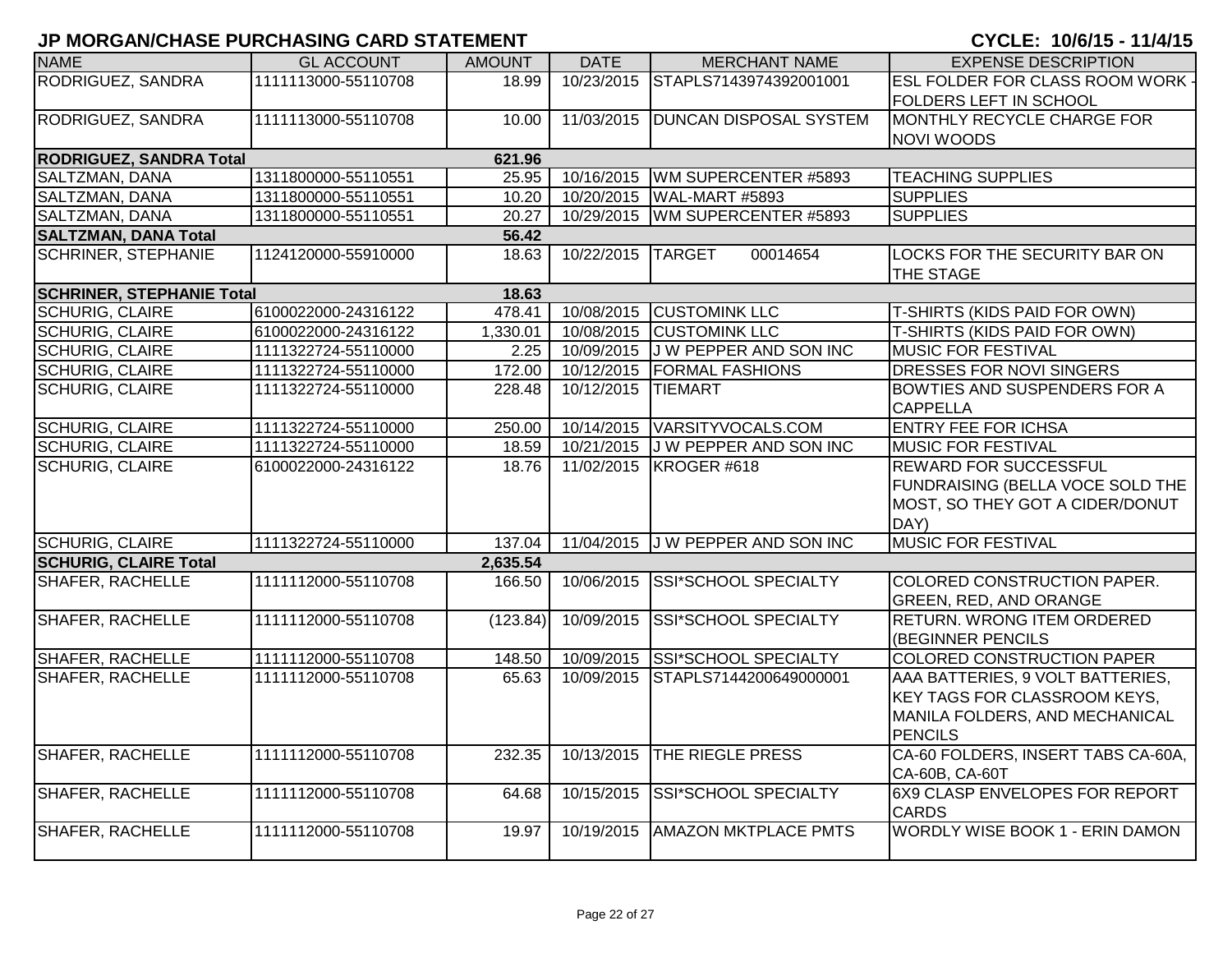| <b>NAME</b>                      | <b>GL ACCOUNT</b>   | <b>AMOUNT</b> | <b>DATE</b>       | <b>MERCHANT NAME</b>                       | <b>EXPENSE DESCRIPTION</b>              |
|----------------------------------|---------------------|---------------|-------------------|--------------------------------------------|-----------------------------------------|
| <b>SHAFER, RACHELLE</b>          | 1111112000-55110708 | 94.71         | 10/21/2015        | <b>RGS PAY*</b>                            | <b>BOOK BINS FOR THE LITERACY</b>       |
|                                  |                     |               |                   |                                            | <b>LIBRARY</b>                          |
| <b>SHAFER, RACHELLE</b>          | 1111112000-55110708 | 826.77        | 10/26/2015        | <b>DELL SALES &amp; SERVICE</b>            | COLOR TONER FOR DELL COLOR              |
|                                  |                     |               |                   |                                            | PRINTER IN MAIN OFFICE                  |
| <b>SHAFER, RACHELLE</b>          | 1111112000-55110708 | 65.83         | 10/29/2015        | STAPLS7145291334000001                     | <b>RED AND GREEN FOLDERS FOR THE</b>    |
|                                  |                     |               |                   |                                            | OFFICE. CLEAR PACKING TAPE. PAIN        |
|                                  |                     |               |                   |                                            | <b>RELIEVER FOR STAFF</b>               |
| SHAFER, RACHELLE                 | 1111112000-55110708 | 152.96        | 11/04/2015        | <b>SSI*SCHOOL SPECIALTY</b>                | ABC CARPET FOR J. EGL                   |
| <b>SHAFER, RACHELLE Total</b>    |                     | 1,714.06      |                   |                                            |                                         |
| SHPAKOFF, KATHLEEN               | 1335100000-55110553 | 45.48         | 10/12/2015 TARGET | 00014654                                   | <b>TEACHING MATERIALS</b>               |
| SHPAKOFF, KATHLEEN               | 1335100000-55110553 | 15.95         |                   | 10/26/2015 MICHAELS STORES 3744            | <b>TEACHING MATERIALS</b>               |
| <b>SHPAKOFF, KATHLEEN Total</b>  |                     | 61.43         |                   |                                            |                                         |
| <b>STRICKER, CHRISTINE</b>       | 1335100000-53220553 | 30.00         | 10/08/2015        | <b>OAKLAND SCHOOLS-RC INT</b>              | <b>TRAINING CLASS FOR DEBBIE FATT</b>   |
|                                  |                     |               |                   |                                            | AND IGBALA MEDUNJANIN                   |
| <b>STRICKER, CHRISTINE Total</b> |                     | 30.00         |                   |                                            |                                         |
| <b>TURNER, NANCY</b>             | 1222600000-55910000 | 269.81        | 10/07/2015        | STAPLS7144064185000001                     | STUDENT SERVICES OFFICE SUPPLIES        |
|                                  |                     |               |                   |                                            |                                         |
| TURNER, NANCY                    | 1212218000-53220000 | 15.00         | 10/08/2015        | <b>OAKLAND SCHOOLS-RC INT</b>              | <b>WORKSHOP</b>                         |
| <b>TURNER, NANCY</b>             | 1212218000-53220000 | 15.00         | 10/08/2015        | <b>OAKLAND SCHOOLS-RC INT</b>              | SCHOOL PSYCHOLOGIST COMMUNITY           |
|                                  |                     |               |                   |                                            | OF PRACTICE WRKSHP                      |
| <b>TURNER, NANCY</b>             | 4245600000-56420000 | 585.95        | 10/12/2015        | <b>ESPECIALNEEDS</b>                       | <b>SENSORY ITEMS</b>                    |
| <b>TURNER, NANCY</b>             | 4245600000-56420000 | 111.98        |                   | 10/15/2015  HOMEDEPOT.COM                  | <b>MIRRORS</b>                          |
| <b>TURNER, NANCY</b>             | 1212215194-55110000 | 6.72          |                   | 10/15/2015  HOMEDEPOT.COM                  | <b>FREIGHT MIRRORS</b>                  |
| TURNER, NANCY                    | 1212218000-53220000 | 450.00        | 10/15/2015        | <b>PENRICKTON CENTER FOR</b>               | <b>WRKSHP L GARNER - PENRICKTON</b>     |
|                                  |                     |               |                   |                                            | <b>CENTER FOR THE BLIND</b>             |
| TURNER, NANCY                    | 4245600000-56420000 | 110.85        | 10/15/2015        | <b>WALMART.COM</b>                         | <b>FULCRUM LIGHT AND BEAN BAG CHAIR</b> |
|                                  |                     |               |                   |                                            |                                         |
| TURNER, NANCY                    | 1212215194-55110000 | 4.79          | 10/15/2015        | <b>WALMART.COM</b>                         | <b>FREIGHT</b>                          |
| TURNER, NANCY                    | 6100063000-24316716 | 38.67         | 10/16/2015        | <b>AMAZON MKTPLACE PMTS</b>                | <b>SENSORY ITEMS - CHEWABLE PENCIL</b>  |
|                                  |                     |               |                   |                                            | <b>TOPPERS</b>                          |
| <b>TURNER, NANCY</b>             | 6100063000-24316716 | 123.80        | 10/19/2015        | <b>AMAZON MKTPLACE PMTS</b>                | <b>SENSORY ITEM - WALK AWAY FIDDLE</b>  |
|                                  |                     |               |                   |                                            | <b>SET</b>                              |
| <b>TURNER, NANCY</b>             | 6100063000-24316716 | 145.75        | 10/19/2015        | <b>AMAZON MKTPLACE PMTS</b>                | <b>SENSORY ITEMS</b>                    |
| TURNER, NANCY                    | 6100063000-24316716 | 101.43        | 10/19/2015        | <b>AMAZON MKTPLACE PMTS</b>                | <b>SENSORY ITEMS - FIDGET COMBO</b>     |
| <b>TURNER, NANCY</b>             | 4245600000-56420000 | 39.98         |                   | 10/19/2015   AMAZON MKTPLACE PMTS          | <b>SENSORY ITEMS</b>                    |
| <b>TURNER, NANCY</b>             | 4245600000-56420000 | 1,541.95      |                   | 10/19/2015 SOUTHPAW ENTERPRISES I          | <b>PLATFORM SWING, SENSORY VEST</b>     |
| <b>TURNER, NANCY</b>             | 1212215194-55110000 | 758.73        | 10/19/2015        | <b>SOUTHPAW ENTERPRISES I</b>              | <b>FREIGHT</b>                          |
| <b>TURNER, NANCY</b>             | 6100063000-24316716 | 2,533.50      | 10/19/2015        | <b>SOUTHPAW ENTERPRISES I</b>              | <b>SENSORY ITEMS</b>                    |
| <b>TURNER, NANCY</b>             | 6100063000-24316716 | 180.06        | 10/20/2015        | <b>AMAZON MKTPLACE PMTS</b>                | <b>SENSORY ITEM</b>                     |
| <b>TURNER, NANCY</b>             | 6100063000-24316716 | 83.80         | 10/20/2015        | <b>AMAZON MKTPLACE PMTS</b>                | <b>SENSORY ITEM</b>                     |
| <b>TURNER, NANCY</b>             | 6100063000-24316716 | 30.39         |                   | 10/20/2015   AMAZON MKTPLACE PMTS          | <b>SENSORY ITEM</b>                     |
| <b>TURNER, NANCY</b>             | 6100063000-24316716 |               |                   | 283.43   10/20/2015   AMAZON MKTPLACE PMTS | <b>SENSORY ITEMS</b>                    |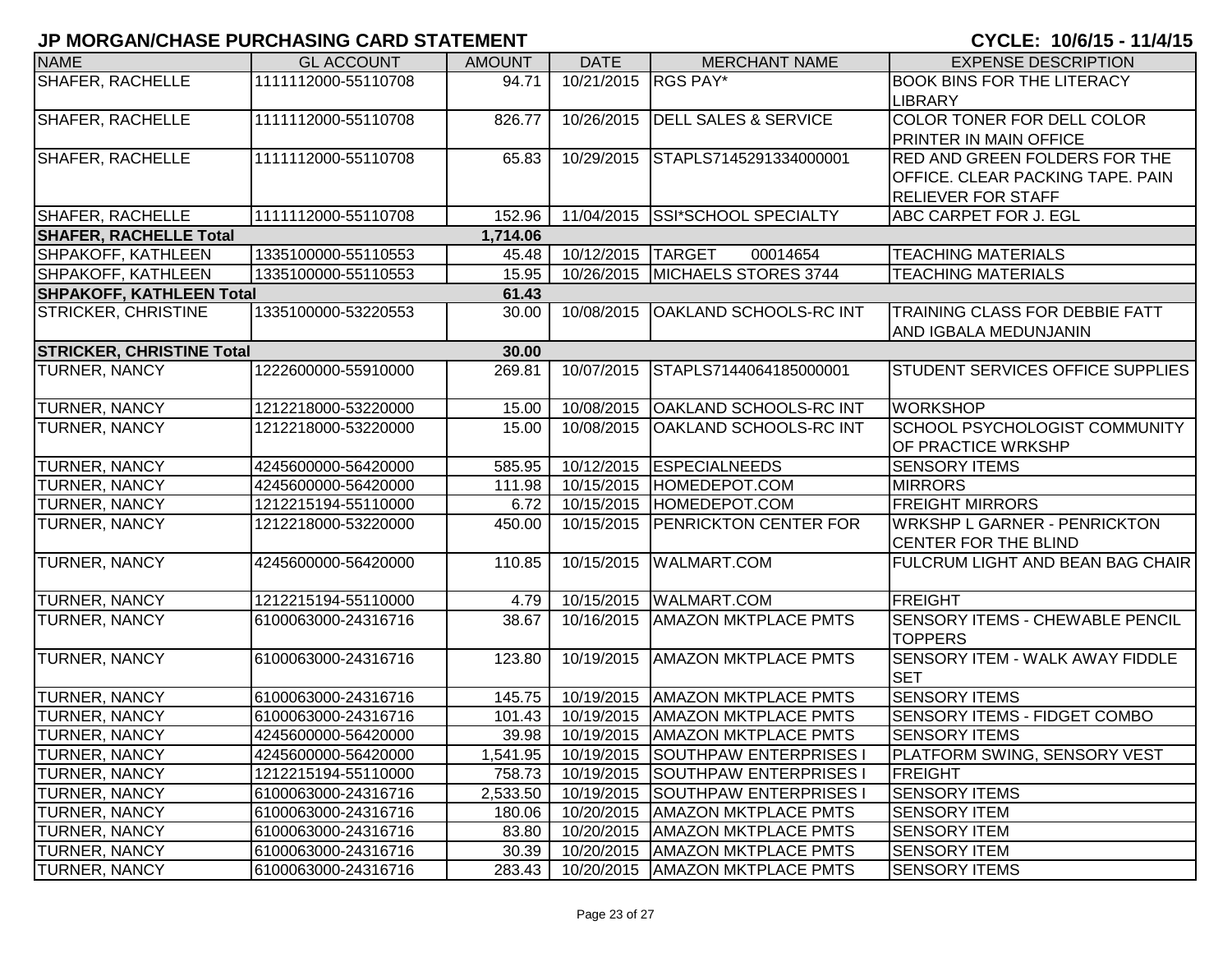| <b>NAME</b>                     | <b>GL ACCOUNT</b>   | <b>AMOUNT</b> | <b>DATE</b>          | <b>MERCHANT NAME</b>              | <b>EXPENSE DESCRIPTION</b>             |
|---------------------------------|---------------------|---------------|----------------------|-----------------------------------|----------------------------------------|
| TURNER, NANCY                   | 4245600000-56420000 | 19.99         | 10/20/2015           | <b>AMAZON MKTPLACE PMTS</b>       | <b>SENSORY ITEM</b>                    |
| TURNER, NANCY                   | 4245600000-56420000 | 251.93        | 10/20/2015           | <b>AMAZON MKTPLACE PMTS</b>       | SENSORY ITEM - WOBBLE CUSHION          |
| TURNER, NANCY                   | 6100063000-24316716 | 19.32         | 10/21/2015           | <b>AMAZON MKTPLACE PMTS</b>       | <b>SENSORY ITEM</b>                    |
| TURNER, NANCY                   | 4245600000-56420000 | 19.99         | 10/22/2015           | <b>AMAZON MKTPLACE PMTS</b>       | <b>WEIGHTED VEST</b>                   |
| <b>TURNER, NANCY</b>            | 6100063000-24316716 | 119.96        | 10/22/2015           | <b>AMAZON MKTPLACE PMTS</b>       | <b>FLUORESCENT LIGHT FILTERS</b>       |
| <b>TURNER, NANCY</b>            | 6100063000-24316716 | 315.37        | 10/22/2015           | <b>AMAZON MKTPLACE PMTS</b>       | <b>SENSORY ITEMS</b>                   |
| <b>TURNER, NANCY</b>            | 4245600000-56420000 | 410.06        | 10/22/2015           | <b>SSI*SCHOOL SPECIALTY</b>       | <b>STACKABLE SLANT BOARDS</b>          |
| TURNER, NANCY                   | 6100063000-24316716 | 399.01        | 10/22/2015           | <b>SSI*SCHOOL SPECIALTY</b>       | <b>BODY SOX; SHOULDER SNAKE RAISED</b> |
|                                 |                     |               |                      |                                   | <b>PAPER</b>                           |
| TURNER, NANCY                   | 4245600000-56420000 | 235.19        | 10/23/2015           | <b>AMAZON MKTPLACE PMTS</b>       | SENSORY ITEM - HOWARD LEIGHT           |
|                                 |                     |               |                      |                                   | POSITIONING HEADBAND EARMUFF           |
| TURNER, NANCY                   | 4245600000-56420000 | 812.86        | 10/23/2015           | <b>SOUTHPAW ENTERPRISES</b>       | <b>SENSORY ITEMS</b>                   |
| <b>TURNER, NANCY</b>            | 1222600000-55910000 | 23.60         | 10/26/2015           | STAPLS7145105692000001            | <b>TAB DIVIDERS</b>                    |
| TURNER, NANCY                   | 4245600000-56420000 | 368.60        | 10/29/2015           | SOUTHPAW ENTERPRISES I            | NEF SENSORY ITEMS PLATFORM             |
|                                 |                     |               |                      |                                   | <b>SWING</b>                           |
| <b>TURNER, NANCY</b>            | 1212218191-55110000 | 79.54         | 11/02/2015           | <b>AMAZON MKTPLACE PMTS</b>       | <b>VELCRO FOR ECH</b>                  |
| <b>TURNER, NANCY</b>            | 1212218000-53220000 | 25.00         | 11/02/2015           | LOW INCIDENCE OUTREACH            | LOW INCIDENCE OUTREACH                 |
|                                 |                     |               |                      |                                   | <b>WRKSHOP FOR DEB GARTNER</b>         |
| TURNER, NANCY                   | 1212218000-53220000 | 15.00         | 11/02/2015           | <b>OAKLAND SCHOOLS-RC INT</b>     | WHAT WOULD YOU DO - WORKSHOP -         |
|                                 |                     |               |                      |                                   | <b>DEB GARTNER</b>                     |
| <b>TURNER, NANCY</b>            | 1212215194-55110000 | 75.16         | 11/02/2015           | STAPLS7145380852000001            | CARD STOCK FOR ASD CLASSROOM           |
|                                 |                     |               |                      |                                   | DEERFIELD                              |
| <b>TURNER, NANCY Total</b>      |                     | 10,622.17     |                      |                                   |                                        |
| <b>VALENTINE, CYNTHIA</b>       | 1127170000-57910000 | 124.04        | 10/07/2015           | GFS STORE #1985                   | <b>TISSUE, PAPER TOWEL</b>             |
| <b>VALENTINE, CYNTHIA</b>       | 1127122349-54230000 | 618.00        | 10/08/2015           | <b>S AND S II CHARTER AND</b>     | <b>HS SPORTS</b>                       |
| <b>VALENTINE, CYNTHIA</b>       | 1127122349-54230000 | 2,842.00      | 10/12/2015           | <b>TRINITY COACH</b>              | <b>HS SPORTS</b>                       |
| <b>VALENTINE, CYNTHIA</b>       | 1127120349-54230000 | 1,397.50      | 10/12/2015           | <b>TRINITY COACH</b>              | <b>MS SPORTS</b>                       |
| <b>VALENTINE, CYNTHIA</b>       | 1127122349-54230000 | 778.00        | 10/13/2015           | <b>TRINITY COACH</b>              | <b>HS SPORTS</b>                       |
| <b>VALENTINE, CYNTHIA</b>       | 1127120349-54230000 | 292.50        | 10/19/2015           | <b>TRINITY COACH</b>              | <b>MS SPORTS</b>                       |
| <b>VALENTINE, CYNTHIA</b>       | 1127120349-54230000 | 1,941.00      | 10/19/2015           | <b>TRINITY COACH</b>              | <b>MS SPORTS</b>                       |
| <b>VALENTINE, CYNTHIA</b>       | 1127120349-54230000 | 309.00        | 10/21/2015           | S AND S II CHARTER AND            | <b>MS SPORTS</b>                       |
| VALENTINE, CYNTHIA              | 1127122349-54230000 | 1,298.00      | 10/21/2015           | <b>TRINITY COACH</b>              | <b>HS SPROTS</b>                       |
| VALENTINE, CYNTHIA              | 1127120349-54230000 | 260.00        | 11/02/2015           | FGA*CHICAGOCHART.20714            | <b>MS SPORTS</b>                       |
| <b>VALENTINE, CYNTHIA Total</b> |                     | 9,860.04      |                      |                                   |                                        |
| <b>VUICHARD, TATIANA</b>        | 1311800000-55110551 | 181.77        | 10/09/2015 VERITIV   |                                   | <b>CARD STOCK FOR PRESCHOOL</b>        |
| VUICHARD, TATIANA               | 1311800000-55110551 | 875.71        | 10/09/2015   VERITIV |                                   | COPY PAPER PRESCHOOL                   |
| <b>VUICHARD, TATIANA</b>        | 1331100000-55910000 | 875.71        | 10/09/2015   VERITIV |                                   | <b>COPY PAPER COMMUNITY ED</b>         |
| <b>VUICHARD, TATIANA</b>        | 6100000000-24316770 | 50.00         | 10/16/2015   TARGET  | 00014654                          | <b>GIFT CARDS FOR MACAE</b>            |
|                                 |                     |               |                      |                                   | CONFERENCE SESSION                     |
| <b>VUICHARD, TATIANA</b>        | 1122100331-53220513 | 570.78        |                      | 10/19/2015   MOUNTAIN GRD LODGE   | MACAE CONFERENCE LODGING T.            |
|                                 |                     |               |                      |                                   | <b>VUICHARD</b>                        |
| <b>VUICHARD, TATIANA</b>        | 1331100000-55910000 | 144.41        |                      | 10/19/2015 STAPLS7144670127000001 | <b>POOL OFFICE SUPPLIES</b>            |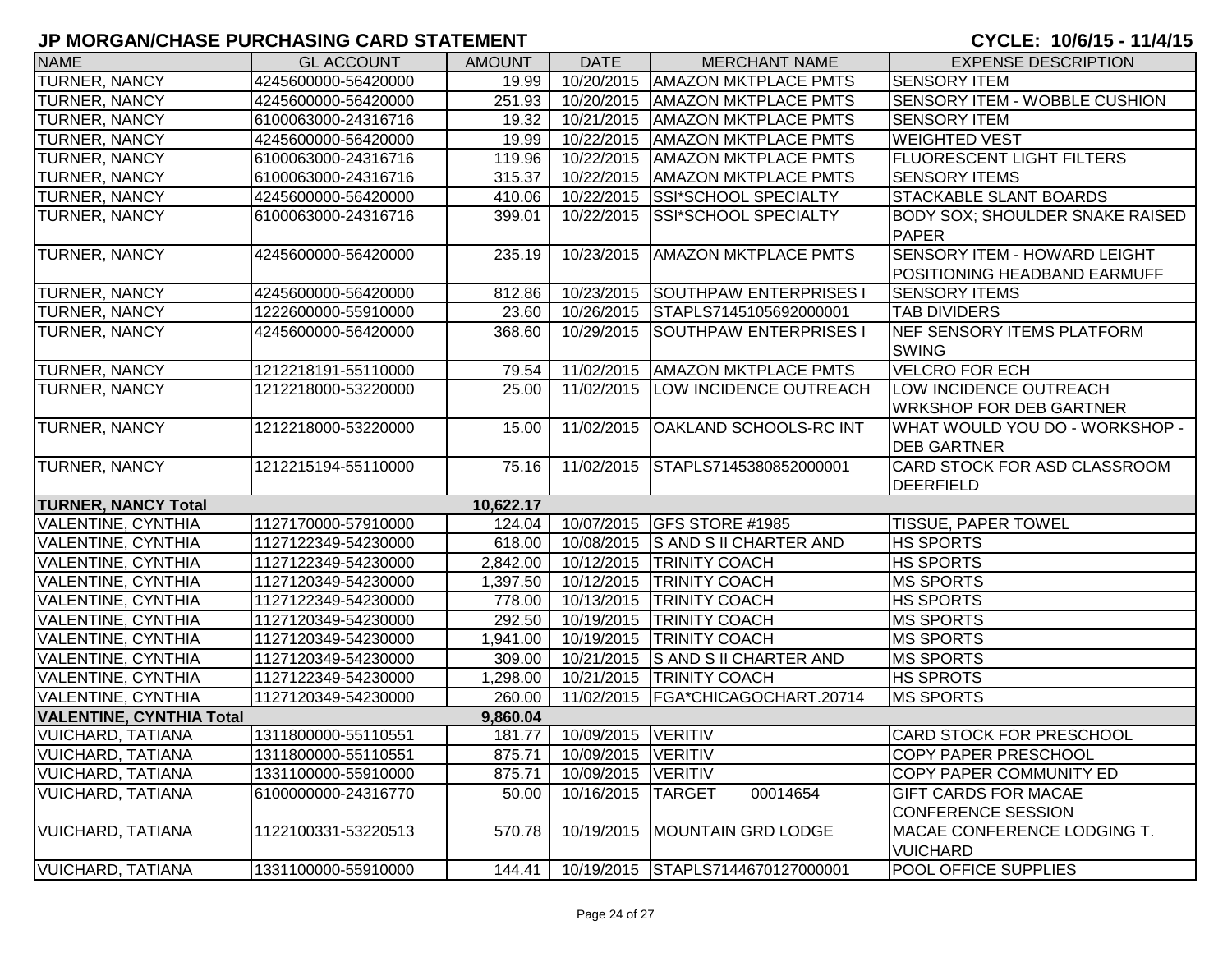| <b>NAME</b>                    | <b>GL ACCOUNT</b>   | <b>AMOUNT</b> | <b>DATE</b>        | <b>MERCHANT NAME</b>              | <b>EXPENSE DESCRIPTION</b>           |
|--------------------------------|---------------------|---------------|--------------------|-----------------------------------|--------------------------------------|
| <b>VUICHARD, TATIANA</b>       | 1331100000-55910000 | 13.52         |                    | 10/19/2015 STAPLS7144670127000002 | POOL OFFICE SUPPLIES                 |
| <b>VUICHARD, TATIANA</b>       | 1331100000-55910000 | 9.49          |                    | 10/19/2015 STAPLS7144670127000005 | <b>POOL OFFICE SUPPLIES</b>          |
| <b>VUICHARD, TATIANA</b>       | 1122100331-53220513 | 140.92        |                    | 10/21/2015   MOUNTAIN GRD LODGE   | MACAE CONFERENCE LODGING - S.        |
|                                |                     |               |                    |                                   | <b>SAVELA</b>                        |
| <b>VUICHARD, TATIANA</b>       | 1122100331-53220513 | 140.92        |                    | 10/21/2015 MOUNTAIN GRD LODGE     | MACAE CONFERENCE LODGING - J.        |
|                                |                     |               |                    |                                   | <b>EKOLA</b>                         |
| <b>VUICHARD, TATIANA</b>       | 1331100000-55910000 | 9.54          |                    | 10/21/2015 STAPLS7144670127000003 | <b>POOL SUPPLIES</b>                 |
| <b>VUICHARD, TATIANA</b>       | 1122100331-53220513 | 99.00         |                    | 10/23/2015   MOUNTAIN GRD LODGE   | MACAE CONFERENCE LODGING             |
| <b>VUICHARD, TATIANA</b>       | 1331100000-55910000 | 4.26          | 10/23/2015         | STAPLS7144670127000004            | <b>POOL OFFICE SUPPLIES</b>          |
| <b>VUICHARD, TATIANA Total</b> |                     | 3,116.03      |                    |                                   |                                      |
| <b>WARECK, MICHELE</b>         | 6100022000-24316175 | 322.30        |                    | 10/06/2015  IN *ACOM MARKETING    | <b>SECURITY PERSONNEL SUPPLIES</b>   |
| <b>WARECK, MICHELE</b>         | 6100022000-24316108 | 85.85         | 10/07/2015         | <b>ATS PRINTING</b>               | ADDITIONAL STAFF SHIRTS              |
| <b>WARECK, MICHELE</b>         | 6100022000-24316186 | 135.00        | 10/07/2015         | <b>BALLOONS TOMORROW</b>          | <b>BALLOONS FOR HOMECOMING DANCE</b> |
|                                |                     |               |                    |                                   |                                      |
| <b>WARECK, MICHELE</b>         | 6100022000-24316186 | 28.66         | 10/07/2015         | SAMSCLUB #6657                    | <b>STUDENT COUNCIL MEETING</b>       |
| <b>WARECK, MICHELE</b>         | 6100022000-24316186 | 241.49        | 10/07/2015         | <b>STU*SHINDIGZ DECORATIO</b>     | HOMECOMING DANCE DECORATIONS         |
| <b>WARECK, MICHELE</b>         | 6100022000-24316186 | 40.28         | 10/08/2015         | <b>SAMS CLUB #6657</b>            | HOMECOMING COURT CELEBRATION         |
| <b>WARECK, MICHELE</b>         | 6100022000-24316108 | 14.61         | 10/08/2015         | WM SUPERCENTER #5893              | ADMINISTRATION PARENT MEETING        |
| <b>WARECK, MICHELE</b>         | 6100022000-24316186 | 12.60         | 10/09/2015         | WM SUPERCENTER #2700              | <b>STUDENT COUNCIL SUPPLIES</b>      |
| <b>WARECK, MICHELE</b>         | 6100022000-24316186 | 305.85        | 10/12/2015         | <b>GFS STORE #1985</b>            | HOMECOMING DANCE DESSERT             |
| <b>WARECK, MICHELE</b>         | 6100022000-24316186 | 129.14        | 10/12/2015         | <b>SAMS CLUB #6657</b>            | HOMECOMING DANCE WATER               |
| <b>WARECK, MICHELE</b>         | 6100022000-24316186 | (117.60)      | 10/12/2015         | <b>WINDY BALLOON COMPANY</b>      | <b>CREDIT FOR CANCELLED BALLOON</b>  |
|                                |                     |               |                    |                                   | <b>ORDER FOR HOMECOMING GAME</b>     |
| <b>WARECK, MICHELE</b>         | 1111322725-55110000 | 541.99        | 10/13/2015         | J W PEPPER AND SON INC            | <b>SHEET MUSIC ORDER FOR</b>         |
|                                |                     |               |                    |                                   | <b>ORCHESTRA</b>                     |
| <b>WARECK, MICHELE</b>         | 1127122349-54230000 | 520.00        |                    | 10/14/2015 TRINITY COACH          | <b>BUS FEES FOR DEBATE</b>           |
| <b>WARECK, MICHELE</b>         | 6100022000-24316174 | 29.96         |                    | 10/14/2015   WAL-MART #5893       | SUPPLIES FOR PSAT/PLAN TESTING       |
| <b>WARECK, MICHELE</b>         | 1125200000-53220000 | 595.00        | 10/15/2015         | <b>ALICE TRAINING INSTITU</b>     | SECURITY TRAINING FOR CHARLES        |
|                                |                     |               |                    |                                   | <b>LACLEAR</b>                       |
| <b>WARECK, MICHELE</b>         | 6100022000-24316186 | 70.53         |                    | 10/16/2015 BENITOS PIZZA-NOVI     | PIZZA FOR STUDENT COUNCIL            |
|                                |                     |               |                    |                                   | <b>MEMBERS FOR A PRESENTATION</b>    |
|                                |                     |               |                    |                                   | <b>WORKSHOP</b>                      |
| <b>WARECK, MICHELE</b>         | 1111322000-55110727 | 2,092.00      | 10/16/2015 VERITIV |                                   | COPY PAPER FOR BUILDING              |
| <b>WARECK, MICHELE</b>         | 6100022000-24316108 | 57.29         |                    | 10/19/2015 MICHIGANCOM            | OBSERVER/ECCENTRIC NEWSPAPER         |
|                                |                     |               |                    |                                   | <b>SUBSCRIPTION</b>                  |
| <b>WARECK, MICHELE</b>         | 1111322000-53220000 | 100.00        |                    | 10/21/2015 OAKLAND SCHOOLS-RC INT | OAKLAND SCHOOLS CONFERENCE FEE       |
|                                |                     |               |                    |                                   | <b>REGISTRATION</b>                  |
| <b>WARECK, MICHELE</b>         | 1111322735-55110000 | 82.77         |                    | 10/21/2015 SAMSCLUB #6657         | <b>COMMIT TO GRIT SNACKS</b>         |
| <b>WARECK, MICHELE</b>         | 1111322735-55110000 | 145.25        |                    | 10/21/2015 THE NORTHVILLE CIDERMI | <b>COMMIT TO GRIT SNACKS</b>         |
| <b>WARECK, MICHELE</b>         | 1111322725-55110000 | 90.00         |                    | 10/22/2015 J W PEPPER AND SON INC | SHEET MUSIC FOR ORCHESTRA            |
| <b>WARECK, MICHELE</b>         | 6100022000-24316186 | 80.77         | 10/22/2015 STAPLES | 00115659                          | <b>SUPPLIES FOR STUDENT COUNCIL</b>  |
|                                |                     |               |                    |                                   | <b>WORKSHOP</b>                      |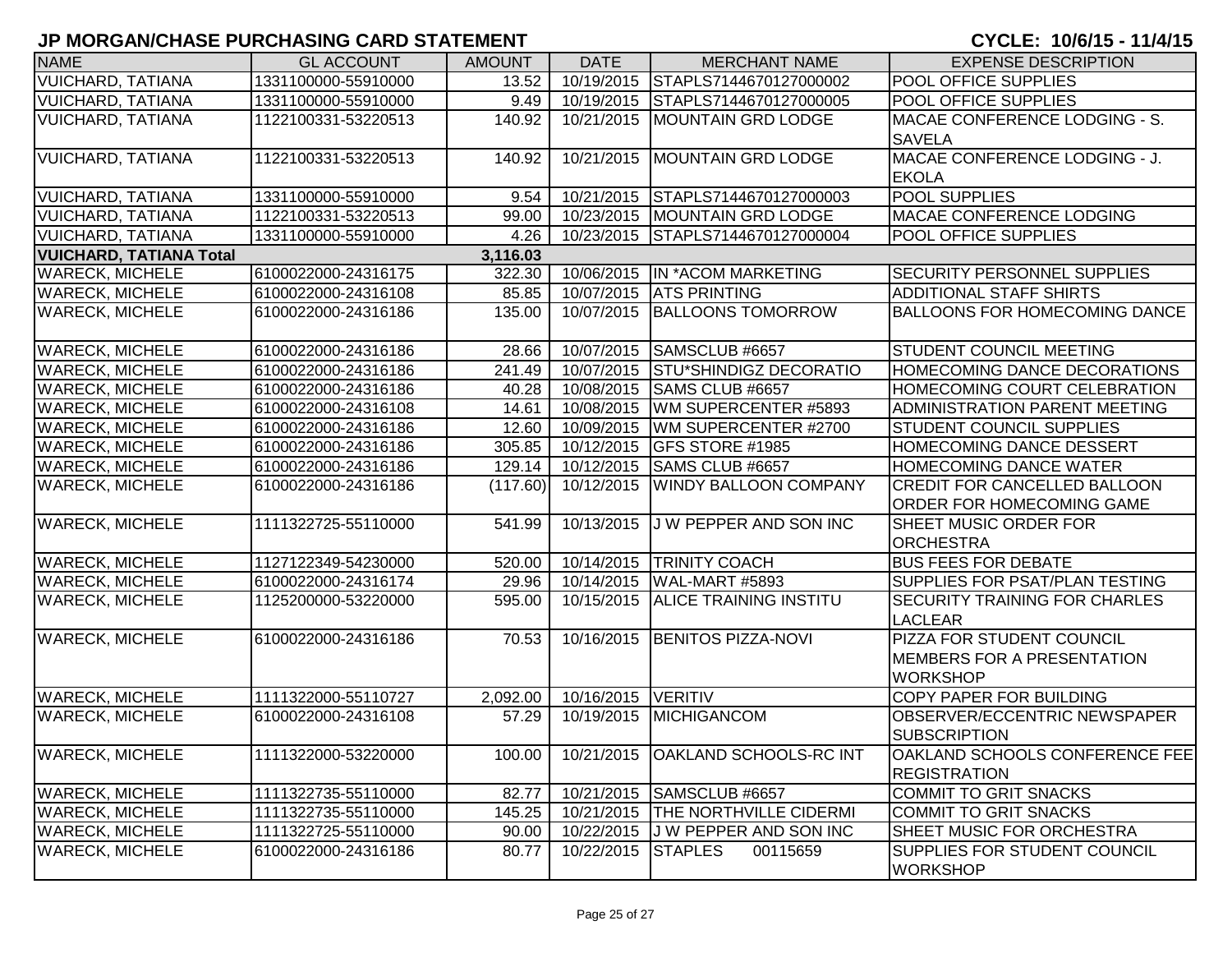| <b>NAME</b>                  | <b>GL ACCOUNT</b>   | <b>AMOUNT</b> | <b>DATE</b> | <b>MERCHANT NAME</b>              | <b>EXPENSE DESCRIPTION</b>                                                                                       |
|------------------------------|---------------------|---------------|-------------|-----------------------------------|------------------------------------------------------------------------------------------------------------------|
| <b>WARECK, MICHELE</b>       | 1111322704-55110000 | 104.98        | 10/23/2015  | <b>AMAZON MKTPLACE PMTS</b>       | <b>BUSINESS/MARKETING CLASSROOM</b><br><b>SUPPLIES</b>                                                           |
| <b>WARECK, MICHELE</b>       | 1111322704-55110000 | 38.39         | 10/23/2015  | AMAZON.COM                        | <b>BUSINESS/MARKETING CLASSROOM</b><br><b>SUPPLIES</b>                                                           |
| <b>WARECK, MICHELE</b>       | 1111322704-55110000 | 32.92         | 10/23/2015  | AMAZON.COM                        | <b>BUSINESS/MARKETING CLASSROOM</b><br><b>SUPPLIES</b>                                                           |
| <b>WARECK, MICHELE</b>       | 6100022000-24316108 | 89.20         | 10/23/2015  | WM SUPERCENTER #2700              | <b>BOOKCASES PURCHASED FOR</b><br>TEACHER WHO RECEIVED A GRANT.<br>CHECK WAS DEPOSITED INTO SA<br><b>ACCOUNT</b> |
| <b>WARECK, MICHELE</b>       | 1111322000-55110707 | 1,973.38      | 10/26/2015  | <b>SCANTRON CORPORATION</b>       | <b>TESTING FORMS</b>                                                                                             |
| <b>WARECK, MICHELE</b>       | 6100022000-24316142 | 483.46        | 10/27/2015  | <b>CUSTOMINK LLC</b>              | <b>DEBATE COMPETITION SWEATSHIRTS</b>                                                                            |
| <b>WARECK, MICHELE</b>       | 6100022000-24316533 | 122.00        | 10/29/2015  | J W PEPPER AND SON INC            | SHEET MUSIC FOR ORCHESTRA                                                                                        |
| <b>WARECK, MICHELE</b>       | 1111322000-53220000 | 50.00         | 10/30/2015  | <b>OAKLAND SCHOOLS-RC INT</b>     | <b>OAKLAND SCHOOLS CONFERENCE</b>                                                                                |
| <b>WARECK, MICHELE</b>       | 6100022000-24316186 | 76.67         | 10/30/2015  | OFFICE DEPOT #2642                | SUPPLIES FOR STUDENT COUNCIL<br><b>OFFICE</b>                                                                    |
| <b>WARECK, MICHELE</b>       | 1111322000-55110708 | 64.40         | 10/30/2015  | <b>WALMART.COM</b>                | <b>STAFF BINDERS</b>                                                                                             |
| <b>WARECK, MICHELE</b>       | 1112722998-55110000 | 121.80        | 11/02/2015  | <b>RADISSON</b>                   | <b>MARKETING CONFERENCE HOTEL FEE</b>                                                                            |
| <b>WARECK, MICHELE</b>       | 1112722998-55110000 | 121.80        | 11/02/2015  | <b>RADISSON</b>                   | <b>MARKETING CONFERENCE HOTEL</b><br><b>FEES</b>                                                                 |
| <b>WARECK, MICHELE</b>       | 6100022000-24316770 | 215.91        | 11/02/2015  | SAMSCLUB #6657                    | <b>STAFF MEETING BEVERAGES AND</b><br><b>SUPPLIES</b>                                                            |
| <b>WARECK, MICHELE</b>       | 6100022000-24316131 | 1,260.09      | 11/04/2015  | <b>HFC*DISC DANCE</b>             | LEOTARDS FOR DANCE STUDENTS                                                                                      |
| <b>WARECK, MICHELE Total</b> |                     | 10,358.74     |             |                                   |                                                                                                                  |
| <b>WEBBER, RONALD</b>        | 1722100000-57910611 | 42.00         | 10/08/2015  | MARIA'S DELI                      | <b>DPS MEETING</b>                                                                                               |
| <b>WEBBER, RONALD</b>        | 1722100000-57910611 | 15.18         | 10/08/2015  | <b>MONROE BAKERY</b>              | <b>NILT MEETINGS</b>                                                                                             |
| <b>WEBBER, RONALD</b>        | 1722100000-57910611 | 15.18         | 10/12/2015  | <b>MONROE BAKERY</b>              | <b>INTERSCHOOL COUNCIL MEETING</b>                                                                               |
| <b>WEBBER, RONALD</b>        | 1722100000-57910611 | 22.77         | 10/15/2015  | <b>MONROE BAKERY</b>              | <b>INSTRUCTIONAL ROUNDS MEETING</b>                                                                              |
| <b>WEBBER, RONALD</b>        | 1722100000-53220611 | 7.59          | 10/19/2015  | <b>MONROE BAKERY</b>              | STUDENT VOICE SUMMIT, WAYNE<br><b>STATE UNIVERSITY</b>                                                           |
| <b>WEBBER, RONALD</b>        | 1722100000-53220611 | 130.74        | 10/19/2015  | <b>SLOWS TO GO</b>                | STUDENT VOICE SUMMIT, WAYNE<br>STATE UNIVERSITY, LUNCH                                                           |
| <b>WEBBER, RONALD</b>        | 1722100000-53220611 | 15.85         |             | 10/19/2015 STARBUCKS #02277 DEARB | STUDENT VOICE SUMMIT, WAYNE<br><b>STATE UNVERSITY</b>                                                            |
| <b>WEBBER, RONALD</b>        | 1722100000-53220611 | 7.00          | 10/19/2015  | <b>WAYNE STATE UNIV PARK</b>      | STUDENT VOICE SUMMIT, WAYNE<br>STATE UNIVERSITY, PARKING, RJ<br><b>WEBBER</b>                                    |
| <b>WEBBER, RONALD</b>        | 1722100000-53220611 | 7.00          | 10/19/2015  | <b>WAYNE STATE UNIV PARK</b>      | STUDENT VOICE SUMMIT, WAYNE<br>STATE UNIVERSITY, PARKING, DARBY<br><b>HOPPENSTEDT</b>                            |